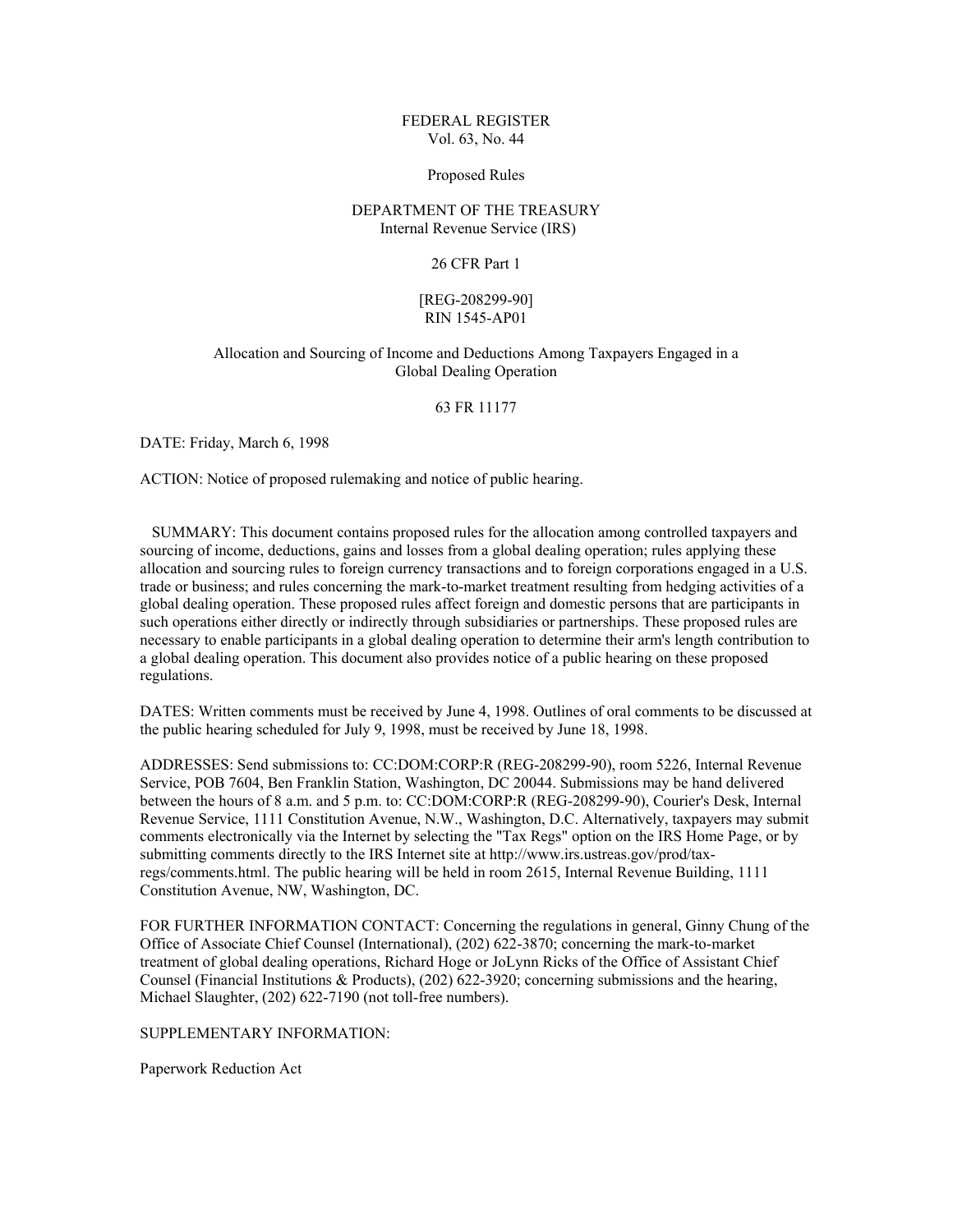The collections of information contained in this notice of proposed rulemaking have been submitted to the Office of Management and Budget for review in accordance with the Paperwork Reduction Act of 1995 *(44 U.S.C. 3507*(d)). Comments on the collections of information should be sent to the Office of Management and Budget, Attn: Desk Officer for the Department of the Treasury, Office of Information and Regulatory Affairs, Washington, DC 20503, with copies to the Internal Revenue Service, Attn: IRS Reports Clearance officer, T:FS:FP, Washington, DC 20224. Comments on the collections of information should be received by May 5, 1998.

 Comments are specifically requested concerning: Whether the proposed collections of information are necessary for the proper performance of the functions of the Internal Revenue Service, including whether the information will have practical utility;

 The accuracy of the estimated burden associated with the proposed collections of information (see below);

How the quality, utility, and clarity of the information to be collected may be enhanced;

 How the burden of complying with the proposed collections of information may be minimized, including through the application of automated collection techniques or other forms of information technology; and

 Estimates of capital or start-up costs and costs of operation, maintenance, and purchase of services to provide information. [\*11178]

The collections of information in these proposed regulations are in §§ 1.475(g)-2(b), 1.482-8(b)(3), 1.482-8(c)(3), 1.482-8(d)(3), 1.482-8(e)(5), 1.482-8(e)(6), and 1.863-3(h). The information is required to determine an arm's length price. The collections of information are mandatory. The likely recordkeepers are business or other for-profit institutions.

 An agency may not conduct or sponsor, and a person is not required to respond to, a collection of information unless the collection of information displays a valid control number assigned by the Office of Management and Budget.

 Books or records relating to a collection of information must be retained as long as their contents may become material in the administration of any internal revenue law. Generally, tax returns and tax return information are confidential, as required by *26 U.S.C. 6103.*

 Estimated total annual recordkeeping burden: 20,000 hours. Estimated average annual burden per recordkeeper is 40 hours. Estimated number of recordkeepers: 500.

### Background

 In 1990, the IRS issued Announcement 90-106, *1990-38 IRB 29,* requesting comments on how the regulations under sections 482, 864 and other sections of the Internal Revenue Code could be improved to address the taxation issues raised by global trading of financial instruments. Section 482 concerns the allocation of income, deductions, credits and allowances among related parties. Section 864 provides rules for determining the income of a foreign person that is "effectively connected" with the conduct of a U.S. trade or business and therefore can be taxed on a net income basis in the United States. Provisions under sections  $864(c)(2)$  and (3) provide rules for determining when U.S. source income is effectively connected income (ECI); section 864(c)(4) provides rules for determining when foreign source income is ECI.

 The rules for determining the source of income generally are in sections 861, 862, 863 and 865, and the regulations promulgated under those sections. Section 1.863-7 provides a special rule for income from notional principal contracts, under which such income will be treated as U.S.-source ECI if it arises from the conduct of a U.S. trade or business under principles similar to those that apply under section 864(c)(2). An identical rule applies for determining U.S. source ECI under § 1.988-4(c) from foreign exchange gain or loss from certain transactions denominated in a foreign currency.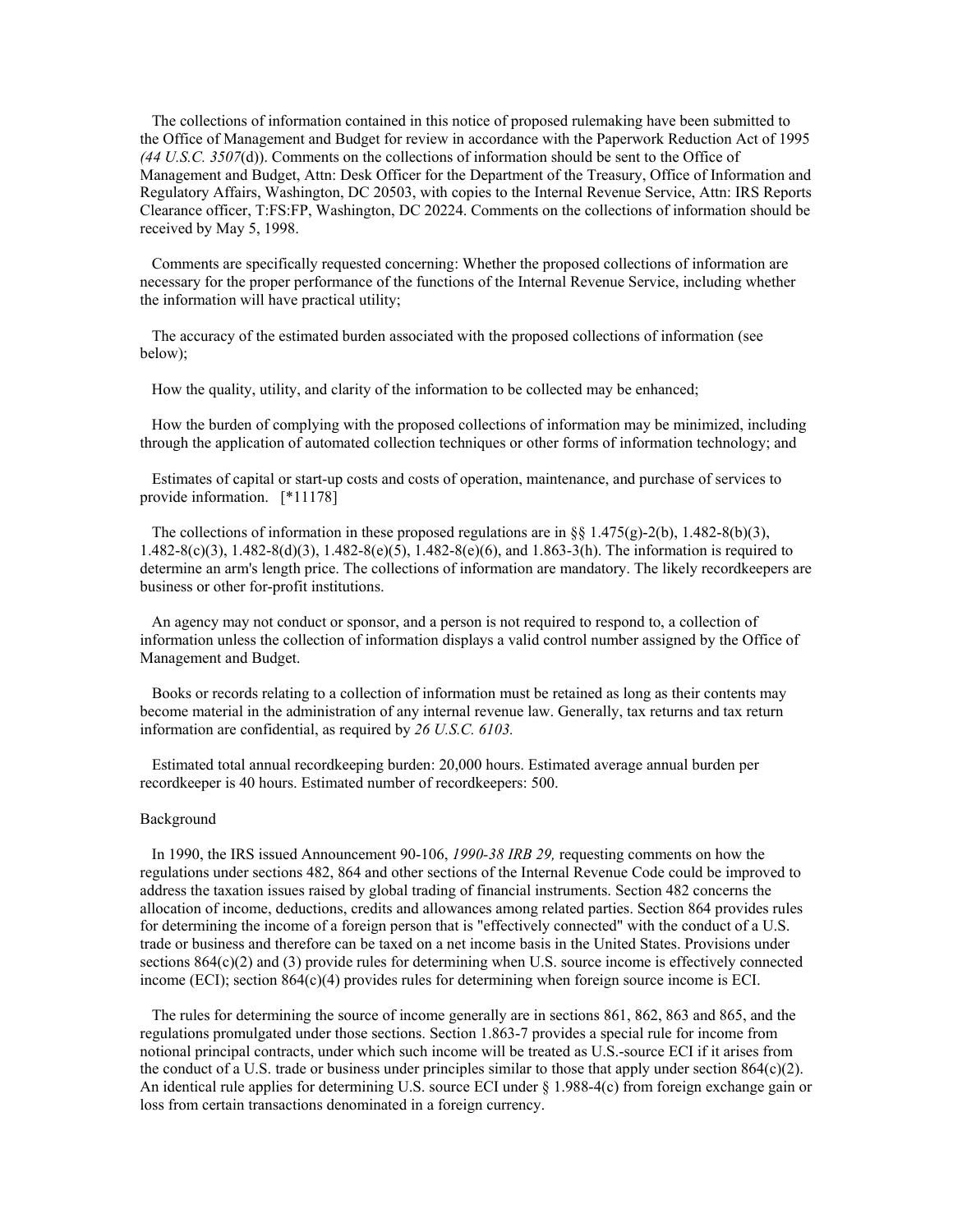Because no regulations were issued in response to the comments that were received after Announcement 90-106, there remain a number of uncertainties regarding the manner in which the existing regulations described above apply to financial institutions that deal in financial instruments through one or more entities or trading locations. Many financial institutions have sought to resolve these problems by negotiating advance pricing agreements (APAs) with the IRS. In 1994, the IRS published Notice 94-40, *1994-1 CB 351,* which provided a generic description of the IRS's experience with global dealing operations conducted in a functionally fully integrated manner. Notice 94-40 specified that it was not intended to prescribe rules for future APAs or for taxpayers that did not enter into APAs. Moreover, Notice 94-40 provided no guidance of any kind for financial institutions that do not conduct their global dealing operations in a functionally fully integrated manner.

### Explanation of Provisions

### 1. Introduction

 This document contains proposed regulations relating to the determination of an arm's length allocation of income among participants engaged in a global dealing operation. For purposes of these regulations, the terms "global dealing operation" and "participant" are specifically defined. The purpose of these regulations is to provide guidance on applying the arm's length principle to transactions between participants in a global dealing operation. The general rules in the final regulations under section 482 that provide the best method rule, comparability analysis, and the arm's length range are generally adopted with some modifications to conform these principles to the global dealing environment. In addition, the proposed regulations contain new specified methods with respect to global dealing operations that replace the specified methods in §§ 1.482-3 through 1.482-6.

 This document also contains proposed regulations addressing the source of income earned in a global dealing operation and the circumstances under which such income is effectively connected to a foreign corporation's U.S. trade or business. The regulations proposed under section 863 generally source income earned in a global dealing operation by reference to the residence of the participant. For these purposes, residence is defined under section  $988(a)(3)(B)$  such that global dealing income may be sourced between separate qualified business units (QBUs) of a single taxpayer or among separate taxpayers who are participants, as the case may be. Exceptions to this general rule are discussed in further detail below.

 Proposed amendments to the regulations under section 864 provide that the principles of the proposed section 482 regulations may be applied to determine the amount of income, gain or loss from a foreign corporation's global dealing operation that is effectively connected to a U.S. trade or business of a participant. Similar rules apply to foreign currency transactions that are part of a global dealing operation.

 The combination of these allocation, sourcing, and effectively connected income rules is intended to enable taxpayers to establish and recognize on an arm's length basis the contributions provided by separate QBUs to a global dealing operation.

 This document also contains proposed regulations under section 475 to coordinate the accounting rules governing the timing of income with the allocation, sourcing, and effectively connected income rules proposed in this document and discussed above.

# 2. Explanation of Specific Provisions

### A. Section 1.482-1(a)(1)

Section  $1.482-1(a)(1)$  has been amended to include expressly transactions undertaken in the course of a global dealing operation between controlled taxpayers within the scope of transactions covered by section 482. The purpose of this amendment is to clarify that the principles of section 482 apply to evaluate whether global dealing transactions entered into between controlled taxpayers are at arm's length.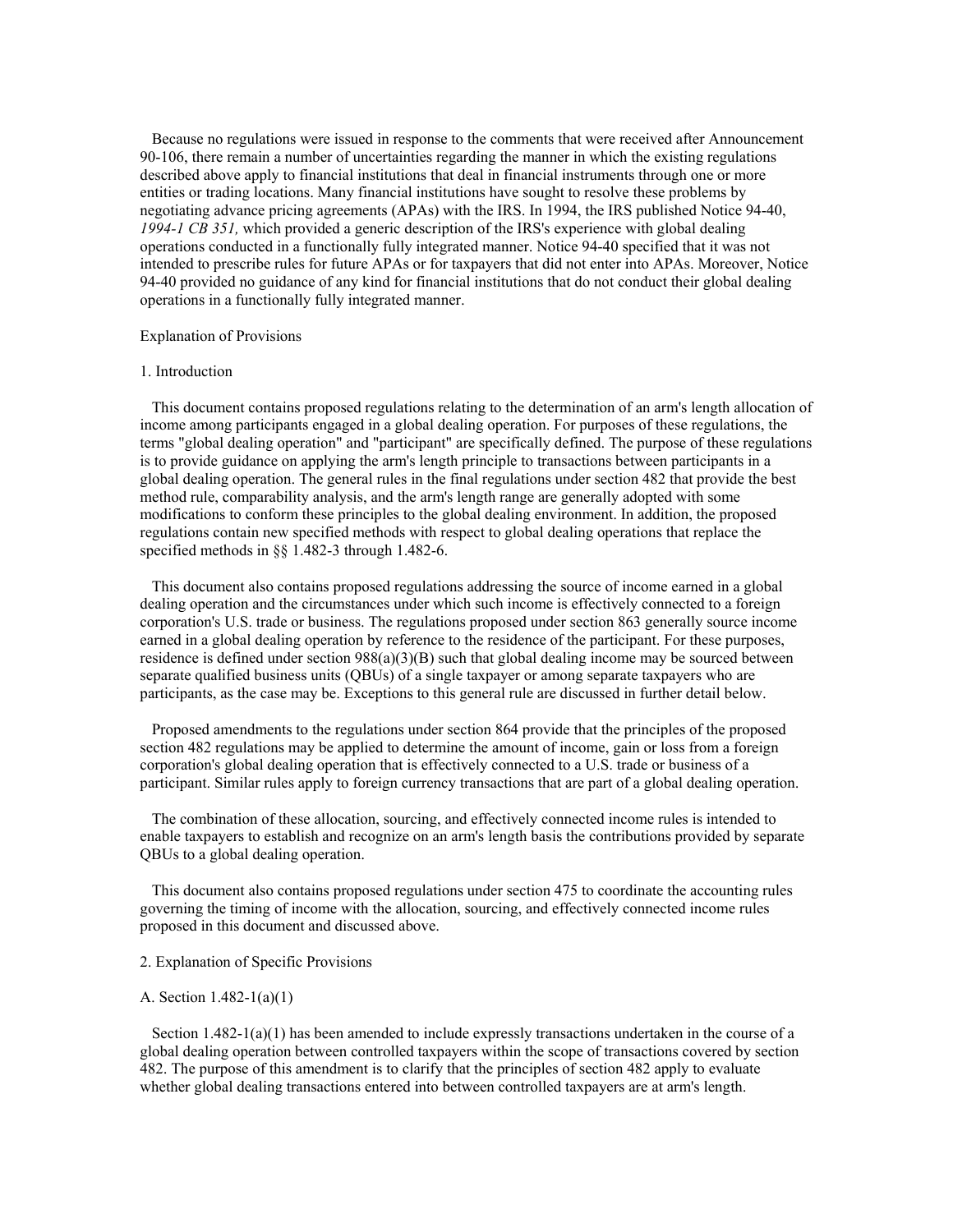### B. Section 1.482-8(a)-General Requirements

Section  $1.482 - 8(a)(1)$  lists specified methods that may be used to determine if global dealing transactions entered into between controlled taxpayers are at arm's length. The enumerated methods must be applied in accordance with all of the provisions of  $\S$  1.482-1, including the best method rule of  $\S$  1.482-1(c), the comparability analysis of  $\S 1.482-1(d)$ , and the arm's length range rule of  $\S 1.482-1(e)$ . The section further requires that any modifications or supplemental considerations applicable to a global dealing operation set forth in § 1.482-8(a)(3) be taken into account when applying any of the transfer pricing methods. Specific modifications to the factors for determining [\*11179] comparability and the arm's length range rule are provided in § 1.482-8(a)(3). These modifications and special considerations are discussed in more detail under their respective headings below.

## C. Section 1.482-8(a)(2)-Definitions Applicable to a Global Dealing Operation

Section 1.482-8(a)(2) defines "global dealing operation," "participant," "regular dealer in securities," and other terms that apply for purposes of these regulations. These definitions supplement the general definitions provided in § 1.482-1(i).

 The rules of § 1.482-8 apply only to a global dealing operation. A "global dealing operation" consists of the execution of customer transactions (including marketing, sales, pricing and risk management activities) in a particular financial product or line of financial products, in multiple tax jurisdictions and/or through multiple participants. The taking of proprietary positions is not included within the definition of a global dealing operation unless the proprietary positions are entered into by a regular dealer in securities in connection with its activities as such a dealer. Thus, a hedge fund that does not have customers is not covered by these regulations. Positions held in inventory by a regular dealer in securities, however, are covered by these regulations even if the positions are unhedged because the dealer is taking a view as to future market changes.

 Similarly, lending activities are not included within the definition of a global dealing operation. However, if a person makes a market in, by buying and selling, asset-backed securities, the income from that activity may be covered by these regulations, regardless of whether the dealer was a party to the loans backing the securities. Therefore, income earned from such lending activities or from securities held for investment is not income from a global dealing operation and is not governed by this section. A security may be held for investment for purposes of this section even though it is not identified as held for investment under section 475.

 Activities unrelated to the conduct of a global dealing operation are not covered by these regulations, even if they are accounted for on a mark-to-market basis. Accordingly, income from proprietary trading that is not undertaken in connection with a global dealing operation, and other financial transactions that are not entered into in a dealing capacity are not covered by these proposed regulations. The regulations require that participants engaged in dealing and nondealing activities and/or multiple dealing activities segregate income and expense attributable to each separate dealing operation so that the best method may be used to evaluate whether controlled transactions entered into in connection with a particular dealing activity are priced at arm's length. The regulations also require that taxpayers segregate their dealer activities from their lending, proprietary trading or other investment activities not entered into in connection with a global dealing operation. Comments are solicited on whether the proposed regulations issued under section 475 in this notice of proposed rulemaking are sufficient to facilitate identification of the amount of income that should be subject to allocation under the global dealing regulations.

 The term participant is defined as a controlled taxpayer that is either a regular dealer in securities within the meaning of  $\S 1.482-8(a)(2)(iii)$ , or a member of a group of controlled taxpayers which includes a regular dealer in securities, so long as that member conducts one or more activities related to the activities of such dealer. For these purposes, such related activities are the marketing, sales, pricing, and risk management activities necessary to the definition of a global dealing operation. Additionally, brokering is a related activity that may give rise to participant status. Related activities do not include credit analysis, accounting services, back office services, or the provision of a guarantee of one or more transactions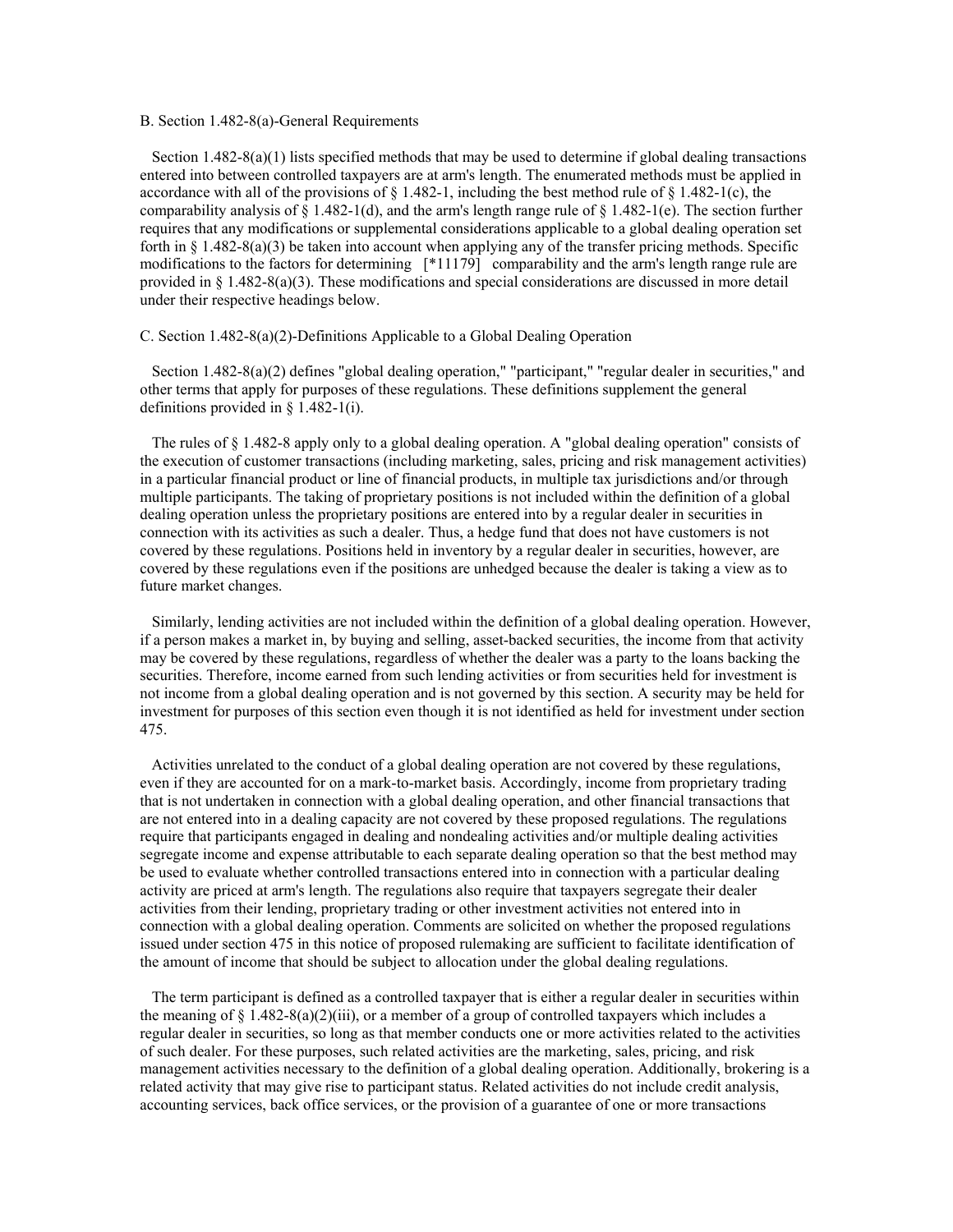entered into by a regular dealer in securities or other participant. This definition is significant because the transfer pricing methods contained in this section can only be used by participants, and only to evaluate whether compensation attributable to a regular dealer in securities or a marketing, sales, pricing, risk management or brokering function is at arm's length. Whether the compensation paid for other functions performed in the course of a global dealing operation (including certain services and development of intangibles) is at arm's length is determined under the appropriate section 482 regulations applicable to those transactions.

 The definition of a global dealing operation does not require that the global dealing operation be conducted around the world or on a twenty-four hour basis. These regulations will apply if the controlled taxpayers, or QBUs of a single taxpayer, operate in the aggregate in more than one tax jurisdiction. It is not necessary, however, for the participants to conduct the global dealing operation in more than one tax jurisdiction. For example, a participant that is resident in one tax jurisdiction may conduct its participant activities in the global dealing operation through a trade or business in another jurisdiction that is the same jurisdiction where the dealer activity of a separate controlled taxpayer takes place. In this situation, the rules of this section apply to determine the allocation of income, gain or loss between the two controlled taxpayers even if all of the income, gain or loss is allocable within the same tax jurisdiction.

 The term regular dealer in securities is specifically defined in this regulation consistently with the definition of a regular dealer under  $\S 1.954-2(a)(4)(iv)$ . Under these proposed regulations, a dealer in physical securities or currencies is a regular dealer in securities if it regularly and actively offers to, and in fact does, purchase securities or currencies from and sell securities or currencies to customers who are not controlled taxpayers in the ordinary course of a trade or business. In addition, a dealer in derivatives is a regular dealer in securities if it regularly and actively offers to, and in fact does, enter into, assume, offset, assign or otherwise terminate positions in securities with customers who are not controlled entities in the ordinary course of a trade or business. The IRS solicits comments on whether these regulations should be extended to cover dealers in commodities and/or persons trading for their own account that are not dealers.

## D. Best Method and Comparability

 Consistent with the general principles of section 482, the best method rule applies to evaluate the most appropriate method for determining whether the controlled transactions are priced at arm's length. New specified methods which replace the specified methods of  $\S$ § 1.482-2 through 1.482-6 for a global dealing operation are set forth in §§ 1.482-8(b) through 1.482-8(f). The comparable profits method of § 1.482-5 has been excluded as a specified method for a global dealing operation because of the high variability in profits from company to company and year to year due to differences in business strategies and fluctuations in the financial markets.

 The proposed regulations do not apply specific methods to certain trading models, such as those commonly referred to in the financial services industry as "separate enterprise," "natural home," [\*11180] "centralized product management," or "integrated trading." Rather, the proposed regulations adopt the best method rule of  $\S 1.482-1(c)$  to determine the most appropriate transfer pricing methodology, taking into account all of the facts and circumstances of a particular taxpayer's trading structure. Consistent with the best method rule, there is no priority of methods.

 Application of the best method rule will depend on the structure and organization of the individual taxpayer's global dealing operation and the nature of the transaction at issue. Where a taxpayer is engaged in more than one global dealing operation, it will be necessary to segregate each activity and determine on a transaction-by-transaction basis within each activity which method provides the most reliable measure of an arm's length price. It may be appropriate to apply the same method to multiple transactions of the same type within a single business activity entered into as part of a global dealing operation. For example, if a taxpayer operates its global dealing activity in notional principal contracts differently than its foreign exchange trading activity, then the income from notional principal contracts may be allocated using a different methodology than the income from foreign exchange trading. Moreover, the best method rule may require that different methods be used to determine whether different controlled transactions are priced at arm's length even within the same product line. For example, one method may be the most appropriate to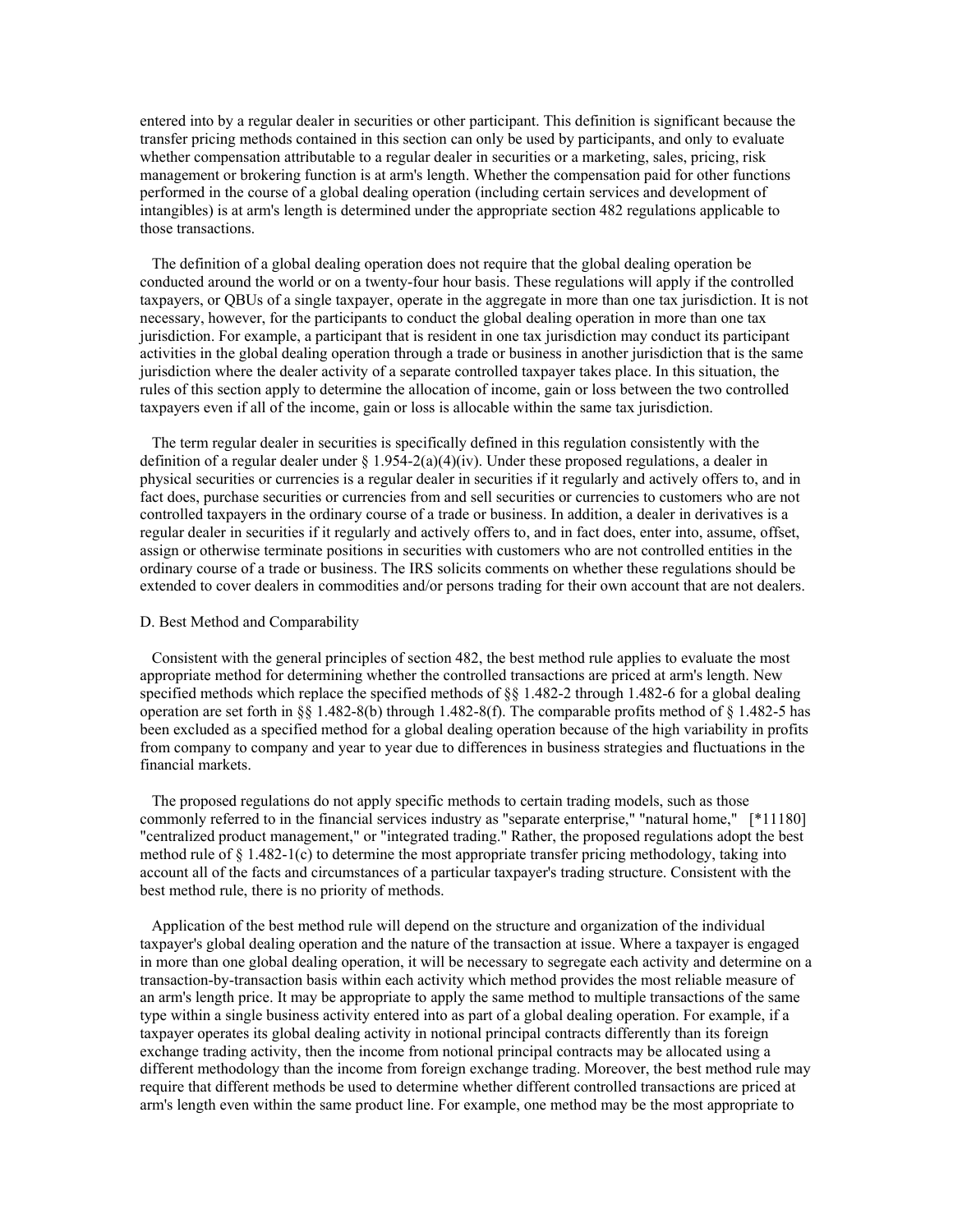determine if a controlled transaction between a global dealing operation and another business activity is at arm's length, while a different method may be the most appropriate to determine if the allocation of income and expenses among participants in a global dealing operation is at arm's length.

Section 1.482-8(a)(3) reiterates that the principle of comparability in  $\S$  1.482-1(d) applies to transactions entered into by a global dealing operation. The comparability factors provided in  $\S 1.482-8(a)(3)$ (functional analysis, risk, and economic conditions), however, must be applied in place of the comparability factors discussed in § 1.482-1(d)(3). The comparability factors for contractual terms in § 1.482-8(a)(3) supplement the comparability factors for contractual terms in § 1.482-1(d)(3)(ii). The comparability factors in this section have been included to provide guidance on the factors that may be most relevant in assessing comparability in the context of a global dealing operation.

## E. Arm's Length Range

In determining the arm's length range, § 1.482-1(e) will apply except as modified by these proposed regulations. In determining the reliability of an arm's length range, the IRS believes that it is necessary to consider the fact that the market for financial products is highly volatile and participants in a global dealing operation frequently earn only thin profit margins. The reliability of using a statistical range in establishing a comparable price of a financial product in a global dealing operation is based on facts and circumstances. In a global dealing operation, close proximity in time between a controlled transaction and an uncontrolled transaction may be a relevant factor in determining the reliability of the uncontrolled transaction as a measure of the arm's length price. The relevant time period will depend on the price volatility of the particular product.

The district director may, notwithstanding  $\S$  1.482-1(e)(1), adjust a taxpayer's results under a method applied on a transaction-by-transaction basis if a valid statistical analysis demonstrates that the taxpayer's controlled prices, when analyzed on an aggregate basis, provide results that are not arm's length. See §  $1.482-1(f)(2)(iv)$ . This may occur, for example, when there is a pattern of prices in controlled transactions that are higher or lower than the prices of comparable uncontrolled transactions.

 Comments are solicited on the types of analyses and factors that may be relevant for pricing controlled financial transactions in a global dealing operation. Section 1.482-1(e) continues to apply in its entirety to transactions among participants that are common to businesses other than a global dealing operation. In this regard, the existing rules continue to apply to pricing of certain services from a participant to a regular dealer in securities other than services that give rise to participant status.

## F. Comparable Uncontrolled Financial Transaction Method

 The comparable uncontrolled financial transaction (CUFT) method is set forth in § 1.482-8(b). The CUFT method evaluates whether controlled transactions satisfy the arm's length standard by comparing the price of a controlled financial transaction with the price of a comparable uncontrolled financial transaction. Similarity in the contractual terms and risks assumed in entering into the financial transaction are the most important comparability factors under this method.

 Ordinarily, in global dealing operations, proprietary pricing models are used to calculate a financial product's price based upon market data, such as interest rates, currency rates, and market risks. The regulations contemplate that indirect evidence of the price of a CUFT may be derived from a proprietary pricing model if the data used in the model is widely and routinely used in the ordinary course of the taxpayer's business to price uncontrolled transactions, and adjustments are made to the amount charged to reflect differences in the factors that affect the price to which uncontrolled taxpayers would agree. In addition, the proprietary pricing model must be used in the same manner to price transactions with controlled and uncontrolled parties. If a taxpayer uses its internal pricing model as evidence of a CUFT, it must, upon request, furnish the pricing model to the district director in order to substantiate its use.

## G. Gross Margin Method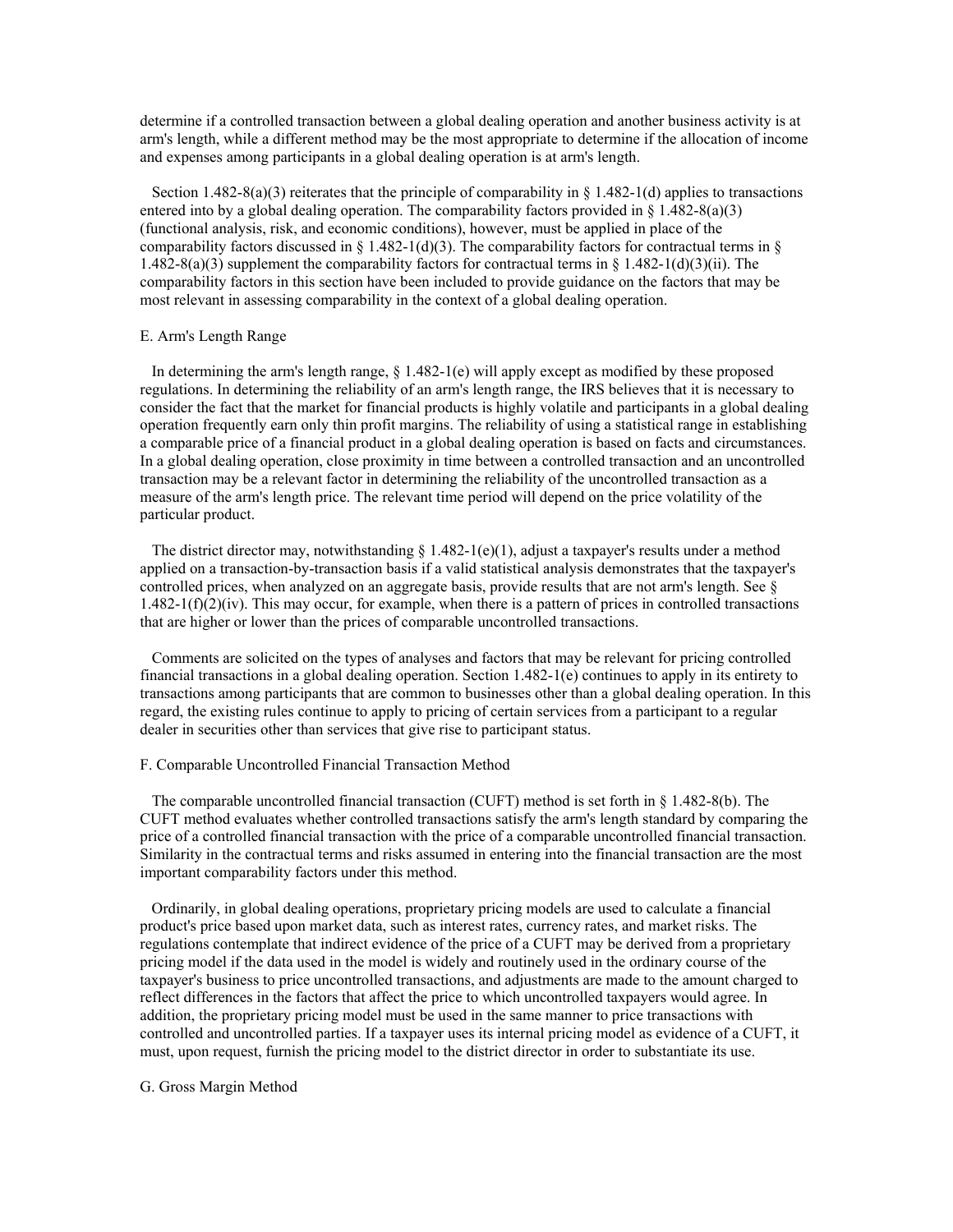The gross margin method is set forth in  $\S 1.482-8(c)$  and should be considered in situations where a taxpayer performs only a routine marketing or sales function as part of a global dealing operation. Frequently, taxpayers that perform the sales function in these circumstances participate in the dealing of a variety of, rather than solely identical, financial products. In such a case, the variety of financial products sold within a relevant time period may limit the availability of comparable uncontrolled financial transactions. Where the taxpayer has performed a similar function for a variety of products, however, the gross margin method can be used to determine if controlled transactions are priced at arm's length by reference to the amount earned by the taxpayer for performing similar functions with respect to uncontrolled transactions.

 The gross margin method determines if the gross profit realized on sales of financial products acquired from controlled parties is at arm's length by comparing that profit to the gross profit earned on uncontrolled transactions. Since comparability under this method depends on the similarity of functions performed and risks assumed, adjustments must be made for differences between the functions performed in the disposition of financial products acquired in controlled transactions and the functions performed in the disposition of financial products acquired in uncontrolled transactions. Although close product similarity will tend to improve the [\*11181] reliability of the gross margin method, the reliability of this method is not as dependent on product similarity as the CUFT method.

 Participants in a global dealing operation may act simply as brokers, or they may participate in structuring complex products. As the role of the participant exceeds the brokerage function, it becomes more difficult to find comparable functions because the contributions made in structuring one complex financial product are not likely to be comparable to the contributions made in structuring a different complex financial product. Accordingly, the regulations provide that the reliability of this method is decreased where a participant is substantially involved in developing a financial product or in tailoring the product to the unique requirements of a customer prior to resale.

### H. Gross Markup Method

Like the gross margin method, the gross markup method set forth in § 1.482-8(d) should generally be considered in situations where a taxpayer performs only a routine marketing or sales function as part of a global dealing operation, and, as is often the case, handles a variety of financial products within a relevant time period. The gross markup method is generally appropriate in cases where the taxpayer performs a routine sales function in buying a financial product from an uncontrolled party and reselling or transferring the product to a controlled party.

 The gross markup method determines if the gross profit earned on the purchase of financial products from uncontrolled parties and sold to controlled taxpayers is at arm's length by comparing that profit to the gross profit earned on uncontrolled transactions. Like the gross margin method, comparability under this method depends on the similarity of the functions performed and risks assumed in the controlled and uncontrolled transactions. Accordingly, adjustments should be made for differences between the functions performed in the sale or transfer of financial products to controlled parties, and the functions performed with respect to the sale or transfer of financial products to uncontrolled parties. Although close product similarity will tend to improve the reliability of the gross markup method, the reliability of this method is not as dependent on product similarity as the CUFT method.

 As in the gross margin method, the regulations provide that the reliability of this method generally is decreased where a participant is substantially involved in developing a financial product or in tailoring the product to the unique requirements of a customer prior to resale.

# I. Profit Split Methods

 New profit split methods are proposed for global dealing participants under § 1.482-8(e). Global dealing by its nature involves a certain degree of integration among the participants in the global dealing operation. The structure of some global dealing operations may make it difficult to apply a traditional transactional method to determine if income is allocated among participants on an arm's length basis. Two profit split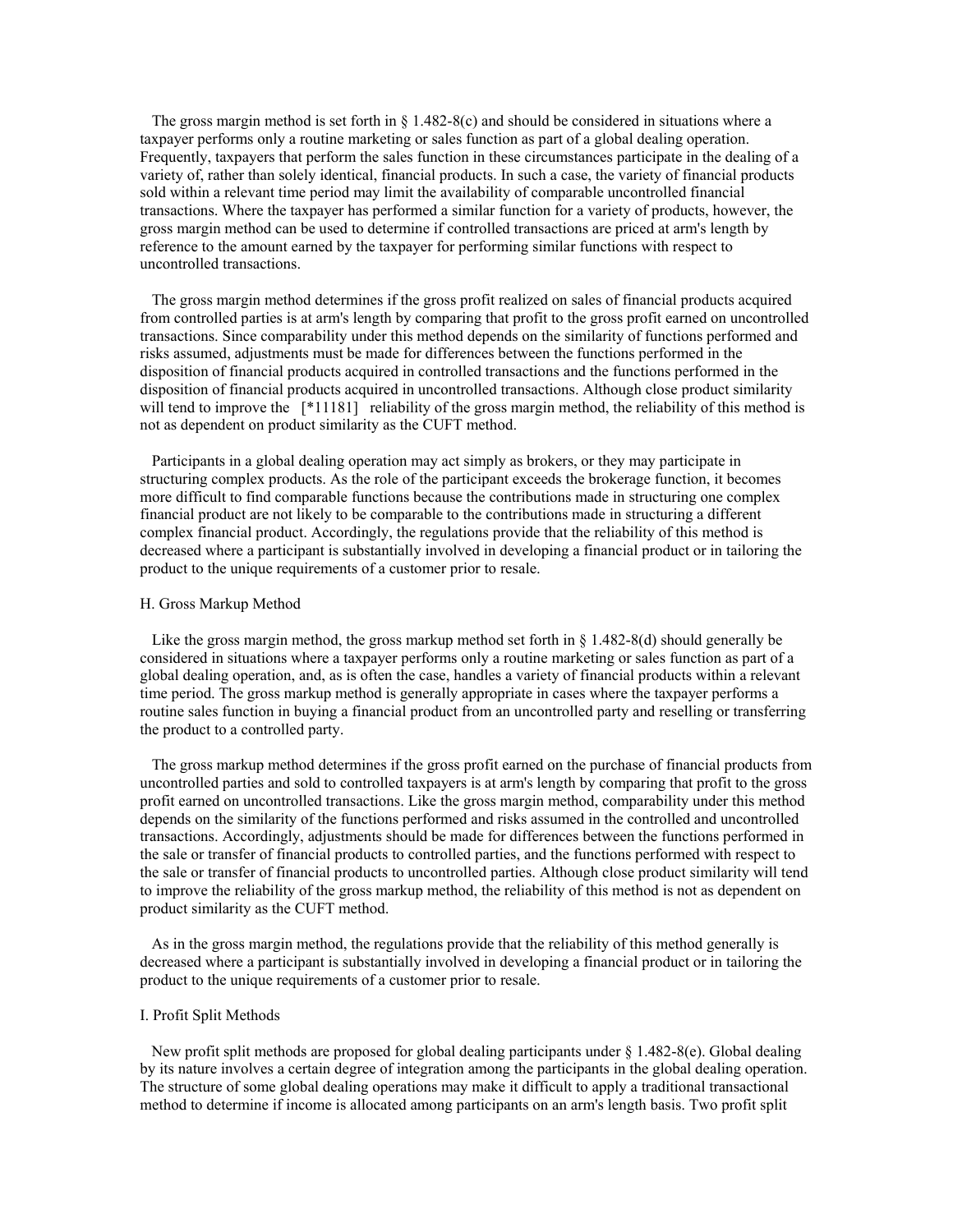methods, the total profit split method and the residual profit split method, have been included as specified methods for determining if global dealing income is allocated at arm's length.

 Profit split methods may be used to evaluate if the allocation of operating profit from a global dealing operation compensates the participants at arm's length for their contribution by evaluating if the allocation is one which uncontrolled parties would agree to. Accordingly, the reliability of this method is dependent upon clear identification of the respective contributions of each participant to the global dealing operation.

 In general, the profit split methods must be based on objective market benchmarks that provide a high degree of reliability, i.e., comparable arrangements between unrelated parties that allocate profits in the same manner and on the same basis. Even if such comparable uncontrolled transactions are not available, however, the taxpayer may be able to demonstrate that a total profit split provides arm's length results that reflect the economic value of the contribution of each participant, by reference to other objective factors that provide reliability due to their arm's length nature. For example, an allocation of income based on trader bonuses may be reliable, under the particular facts and circumstances of a given case, if the taxpayer can demonstrate that such bonuses are based on the value added by the individual traders. By contrast, an allocation based on headcount or gross expenses may be unreliable, because the respective participants might, for example, have large differences in efficiency or cost control practices, which would tend to make such factors poor reflections of the economic value of the functions contributed by each participant.

 The proposed regulations define gross profit as gross income earned by the global dealing operation. Operating expenses are those not applicable to the determination of gross income earned by the global dealing operation. The operating expenses are global expenses of the global dealing operation and are subtracted from gross profit to determine the operating profit. Taxpayers may need to allocate operating expenses that relate to more than one global dealing activity.

 The regulations state that in appropriate circumstances a multi-factor formula may be used to determine whether an allocation is at arm's length. Use of a multi-factor formula is permitted so long as the formula allocates the operating profit or loss based upon the factors that uncontrolled taxpayers would consider. The regulations do not prescribe specific factors to be used in the formula since the appropriateness of any one factor will depend on all the facts and circumstances associated with the global dealing operation. However, the regulations require that the multi-factor formula take into account all of the functions performed and risks assumed by a participant, and attribute the appropriate amount of income or loss to each function. The IRS also solicits comments concerning which factors may be appropriate (for example, initial net present value of derivatives contracts) and the circumstances under which specific factors may be appropriately applied.

 The purpose of the factors is to measure the relative value contributed by each participant. Thus, adjustments must be made for any circumstances other than the relative value contributed by a participant that influence the amount of a factor so that the factor does not allocate income to a participant based on circumstances that are not relevant to the value of the function or activity being measured. For example, if trader compensation is used to allocate income among participants, and the traders in two different jurisdictions would be paid different amounts (for example, due to cost of living differences) to contribute the same value, adjustments should be made for the difference so that the factors accurately measure the value contributed by the trading function. The IRS solicits comments regarding the types of adjustments that should be made, how to make such adjustments, and the need for further guidance on this point.

 The total profit split method entails a one step process whereby the operating profit is allocated among the [\*11182] participants based on their relative contributions to the profitability of the global dealing operation. No distinction is made between routine and nonroutine contributions. The total profit split method may be useful to allocate income earned by a highly integrated global dealing operation where all routine and nonroutine dealer functions are performed by each participant in each location. Accordingly, total profit or loss of the global dealing operation may be allocated among various jurisdictions based on the relative performance of equivalent functions in each jurisdiction.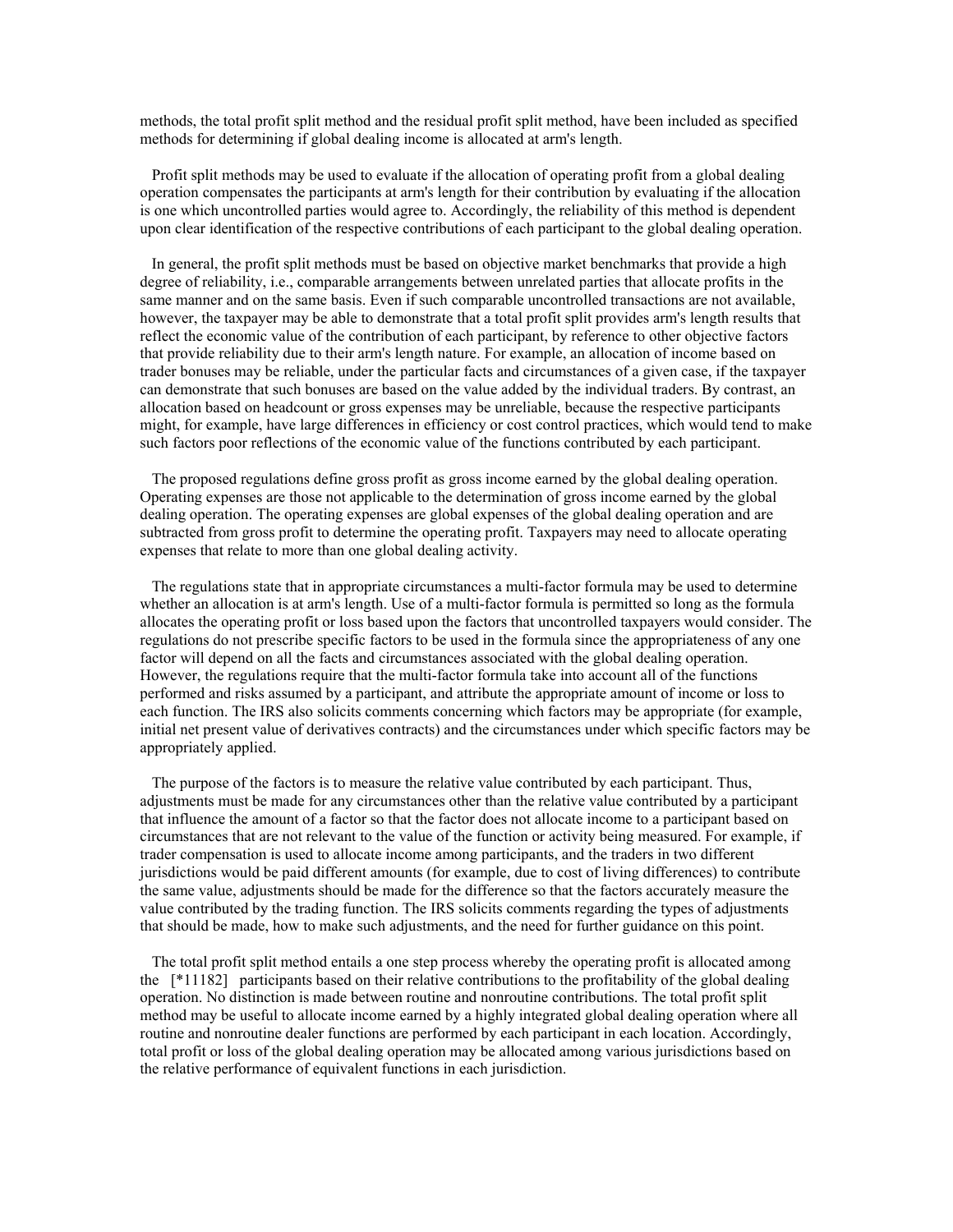The residual profit split method entails a two step process. In the first step, the routine functions are compensated with a market return based upon the best transfer pricing method applicable to that transaction. Routine functions may include, but are not limited to, functions that would not give rise to participant status and which should be evaluated under §§ 1.482-3 through 1.482-6. After compensating the routine functions, the remaining operating profit (the "residual profit") is allocated among the participants based upon their respective nonroutine contributions.

 It should be noted that, while in appropriate cases a profit split method may be used to determine if a participant is compensated at arm's length, use of the profit split method does not change the contractual relationship between participants, nor does it affect the character of intercompany payments. For example, if a controlled taxpayer provides solely trading services to a global dealing operation in a particular jurisdiction, any payment it receives as compensation for services retains its character as payment for services and, under the regulations, is not converted into a pro rata share of each item of gross income earned by the global dealing operation.

## J. Unspecified Methods

 Consistent with the principles underlying the best method rule, the regulations provide the option to use an unspecified method if it is determined to be the best method. The IRS solicits comments on the extent to which the variety of methods on which specific guidance has been provided is adequate.

 Guidance on the use of a comparable profits method has specifically not been included as a specified method in the proposed regulations because use of that method depends on the existence of arrangements between uncontrolled taxpayers that perform comparable functions and assume comparable risks. Global dealing frequently involves the use of unique intangibles such as trader know-how. Additionally, anticipated profit is often influenced by the amount of risk a participant is willing to bear. Accordingly, the IRS believes it is unlikely that the comparability of these important functions can be measured and adjusted for accurately in a global dealing operation.

## K. Source of Global Dealing Income

Under current final regulations in  $\S 1.863-7(a)$ , all of the income attributable to a notional principal contract is sourced by reference to the taxpayer's residence. Exceptions are provided for effectively connected notional principal contract income, and for income earned by a foreign QBU of a U.S. resident taxpayer if the notional principal contract is properly reflected on the books of the foreign QBU. Attribution of all of the income from a notional principal contract to a single location has generally been referred to as the "all or nothing" rule. The current final regulations do not provide for multi-location sourcing of notional principal contract income among the QBUs that have participated in the acquisition or risk management of a notional principal contract and therefore do not recognize that significant activities, including structuring or risk managing derivatives, often occur through QBUs in more than one jurisdiction.

 Recognizing the need for multi-location sourcing of income earned in a global dealing operation, the proposed regulations provide a new rule under  $\S$  1.863-3 which sources income from a global dealing operation in the same manner as the income would be allocated under § 1.482-8 if each QBU were a separate entity. However, the rules must be applied differently to take into account the economic differences between acting through a single legal entity and through separate legal entities.

 Accordingly, income from a single transaction may be split-sourced to more than one location, so long as the allocation methodology satisfies the arm's length standard. The all or nothing rule of  $\S 1.863$ -7(a) continues to apply to notional principal contract income attributable to activities not related to a global dealing operation. Corresponding changes have been made in proposed § 1.988-4(h) to exclude exchange gain or loss derived in the conduct of a global dealing operation from the general source rules in § 1.988-4 (b) and (c).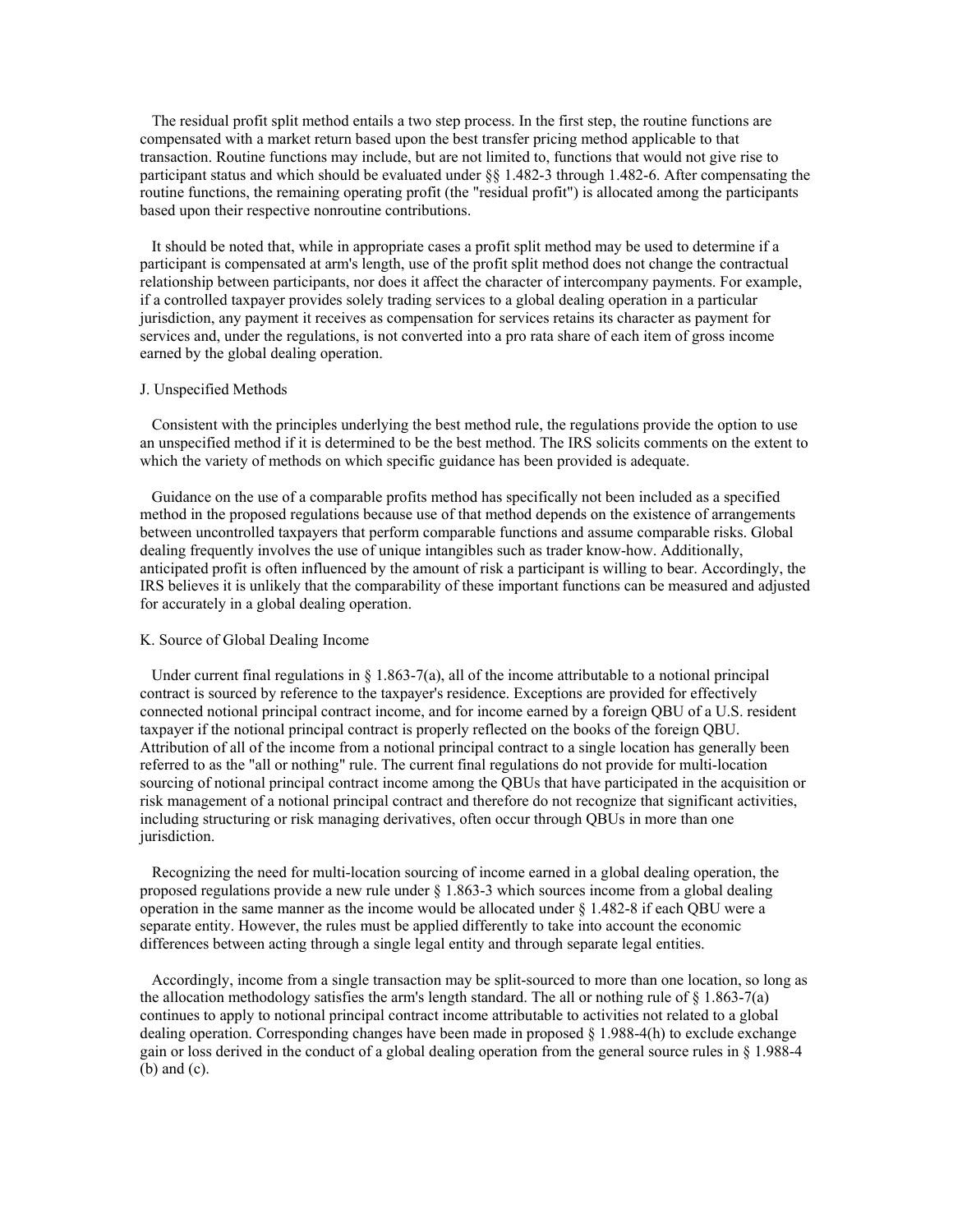These special source rules apply only with respect to participants that perform a dealing, marketing, sales, pricing, risk management or brokering function. Moreover, these rules do not apply to income, such as fees for services, for which a specific source rule is provided in section 861, 862 or 865 of the Code. Accordingly, if a controlled taxpayer provides back office services, the amount and source of an intercompany payment for such services is determined under existing transfer pricing and sourcing rules applicable to those services without regard to whether the controlled taxpayer is also a participant in a global dealing operation.

 If an entity directly bears the risk assumed by the global dealing operation, it should be compensated for that function. In providing, however, that the source (and effectively connected status) of global dealing income is determined by reference to where the dealing, marketing, sales, pricing, risk management or brokering function that gave rise to the income occurred, the regulations effectively provide that compensation for risk bearing should be sourced by reference to where the capital is employed by traders, marketers and salespeople, rather than the residence of the capital provider. This principle applies where a taxpayer directly bears risk arising from the conduct of a global dealing operation, such as when it acts as a counterparty without performing other global dealing functions. A special rule provides that the activities of a dependent agent may give rise to participant status through a deemed QBU that performs its participant functions in the same location where the dependent agent performs its participant functions. The deemed QBU may be created without regard to the books and records requirement of  $\S 1.989-1(b)$ .

 As indicated, accounting, back office, credit analysis, and general supervision and policy control functions do not give rise to participant status in a global dealing operation but are services that should be remunerated and sourced separately under existing rules. This principle also applies where a taxpayer bears risk indirectly, such as through the extension of a guarantee. Accordingly, the sourcing rule of § 1.863-3(h) does not apply to interest, dividend, or guarantee fee income received by an owner or guarantor of a global dealing operation that is conducted by another controlled taxpayer. The source of interest, dividend and guarantee fee income, substitute interest and substitute dividend payments sourced under  $\S$ § 1.861-2(a)(7) and 1.861-3(a)(6), and other income sourced by section 861, [\*11183] 862 or 865 continues to be governed by the source rules applicable to those transactions.

 The proposed regulations provide, consistent with U.S. tax principles, that an agreement between two QBUs of a single taxpayer does not give rise to a transaction because a taxpayer cannot enter into nor profit from a "transaction" with itself. See, e.g.,  $\S$  1.446-3(c)(1). The IRS believes, however, that these agreements between QBUs of a single taxpayer may provide evidence of how income from the taxpayer's transactions with third parties should be allocated among QBUs. It is a common practice for taxpayers to allocate income or loss from transactions with third parties among QBUs for internal control and risk management purposes. Accordingly, the proposed regulations specifically provide that such allocations may be used to source income to the same extent and in the same manner as they may be used to allocate income between related persons. Conversely, such transactions may not be used to the extent they do not provide an arm's length result.

## L. Determination of Global Dealing Income Effectively Connected With a U.S. Business

 After determining the source of income, it is necessary to determine the extent to which such income is ECI. Under current law, the general rule is that all of the income, gain or loss from a global dealing operation is effectively connected with a U.S. trade or business if the U.S. trade or business materially participates in the acquisition of the asset that gives rise to the income, gain or loss, or property is held for use in the active conduct of a U.S. trade or business, or the business activities conducted by the U.S. trade or business are a material factor in the realization of income, gain or loss. As noted above, the current final regulations do not permit the attribution of income, gain or loss from a global dealing operation that is allocated and sourced to a U.S. trade or business under  $\S$  1.863-3(h) shall be effectively connected. In this regard, an asset used in a global dealing operation is treated as an asset used in a U.S. trade or business to the extent that an allocation is made to a U.S. QBU. Similarly, the U.S. trade or business is also treated as a material factor in the realization of income, gain or loss for which an allocation is made to a U.S. QBU. A special rule for U.S. source interest and dividend income, including substitute interest and substitute dividends, earned by a foreign banking or similar financial institution in a global dealing operation treats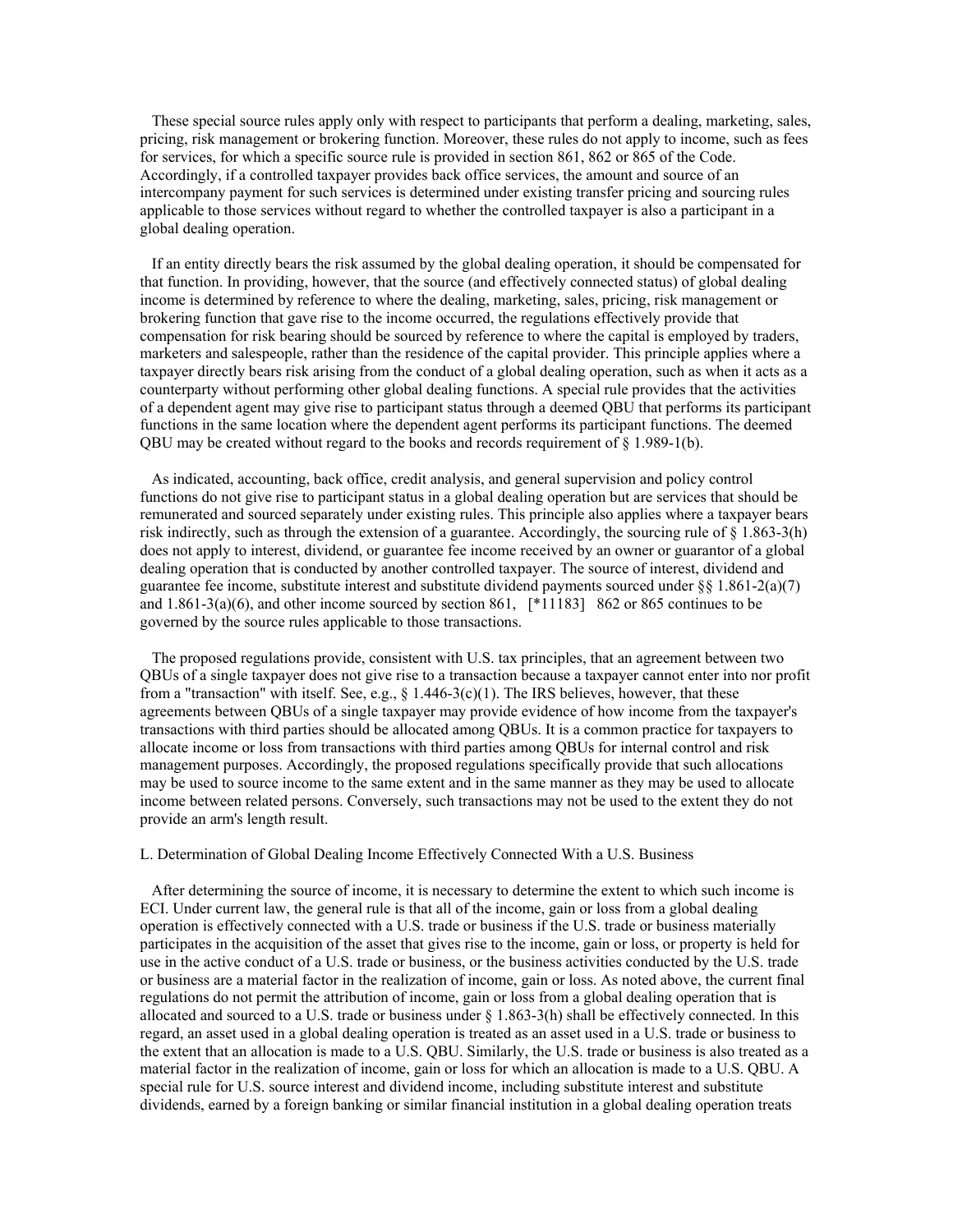such income as attributable to a U.S. trade or business to the extent such income would be sourced to the United States under § 1.863-3(h). Any foreign source income allocated to the United States under the principles of § 1.863-3(h) is also treated as attributable to the U.S. trade or business.

 The proposed regulations also limit an entity's effectively connected income from a global dealing operation to that portion of an item of income, gain or loss that would be sourced to the U.S. trade or business if the rules of § 1.863-3(h) were to apply. These rules are intended to ensure that income for which a specific source rule is provided in section 861, 862 or 865 does not produce effectively connected income unless it was earned through functions performed by a U.S. QBU of the taxpayer.

With respect to notional principal contract income and foreign exchange gain or loss, proposed §§ 1.863-3(h) and 1.988-4(h) also provide that such income, gain or loss is effectively connected with the conduct of a U.S. trade or business to the extent that it is sourced to the United States under  $\S 1.863-3(h)$ .

 In certain circumstances, the global dealing activities of an entity acting as the agent of a foreign taxpayer in the United States may cause the foreign taxpayer to be engaged in a U.S. trade or business. Any income effectively connected with the U.S. trade or business must be reported by the foreign corporation on a timely filed U.S. tax return in order for the foreign corporation to be eligible for deductions and credits attributable to such income. See  $\S 1.882-4$ . In addition, the agent must also report any income earned in its capacity as agent on its own tax return. The provisions governing the time and manner for foreign corporations to make elections under §§ 1.882-5 and 1.884-1 remain in force as promulgated. Under current rules, these formalities must be observed even if all of the global dealing income would be allocated between a U.S. corporation and a foreign corporation's U.S. trade or business. The IRS believes that these requirements are justified because of potential differences that might occur with respect to the realization of losses and between actual dividend remittances of a U.S. corporation and deemed dividend remittances under the branch profits tax. The IRS, however, solicits comments regarding whether these filing requirements can be simplified, taking into consideration the policies underlying the filing requirements of § 1.882-4.

 The Business Profits article contained in U.S. income tax treaties requires the United States to attribute to a permanent establishment that portion of the income earned by the entity from transactions with third parties that the permanent establishment might be expected to earn if it were an independent enterprise. Because the proposed regulations contained in this document allocate global trading income among permanent establishments under the arm s length principle of the Associated Enterprises article of U.S. income tax treaties, such rules are consistent with our obligations under the Business Profits article. Accordingly, a proposed rule under section 894 provides that, if a taxpayer is engaged in a global dealing operation through a U.S. permanent establishment, the proposed regulations will apply to determine the income attributable to that U.S. permanent establishment under the applicable U.S. income tax treaty.

### M. Relationship to Other Regulations

 The allocation rules contained herein do not apply to the allocation of interest expense. As discussed in the preamble to § 1.882-5 (TD 8658, *1996-1 CB 161, 162, 61 FR 9326,* March 5, 1996), the rules contained in § 1.882-5 are the exclusive rules for allocating interest expense, including under U.S. income tax treaties.

 Proposed regulations have been issued under sections 882 and 884 (INTL-0054-95, *1996-1 CB 844, 61 FR 9377,* March 5, 1996) for purposes of allocating interest expense and determining the U.S. assets and/or liabilities reflected on the books of a foreign corporation s U.S. trade or business that are attributable to its activities as a dealer under section 475. The proposed regulations (and similar final regulations) under section 884 address the treatment of assets which give rise to both effectively connected and noneffectively connected income. Those rules thus address a situation analogous to the split-sourcing situation addressed in these proposed regulations. The IRS anticipates issuing proposed regulations under section 861 that provide a similar rule for purposes of allocating interest expense of a U.S. corporation that has assets that give rise to split-sourced income. Comments are solicited on the compatibility of the proposed regulations contained in this document with the principles of the proposed regulations that address a foreign corporation s allocation of interest expense, including its computation of U.S. assets included in step 1 of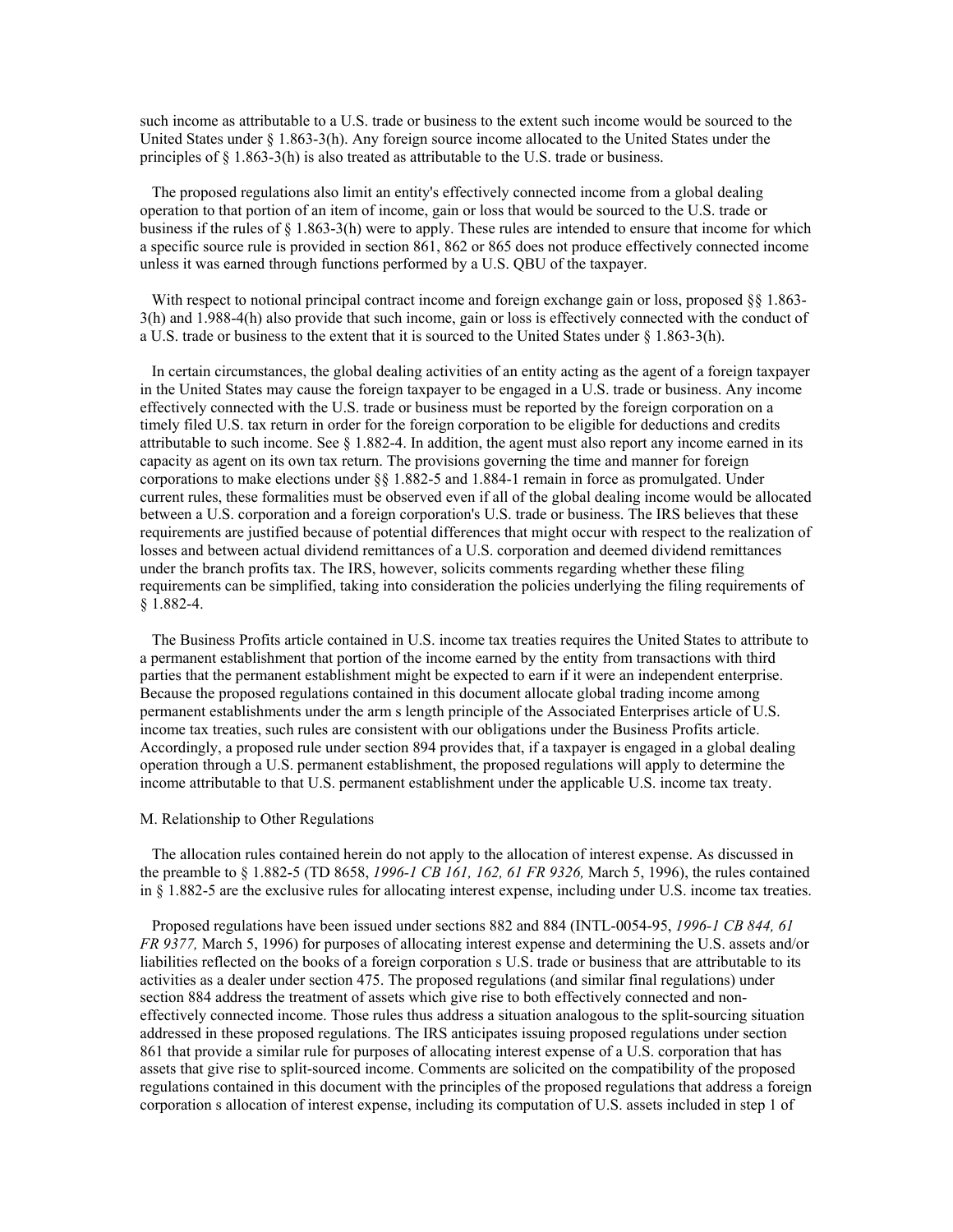the § 1.882-5 formula and [\*11184] component liabilities included in steps 2 and 3 of the § 1.882-5 formula.

 The IRS believes that the transfer pricing compliance issues associated with a global dealing operation are substantially similar to those raised by related party transactions generally. The IRS also believes that the existing regulations under section 6662 adequately address these issues. Accordingly, amendments have not been proposed to the regulations under section 6662. Section 6662 may not in certain circumstances, however, apply to the computation of effectively connected income in accordance with proposed regulations under section 475, 863, 864 or 988 contained in this document. The IRS will propose regulations under section 6038C regarding the information reporting and recordkeeping requirements applicable to foreign corporations engaged in a global dealing operation. It is anticipated that these regulations will coordinate the application of sections 6662 and 6038C where necessary.

 No inference should be drawn from the examples in these proposed regulations concerning the treatment or significance of liquidity and creditworthiness or the effect of such items on the valuation of a security. The purpose of the proposed regulations under section 482 is not to provide guidance on the valuation of a security, but rather to determine whether the prices of controlled transactions satisfy the arm's length standard. Section 475 and the regulations thereunder continue to govern exclusively the valuation of securities.

# N. Section 475

 A dealer in securities as defined in section 475 is generally required to mark its securities to market. Securities are exempt from mark-to-market accounting if the securities are held for investment or not held for sale to customers and are properly identified on the taxpayer's books and records. Additionally, securities that hedge positions that are not subject to mark-to-market accounting are exempt from mark-tomarket accounting if they are properly identified.

 Under the current regulations, a taxpayer may not take into account an agreement between separate business units within the same entity that transfers risk management responsibility from a non-dealing business unit to a dealing business unit. Moreover, such an agreement may not be used to allocate income, expense, gain or loss between activities that are accounted for on a mark-to-market basis and activities that are accounted for on a non-mark-to-market basis. In contrast, the regulations proposed in this document under sections 482, 863, 864, 894, and 988 allow a taxpayer to take into account records of internal transfers when allocating global dealing income earned from third parties for purposes of determining source and effectively connected income. This may cause a mismatch in the timing of income, expense, gain, or loss.

 For example, if a taxpayer s lending desk enters into a third-party transaction that exposes the lending desk to currency or interest rate risk, the lending desk may transfer responsibility for managing the risk for that particular transaction to another business activity that can manage the risk more efficiently (e.g., the desk that deals in currency or interest rate derivatives). The dealing desk then, in the ordinary course of its business, may enter into a transaction such as a swap with a third party to hedge the aggregate risk of the dealing desk and, indirectly, the risk incurred by the lending desk with respect to the original transaction. Where, as is generally the case, the dealing desk has a large volume of transactions, it is not possible as a practical matter to associate the aggregate hedge with the risk of the lending desk. Since the transactions entered into by the dealing desk must generally be marked to market, the third-party transaction that hedges the aggregate risk of the dealing desk (which includes the risk transferred from the lending desk) must generally also be marked. To the extent that a portion of the income, expense, gain, or loss from the aggregate hedging transaction is allocated to the lending desk under the proposed global dealing regulations, the potential timing mismatch described above will occur if the lending desk accounts for its positions on a non-mark-to-market basis. This mismatch could occur because the portion of the income, expense, gain, or loss from the hedging transaction, although allocated to the lending desk for sourcing and effectively connected income purposes, will be accounted for on a mark-to-market basis under the dealing desk's method of accounting. Entirely exempting the aggregate hedging transaction from mark-to-market accounting does not adequately solve this problem, because it results in the portion of the income, expense,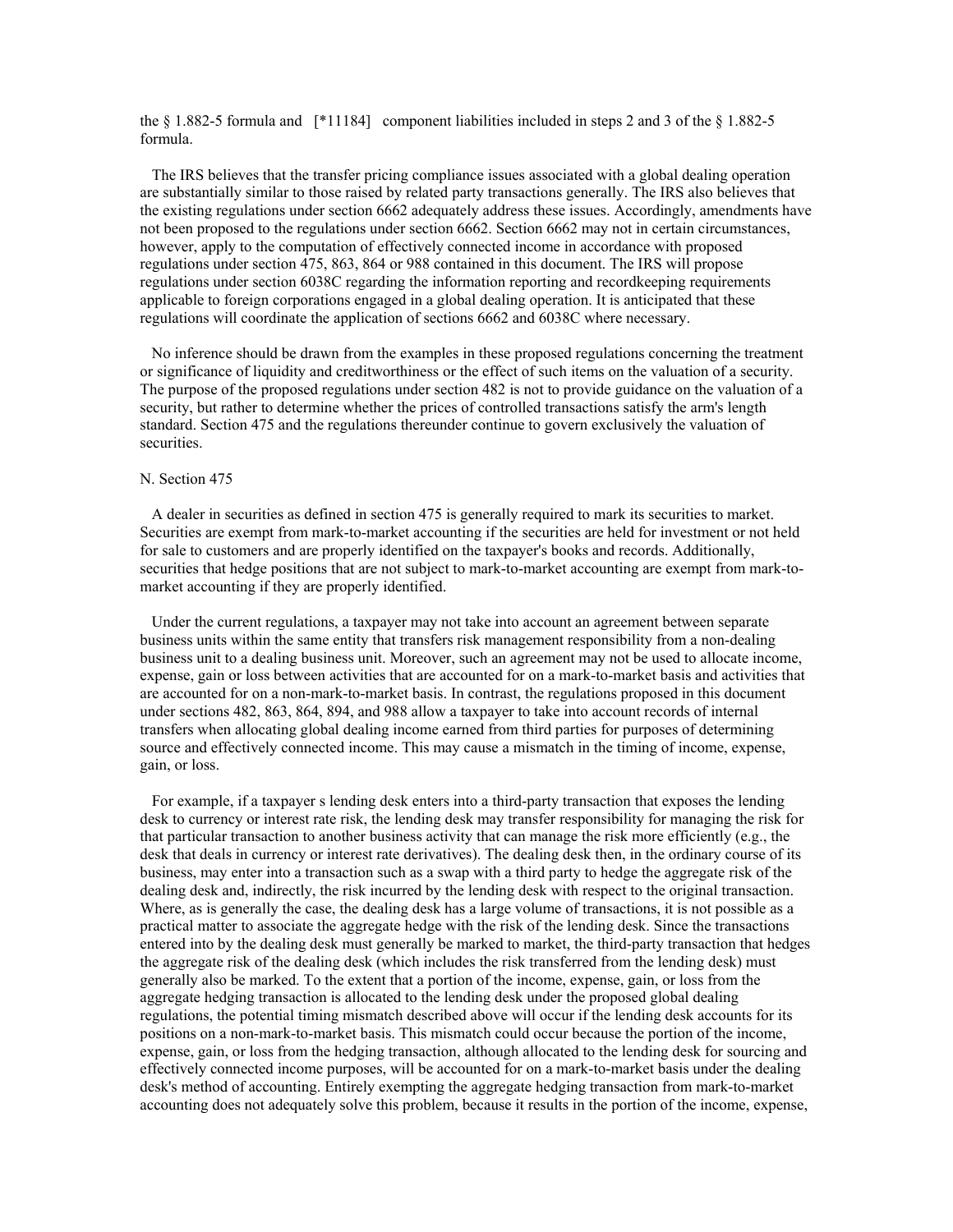gain or loss from the aggregate hedging transaction that is allocated to the dealing desk being accounted for on other than a mark-to-market method.

 As the example shows, respecting records of internal transfers for purposes of sourcing without respecting these same records for purposes of timing could produce unpredictable and arbitrary results. Accordingly, the proposed regulations permit participants in a global dealing operation to respect records of internal transfers in applying the timing rules of section 475. Because the need to reconcile sourcing and timing exists only in the context of a cross-border operation, the proposed regulations have a limited scope. In particular, for the proposed regulations to apply, income of the global dealing desk must be subject to allocation among two or more jurisdictions or be sourced to two or more jurisdictions.

 The purpose of the proposed regulations under section 475 is to coordinate section 475 with the proposed global dealing regulations and to facilitate identification of the amount of income, expense, gain or loss from third party transactions that is subject to mark-to-market accounting. This rule is not intended to allow a shifting of income inconsistent with the arm's length standard.

 Under the proposed section 475 regulations, an interdesk agreement or "risk transfer agreement" (RTA) includes a transfer of responsibility for risk management between a business unit that is hedging some of its risk (the hedging QBU) and another business unit of the same taxpayer that uses mark-to-market accounting (the marking QBU). If the marking QBU, the hedging QBU, and the RTA satisfy certain requirements, the RTA is taken into account for purposes of determining the timing of income allocated by the proposed global dealing regulations to the separate business units of a taxpayer.

 The proposed amendments to the section 475 regulations require that the marking QBU must be a dealer within the meaning of proposed  $\S 1.482-8(a)(2)(iii)$  and that its income must be allocated to at least two jurisdictions under proposed § 1.482-8 or sourced to at least two jurisdictions under proposed § 1.863-3(h). Additionally, the RTA qualifies only if the marking QBU would mark its side of the RTA to market under section 475 if the transaction were with an unrelated third party. Thus, if the marking QBU were to identify the RTA as a hedge of a position that is not subject to mark-to-market accounting (such as debt issued by the marking QBU), the RTA would not qualify. The IRS requests comments on whether the marking QBU should ever be able to exempt its position in the RTA from mark-to-market treatment and account for its position in the RTA. [\*11185]

 The proposed amendments to the section 475 regulations are intended to address situations where the hedging QBU transfers responsibility for the management of risk arising from a transaction with a third party. Accordingly, the proposed regulations require that the hedging QBU's position in the RTA would be a hedge within the meaning of  $\S 1.1221-2(b)$  if the transaction were entered into with an unrelated entity. The IRS solicits comments on whether this requirement is broad enough to address the business needs of entities engaged in global dealing and nondealing activities. Comments suggesting that the requirement should be broadened (e.g., to include risk reduction with respect to capital assets) should address how such a regime could be coordinated with other relevant rules (e.g., the straddle rules). Additionally, if a taxpayer suggests changes to the section 475 rules proposed in this notice, the IRS requests additional comments addressing whether or not corresponding changes should be made to § 1.1221-2(d).

 The proposed regulations also require that the RTA be recorded on the books and records of the QBU no later than the time the RTA is effective. RTAs that are not timely recorded do not qualify under the proposed regulations. Additionally, the RTA must be accounted for in a manner that is consistent with the QBU's usual accounting practices.

 If all of the requirements of the proposed regulations are satisfied, then for purposes of determining the timing of income, expense, gain, or loss allocated to a QBU under the global dealing regulations, the marking QBU and the hedging QBU account for their respective positions in the RTA as if the position were entered into with an unrelated third party.

Special Analyses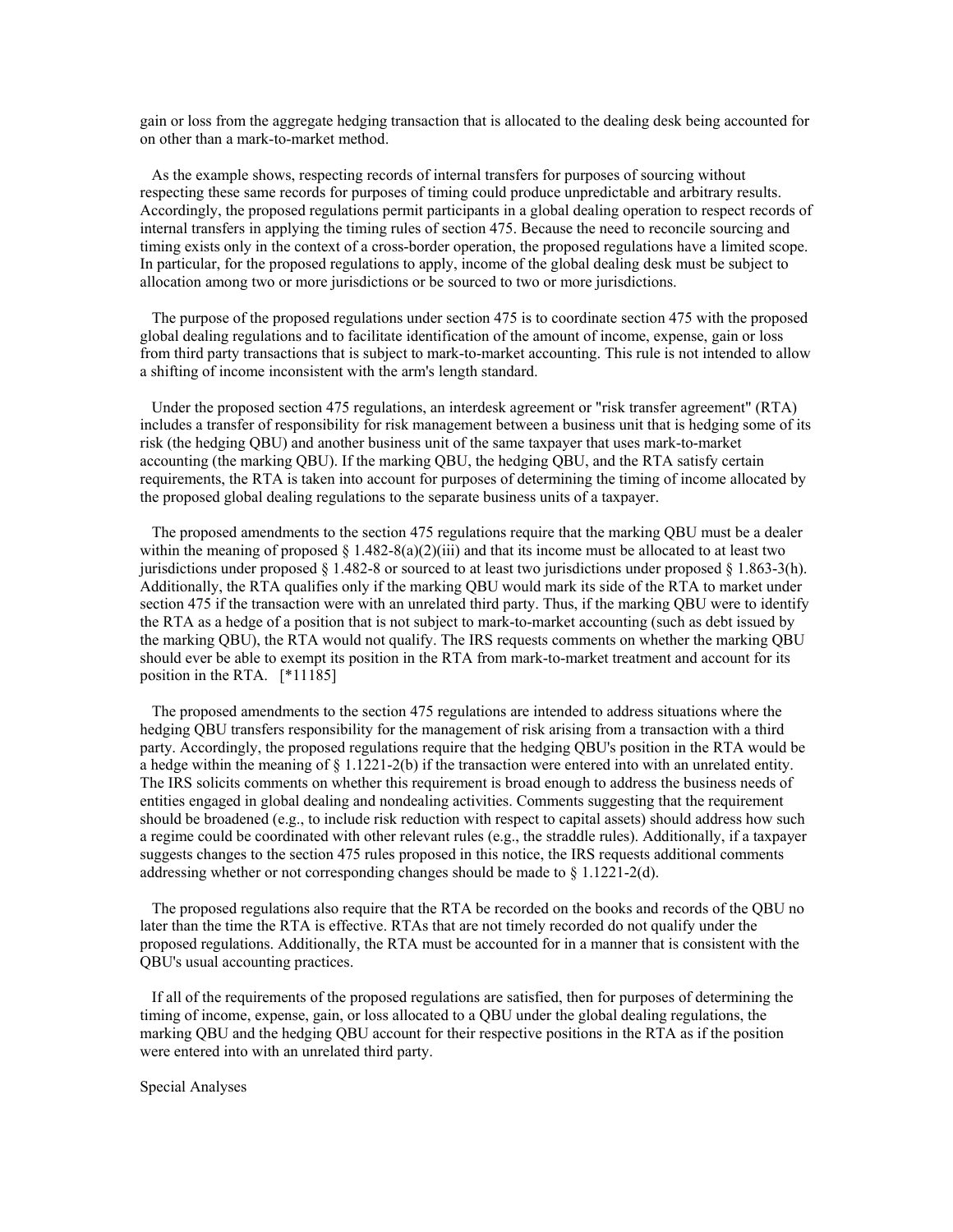It has been determined that this notice of proposed rulemaking is not a significant regulatory action as defined in Executive Order 12866. Therefore, a regulatory impact analysis is not required. It is hereby certified that these regulations do not have a significant economic impact on a substantial number of small entities. This certification is based upon the fact that these regulations affect entities who participate in cross-border global dealing of stocks and securities. These regulations affect the source of income and allocation of income, deductions, credits, and allowances among such entities. The primary participants who engage in cross-border global dealing activities are large regulated commercial banks and brokerage firms, and investment banks. Accordingly, the IRS does not believe that a substantial number of small entities engage in cross-border global dealing activities covered by these regulation. Therefore, a Regulatory Flexibility Analysis under the Regulatory Flexibility Act (5 U.S.C. Chapter 6) is not required. Pursuant to section 7805(f) of the Code, this notice of proposed rulemaking will be submitted to the Chief Counsel for Advocacy of the Small Business Administration for comment on their impact on small business.

### Comments and Public Hearing

 Before these proposed regulations are adopted as final regulations, consideration will be given to any written comments that are submitted timely to the IRS (a signed original and eight (8) copies). All comments will be available for public inspection and copying.

 A public hearing has been scheduled for July 9, 1998, at 10 a.m. in room 2615, Internal Revenue Building, 1111 Constitution Avenue NW, Washington, DC. Because of access restrictions, visitors will not be admitted beyond the Internal Revenue Building lobby more than 15 minutes before the hearing starts.

The rules of 26 CFR  $601.601(a)(3)$  apply to the hearing.

 Persons that wish to present oral comments at the hearing must submit written comments by June 4, 1998, and submit an outline of the topics to be discussed and the time to be devoted to each topic by June 18, 1998.

A period of 10 minutes will be allotted to each person for making comments.

 An agenda showing the scheduling of the speakers will be prepared after the deadline for receiving outlines has passed. Copies of the agenda will be available free of charge at the hearing.

### Proposed Effective Date

 These regulations are proposed to be effective for taxable years beginning after the date final regulations are published in the Federal Register.

## Drafting Information

 The principal authors of these regulations are Ginny Chung of the Office of Associate Chief Counsel (International) and Richard Hoge of the Office of Assistant Chief Counsel (Financial Institutions & Products). However, other personnel from the IRS and Treasury Department participated in their development.

List of Subjects in 26 CFR Part 1

Income taxes, Reporting and recordkeeping requirements.

Proposed Amendments to the Regulations

Accordingly, 26 CFR part 1 is proposed to be amended as follows:

PART 1--INCOME TAXES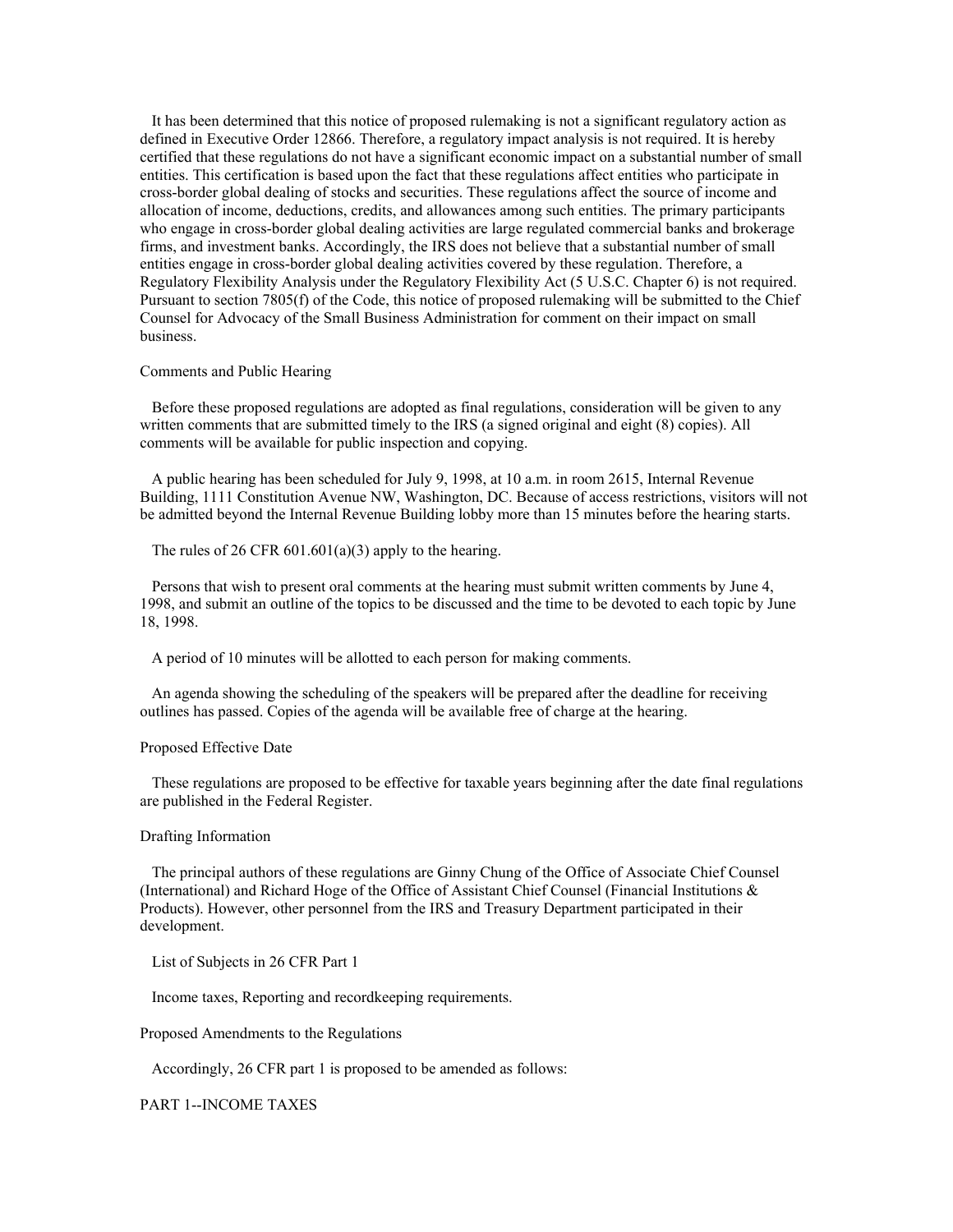Paragraph 1. The authority citation for part 1 is amended by adding entries in numerical order to read as follows:

Authority: *26 U.S.C. 7805* \* \* \*

Section 1.475(g)-2 also issued under *26 U.S.C. 475.* \* \* \*

Section 1.482-8 also issued under *26 U.S.C. 482.* \* \* \*

Section 1.863-3(h) also issued under *26 U.S.C. 863* and *26 U.S.C. 865*(j). \* \* \* \*

Section 1.988-4(h) also issued under *26 U.S.C. 863* and *26 U.S.C. 988.* \* \* \*

Par. 2. Section  $1.475(g)$ -2 is added as follows:

 $\S 1.475(g)-2$  -- Risk transfer agreements in a global dealing operation.

 (a) In general. This section provides computational rules to coordinate the application of section 475 and § 1.446-4 with rules for allocation and sourcing under the global dealing regulations. If the requirements in paragraph (c) of this section are met, a risk transfer agreement (RTA) (as defined in paragraph (b) of this section) is accounted for under the rules of paragraph (d) of this section.

 (b) Definition of risk transfer agreement. For purposes of this section, a risk transfer agreement (RTA) is a transfer of risk between two qualified business units (QBUs) (as defined in  $\S$  1.989(a)-1(b)) of the same taxpayer such that-

(1) The transfer is consistent with the business practices and risk management policies of each QBU;

(2) The transfer is evidenced in each QBU's books and records;

 (3) Each QBU records the RTA on its books and records at a time no later than the time the RTA is effective; and

 (4) Except to the extent required by paragraph (b)(3) of this section, the entry in the books and records of each QBU is consistent with that QBU's normal accounting practices.

 (c) Requirements for application of operational rule -(1) The position in the RTA of one QBU (the hedging QBU) would qualify as a hedging transaction (within the meaning of  $\S$  1.1221-2(b)) with respect to that QBU if-

(i) The RTA were a transaction entered into with an unrelated party; and [\*11186]

 (ii) For purposes of determining whether the hedging QBU's position satisfies the risk reduction requirement in  $\S 1.1221-2(b)$ , the only risks taken into account are the risks of the hedging QBU (that is, the risks that would be taken into account if the hedging QBU were a separate corporation that had made a separate-entity election under  $\S 1.1221-2(d)(2)$ ;

 (2) The other QBU (the marking QBU) is a regular dealer in securities (within the meaning of § 1.482-  $8(a)(2)(iii)$ ;

 (3) The marking QBU would mark to market its position in the RTA under section 475 if the RTA were a transaction entered into with an unrelated party; and

 (4) Income of the marking QBU is subject to allocation under § 1.482-8 to two or more jurisdictions or is sourced under  $\S 1.863-3(h)$  to two or more jurisdictions.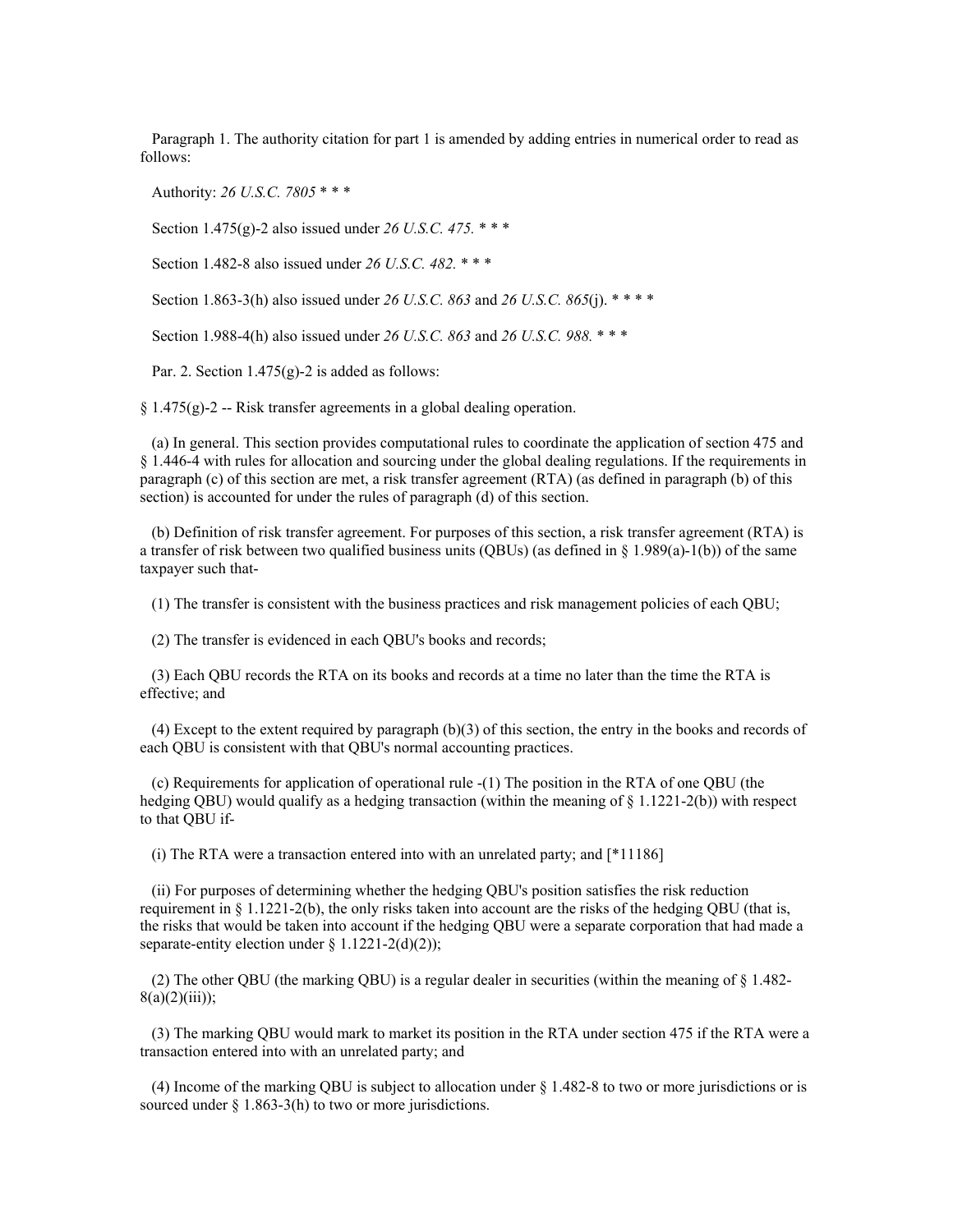(d) Operational rule. If the requirements in paragraph (c) of this section are met, each QBU that is a party to a RTA (as defined in paragraph (b) of this section) takes its position in the RTA into account as if that QBU had entered into the RTA with an unrelated party. Thus, the marking QBU marks its position to market, and the hedging QBU accounts for its position under § 1.446-4. Because this section only effects coordination with the allocation and sourcing rules, it does not affect factors such as the determination of the amount of interest expense that is incurred by either QBU and that is subject to allocation and apportionment under section 864(e) or 882(c).

Par. 3. Section 1.482-0 is amended as follows:

1. The introductory text is revised.

 2. The section heading and entries for § 1.482-8 are redesignated as the section heading and entries for § 1.482-9.

3. A new section heading and entries for § 1.482-8 are added.

The addition and revision read as follows:

§ 1.482-0 -- Outline of regulations under section 482.

This section contains major captions for §§ 1.482-1 through 1.482-9.

\* \* \* \* \*

§ 1.482-8 Allocation of income earned in a global dealing operation.

(a) General requirements and definitions.

(1) In general.

(2) Definitions.

- (i) Global dealing operation.
- (ii) Participant.
- (iii) Regular dealer in securities.
- (iv) Security.

(3) Factors for determining comparability for a global dealing operation.

(i) Functional analysis.

(ii) Contractual terms.

- (iii) Risk.
- (iv) Economic conditions.
- (4) Arm's length range.
- (i) General rule.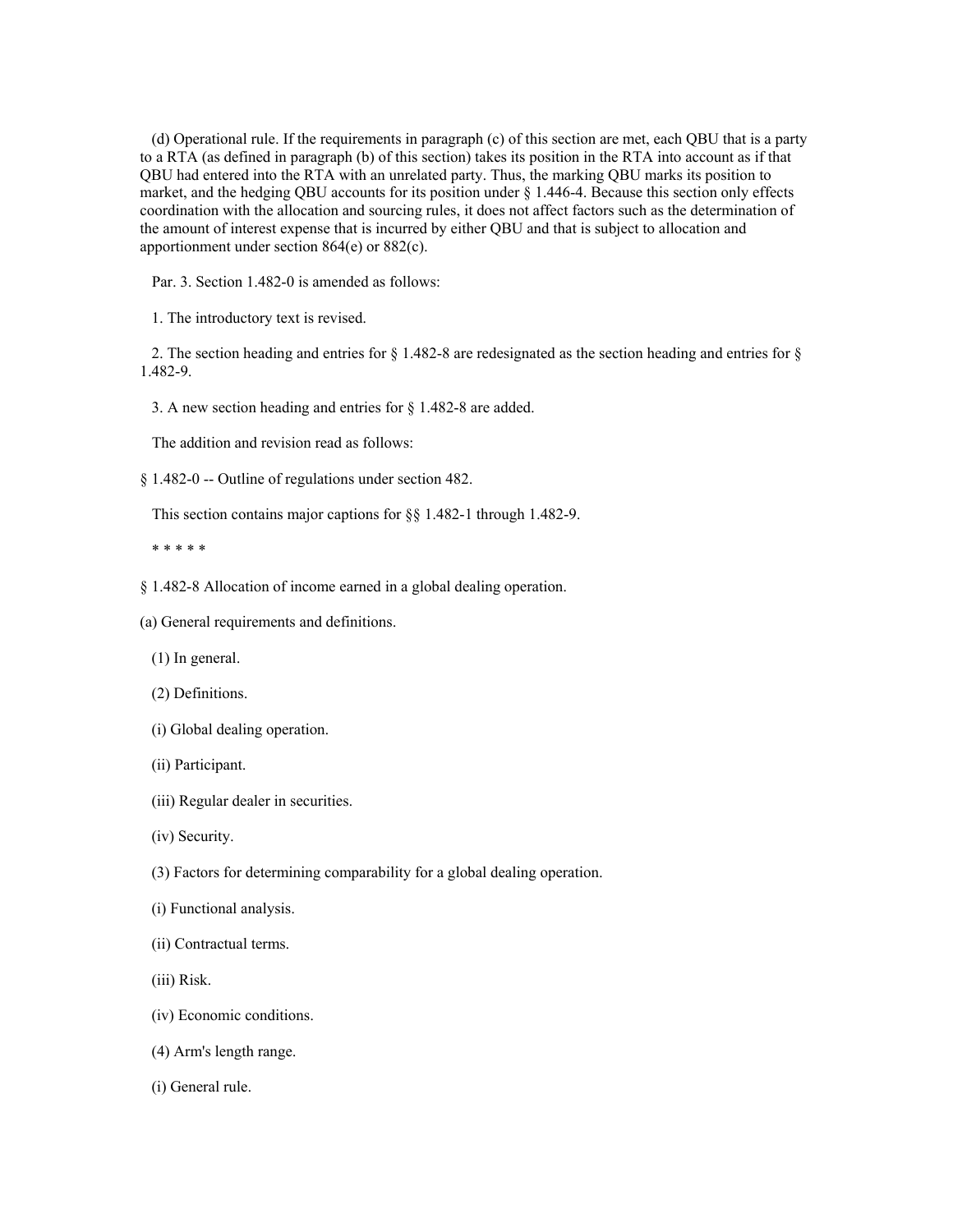(ii) Reliability.

- (iii) Authority to make adjustments.
- (5) Examples.
- (b) Comparable uncontrolled financial transaction method.
	- (1) General rule.
	- (2) Comparability and reliability.
	- (i) In general.
	- (ii) Adjustments for differences between controlled and uncontrolled transactions.
	- (iii) Data and assumptions.
	- (3) Indirect evidence of the price of a comparable uncontrolled financial transaction.
	- (i) In general.
	- (ii) Public exchanges or quotation media.
	- (iii) Limitation on use of public exchanges or quotation media.
	- (4) Arm's length range.
	- (5) Examples.
- (c) Gross margin method.
	- (1) General rule.
	- (2) Determination of an arm's length price.
	- (i) In general.
	- (ii) Applicable resale price.
	- (iii) Appropriate gross profit.
	- (3) Comparability.
	- (i) In general.
	- (ii) Adjustments for differences between controlled and uncontrolled transactions.
	- (iii) Reliability.
	- (iv) Data and assumptions.
	- (A) In general.
	- (B) Consistency in accounting.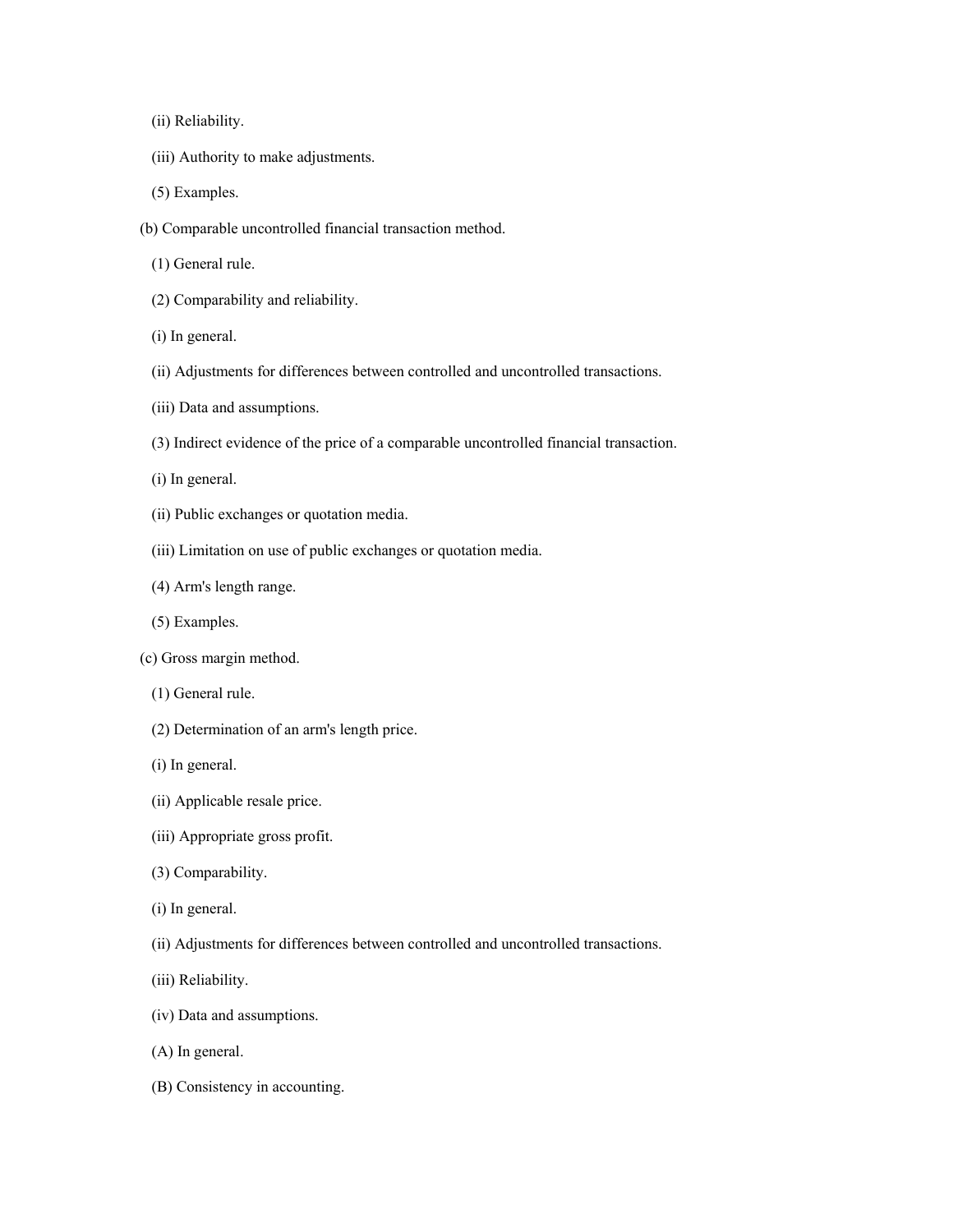- (4) Arm's length range.
- (5) Example.
- (d) Gross markup method.
	- (1) General rule.
	- (2) Determination of an arm's length price.
	- (i) In general.
	- (ii) Appropriate gross profit.
	- (3) Comparability and reliability.
	- (i) In general.
	- (ii) Adjustments for differences between controlled and uncontrolled transactions.
	- (iii) Reliability.
	- (iv) Data and assumptions.
	- (A) In general.
	- (B) Consistency in accounting.
	- (4) Arm's length range.
- (e) Profit split method.
	- (1) General rule.
	- (2) Appropriate share of profit and loss.
	- (i) In general.
	- (ii) Adjustment of factors to measure contribution clearly.
	- (3) Definitions.
	- (4) Application.
	- (5) Total profit split.
	- (i) In general.
	- (ii) Comparability.
	- (iii) Reliability.
	- (iv) Data and assumptions.
	- (A) In general.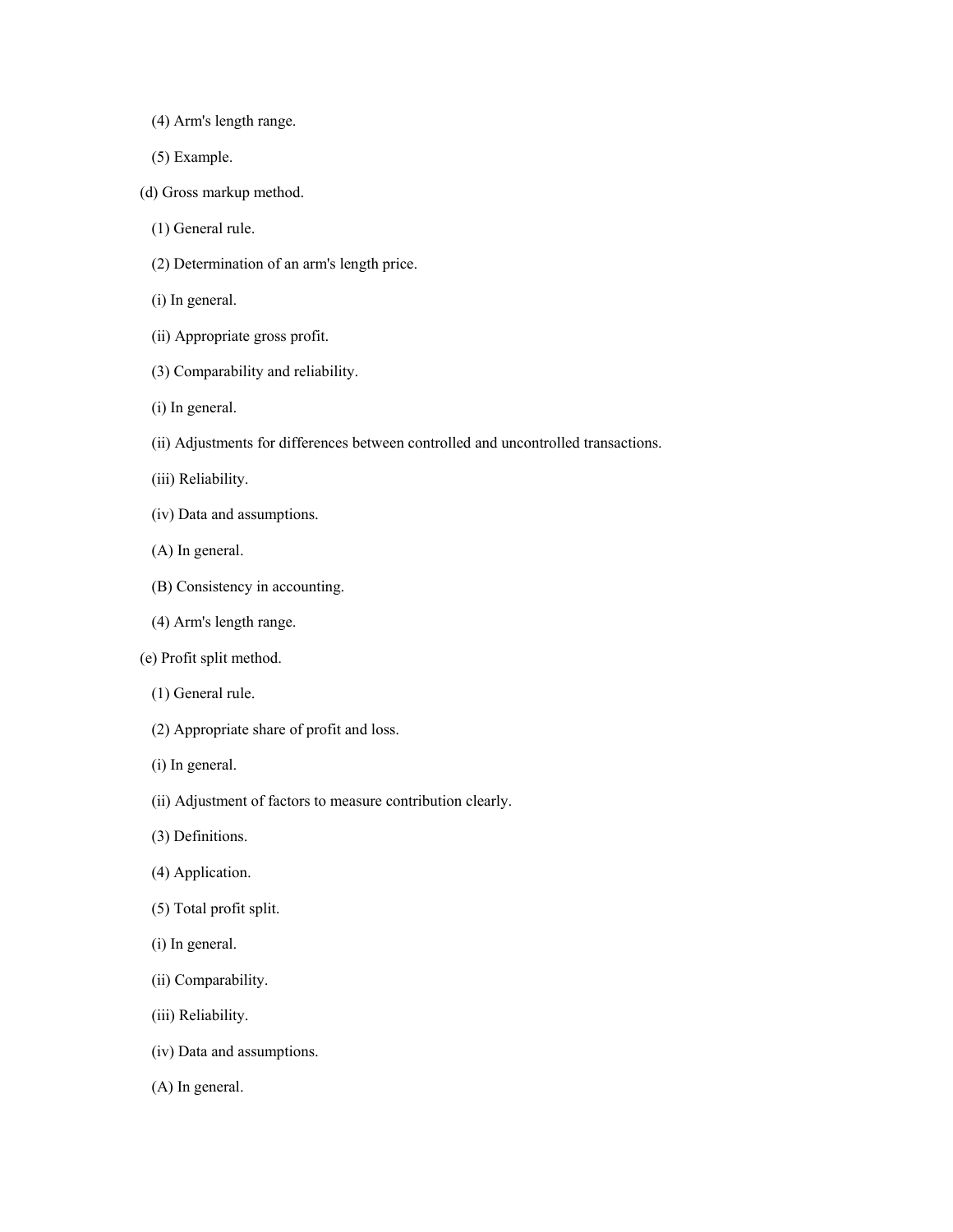- (B) Consistency in accounting.
- (6) Residual profit split.
- (i) In general.
- (ii) Allocate income to routine contributions.
- (iii) Allocate residual profit.
- (iv) Comparability.
- (v) Reliability.
- (vi) Data and assumptions.
- (A) General rule.
- (B) Consistency in accounting.
- (7) Arm's length range.
- (8) Examples.
- (f) Unspecified methods.
- (g) Source rule for qualified business units.
- Par. 4. Section 1.482-1 is amended as follows:
- 1. In paragraph (a)(1), remove the last sentence and add two new sentences in its place.
- 2. Revise paragraph (b)(2)(i).
- 3. In paragraph  $(c)(1)$ , revise the last sentence.
- 4. In paragraph  $(d)(3)(v)$ , revise the last sentence.
- 5. In paragraph (i), revise the introductory text.

The additions and revisions read as follows:

§ 1.482-1 -- Allocation of income and deductions among taxpayers.

 (a) In general -(1) Purpose and scope. \* \* \* Section 1.482-8 elaborates on the rules that apply to controlled entities engaged in a global securities dealing operation. Finally, § 1.482-9 provides examples illustrating the application of the best method rule.

- \* \* \* \* \*
- (b) \* \* \*
- $(2)$  \* \* \*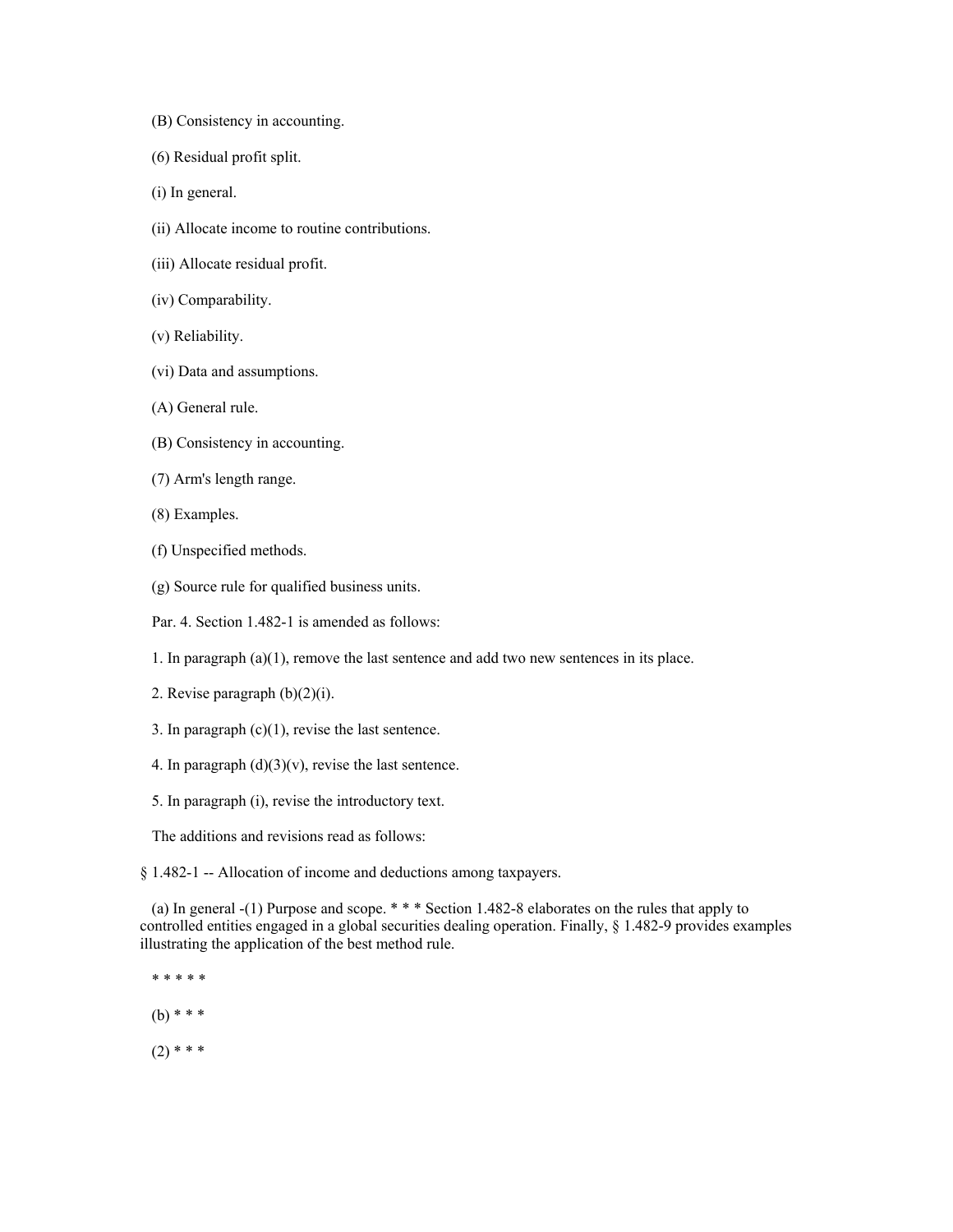(i) Methods. Sections 1.482-2 through 1.482-6 and § 1.482-8 provide specific methods to be used to evaluate whether transactions between or among members of the controlled group satisfy the arm's length standard, and if they do not, to determine the arm's length result.

 (c) Best method rule -(1) In general. \* \* \* See § 1.482-9 for examples of the application of the best method rule.

 \* \* \* \* \*  $(d)$  \* \* \*  $(3)$  \* \* \*

 (v) Property or services. \* \* \* For guidance concerning the specific comparability considerations applicable to transfers of tangible and intangible property, see §§ 1.482-3 through 1.482-6 and § 1.482-8; see also  $\S$  1.482-3(f), dealing with the coordination of the intangible and tangible property rules.

\* \* \* \* \*

(i) Definitions. The definitions set forth in paragraphs (i)(1) through (10) of this section apply to  $\S$ 1.482-1 through 1.482-9.

\* \* \* \* \*

Par. 5. Section 1.482-2 is amended as follows:

1. In paragraph  $(a)(3)(iv)$ , revise the first sentence.

2. Revise paragraph (d). [\*11187]

The revisions read as follows:

§ 1.482-2 -- Determination of taxable income in specific situations.

 $(a) * * *$ 

 $(3)$  \* \* \*

 (iv) Fourth, section 482 and paragraphs (b) through (d) of this section and §§ 1.482-3 through 1.482-8, if applicable, may be applied by the district director to make any appropriate allocations, other than an interest rate adjustment, to reflect an arm's length transaction based upon the principal amount of the loan or advance and the interest rate as adjusted under paragraph  $(a)(3)(i)$ ,  $(ii)$ , or  $(iii)$  of this section. \* \* \*

\* \* \* \* \*

 (d) Transfer of property. For rules governing allocations under section 482 to reflect an arm's length consideration for controlled transactions involving the transfer of property, see §§ 1.482-3 through 1.482-6 and § 1.482-8.

§ 1.482-8 -- [Redesignated as § 1.482-9]

Par. 6. Section 1.482-8 is redesignated as § 1.482-9 and a new § 1.482-8 is added to read as follows:

§ 1.482-8 -- Allocation of income earned in a global securities dealing operation.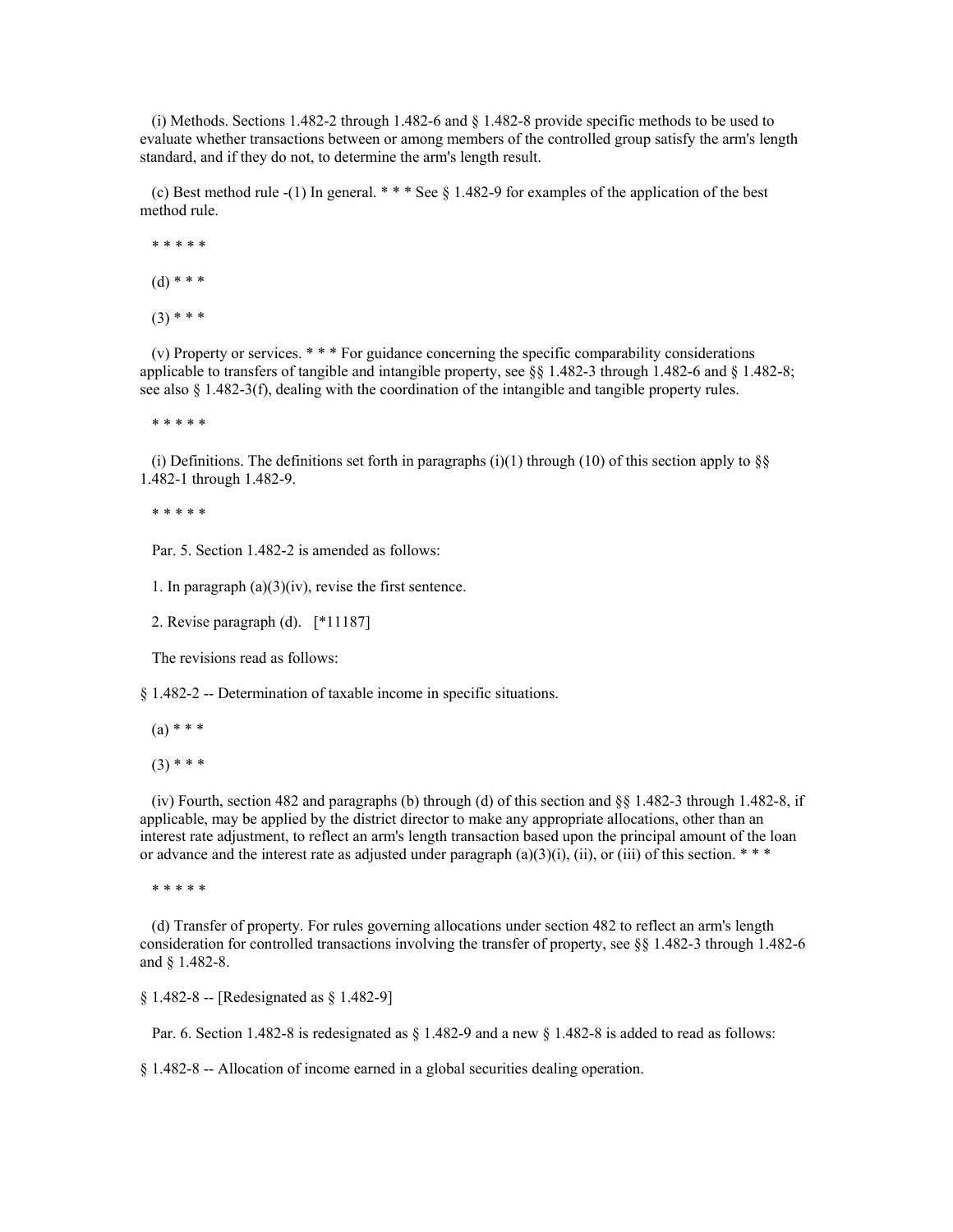(a) General requirements and definitions -(1) In general. Where two or more controlled taxpayers are participants in a global dealing operation, the allocation of income, gains, losses, deductions, credits and allowances (referred to herein as income and deductions) from the global dealing operation is determined under this section. The arm's length allocation of income and deductions related to a global dealing operation must be determined under one of the methods listed in paragraphs (b) through (f) of this section. Each of the methods must be applied in accordance with all of the provisions of § 1.482-1, including the best method rule of  $\S$  1.482-1(c), the comparability analysis of  $\S$  1.482-1(d), and the arm's length range of  $\S$ 1.482-1(e), as those sections are supplemented or modified in paragraphs (a)(3) and (a)(4) of this section. The available methods are-

(i) The comparable uncontrolled financial transaction method, described in paragraph (b) of this section;

- (ii) The gross margin method, described in paragraph (c) of this section;
- (iii) The gross markup method, described in paragraph (d) of this section;
- (iv) The profit split method, described in paragraph (e) of this section; and
- (v) Unspecified methods, described in paragraph (f) of this section.

 (2) Definitions -(i) Global dealing operation. A global dealing operation consists of the execution of customer transactions, including marketing, sales, pricing and risk management activities, in a particular financial product or line of financial products, in multiple tax jurisdictions and/or through multiple participants, as defined in paragraph (a)(2)(ii) of this section. The taking of proprietary positions is not included within the definition of a global dealing operation unless the proprietary positions are entered into by a regular dealer in securities in its capacity as such a dealer under paragraph (a)(2)(iii) of this section. Lending activities are not included within the definition of a global dealing operation. Therefore, income earned from such lending activities or from securities held for investment is not income from a global dealing operation and is not governed by this section. A global dealing operation may consist of several different business activities engaged in by participants. Whether a separate business activity is a global dealing operation shall be determined with respect to each type of financial product entered on the taxpayer's books and records.

(ii) Participant  $-(A)$  A participant is a controlled taxpayer, as defined in § 1.482-1(i)(5), that is-

(1) A regular dealer in securities as defined in paragraph (a)(2)(iii) of this section; or

 (2) A member of a group of controlled taxpayers which includes a regular dealer in securities, but only if that member conducts one or more activities related to the activities of such dealer.

(B) For purposes of paragraph (a)(2)(ii)(A)(2) of this section, such related activities are marketing, sales, pricing, risk management or brokering activities. Such related activities do not include credit analysis, accounting services, back office services, general supervision and control over the policies of the controlled taxpayer, or the provision of a guarantee of one or more transactions entered into by a regular dealer in securities or other participant.

 (iii) Regular dealer in securities. For purposes of this section, a regular dealer in securities is a taxpayer that-

 (A) Regularly and actively offers to, and in fact does, purchase securities from and sell securities to customers who are not controlled taxpayers in the ordinary course of a trade or business; or

 (B) Regularly and actively offers to, and in fact does, enter into, assume, offset, assign or otherwise terminate positions in securities with customers who are not controlled entities in the ordinary course of a trade or business.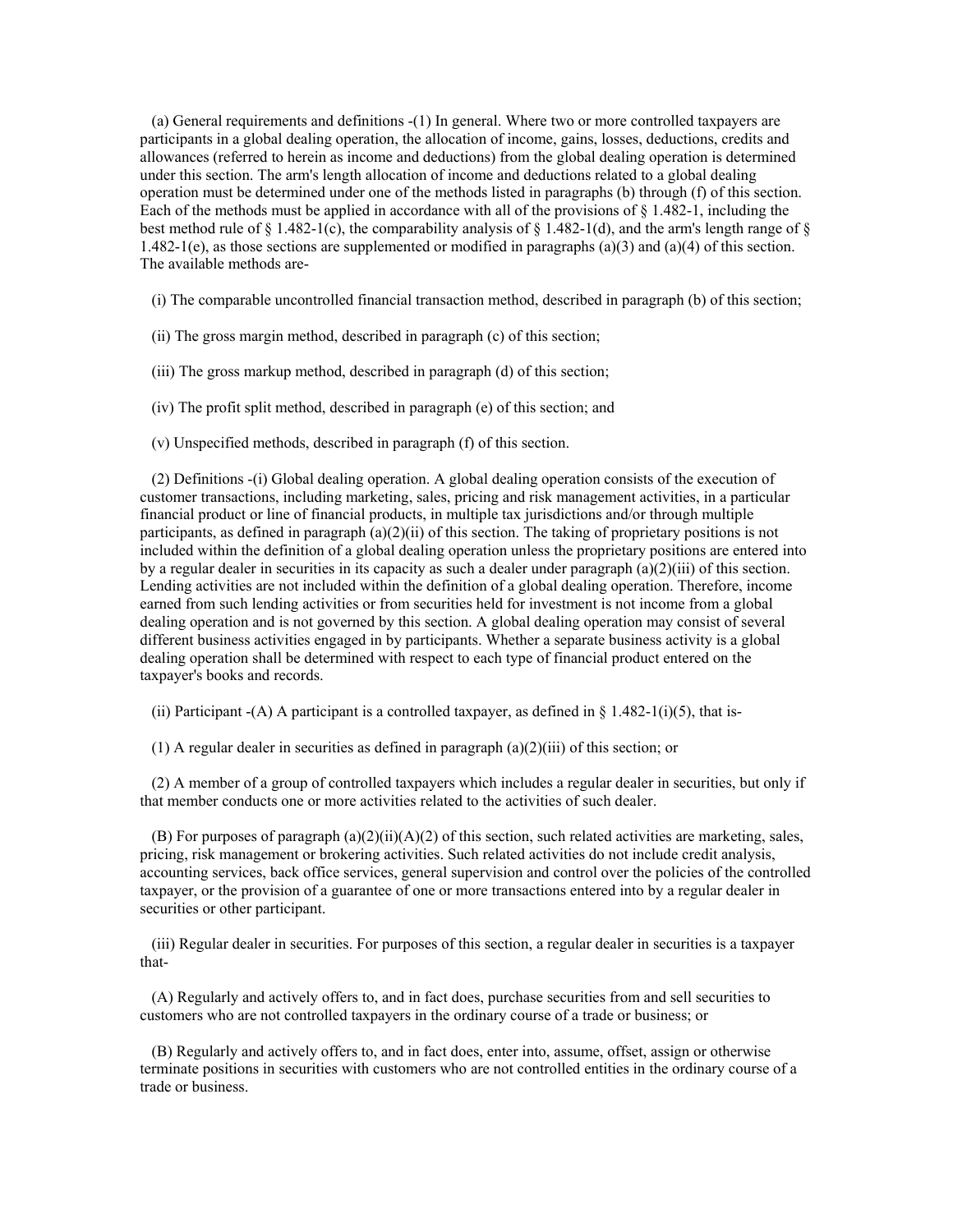(iv) Security. For purposes of this section, a security is a security as defined in section  $475(c)(2)$  or foreign currency.

 (3) Factors for determining comparability for a global dealing operation. The comparability factors set out in this paragraph (a)(3) must be applied in place of the comparability factors described in  $\S 1.482$ -1(d)(3) for purposes of evaluating a global dealing operation.

(i) Functional analysis. In lieu of the list set forth in § 1.482-1(d)(3)(i)(A) through (H), functions that may need to be accounted for in determining the comparability of two transactions are-

(A) Product research and development;

(B) Marketing;

(C) Pricing;

(D) Brokering; and

(E) Risk management.

(ii) Contractual terms. In addition to the terms set forth in § 1.482-1(d)(3)(ii)(A), and subject to § 1.482- $1(d)(3)(ii)(B)$ , significant contractual terms for financial products transactions include-

(A) Sales or purchase volume;

(B) Rights to modify or transfer the contract;

(C) Contingencies to which the contract is subject or that are embedded in the contract;

(D) Length of the contract;

(E) Settlement date;

(F) Place of settlement (or delivery);

- (G) Notional principal amount;
- (H) Specified indices;

(I) The currency or currencies in which the contract is denominated;

(J) Choice of law and jurisdiction governing the contract to the extent chosen by the parties; and

(K) Dispute resolution, including binding arbitration.

(iii) Risk. In lieu of the list set forth in  $\S$  1.482-1(d)(3), significant risks that could affect the prices or profitability include-

(A) Market risks, including the volatility of the price of the underlying property;

 (B) Liquidity risks, including the fact that the property (or the hedges of the property) trades in a thinly traded market;

(C) Hedging risks;

(D) Creditworthiness of the counterparty; and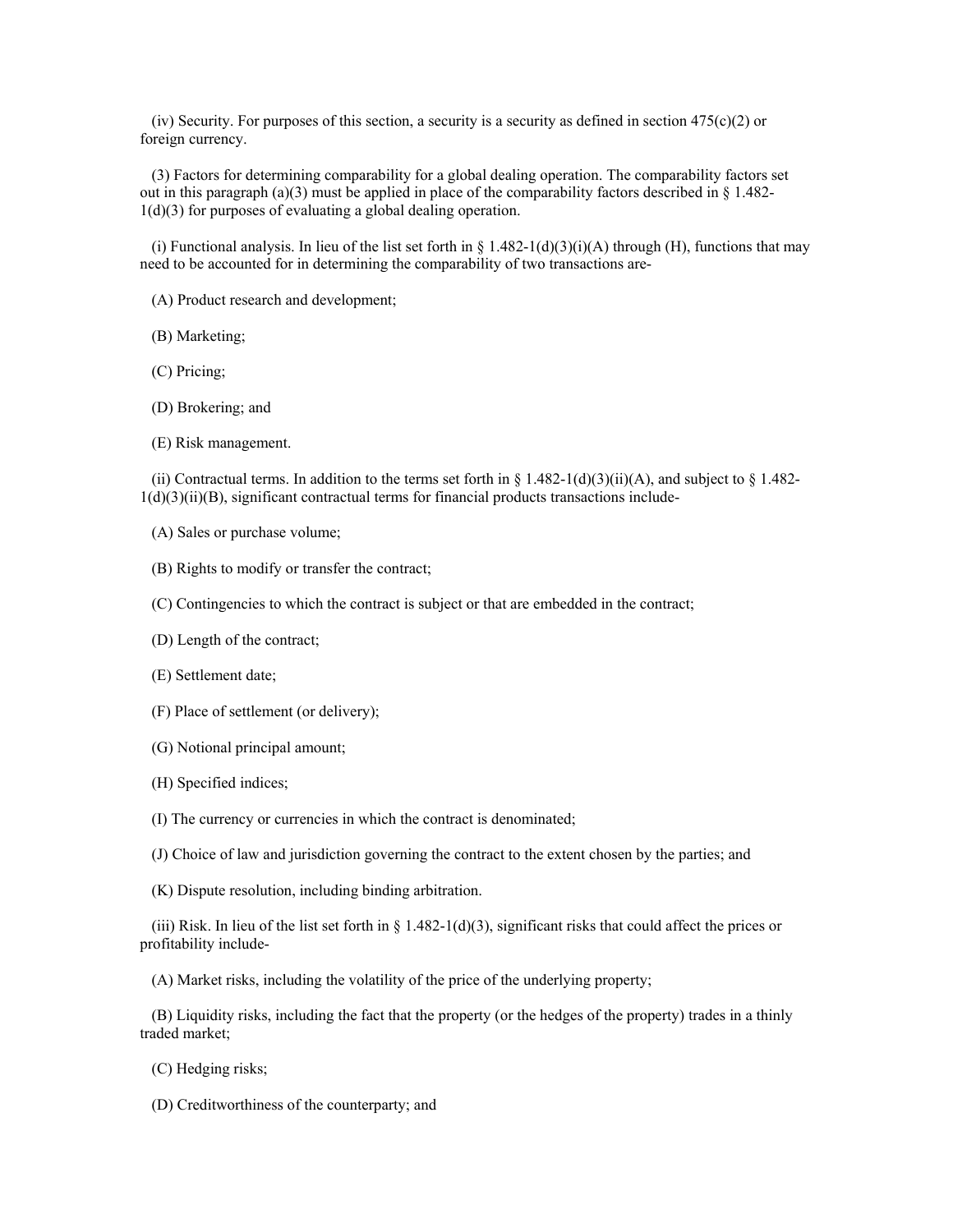(E) Country and transfer risk.

(iv) Economic conditions. In lieu of the list set forth in  $\S$  1.482-1(d)(3)(iv) (A) through (H), significant economic conditions that could affect the prices or profitability include [\*11188]

(A) The similarity of geographic markets;

- (B) The relative size and sophistication of the markets;
- (C) The alternatives reasonably available to the buyer and seller;
- (D) The volatility of the market; and
- (E) The time the particular transaction is entered into.

 (4) Arm's length range -(i) General rule. Except as modified in this paragraph (a)(4), § 1.482-1(e) will apply to determine the arm's length range of transactions entered into by a global dealing operation as defined in paragraph  $(a)(2)(i)$  of this section. In determining the arm's length range, whether the participant is a buyer or seller is a relevant factor.

 (ii) Reliability. In determining the reliability of an arm's length range, it is necessary to consider the fact that the market for financial products is highly volatile and participants in a global dealing operation frequently earn only thin profit margins. The reliability of using a statistical range in establishing a comparable price of a financial product in a global dealing operation is based on facts and circumstances. In a global dealing operation, close proximity in time between a controlled transaction and an uncontrolled transaction may be a relevant factor in determining the reliability of the uncontrolled transaction as a measure of the arm's length price. The relevant time period will depend on the price volatility of the particular product.

(iii) Authority to make adjustments. The district director may, notwithstanding  $\S$  1.482-1(e)(1), adjust a taxpayer's results under a method applied on a transaction by transaction basis if a valid statistical analysis demonstrates that the taxpayer's controlled prices, when analyzed on an aggregate basis, provide results that are not arm's length. See  $\S 1.482-1(f)(2)(iv)$ . This may occur, for example, when there is a pattern of prices in controlled transactions that are higher or lower than the prices of comparable uncontrolled transactions.

(5) Examples. The following examples illustrate the principles of this paragraph (a).

 Example 1. Identification of participants. (i) B is a foreign bank that acts as a market maker in foreign currency in country X, the country of which it is a resident. C, a country Y resident corporation, D, a country Z resident corporation, and USFX, a U.S. resident corporation are all members of a controlled group of taxpayers with B, and each acts as a market maker in foreign currency. In addition to marketmaking activities conducted in their respective countries, C, D, and USFX each employ marketers and traders, who also perform risk management with respect to their foreign currency operations. In a typical business day, B, C, D, and USFX each enter into several hundred spot and forward contracts to purchase and sell Deutsche marks (DM) with unrelated third parties on the interbank market. In the ordinary course of business, B, C, D, and USFX also enter into contracts to purchase and sell DM with each other.

(ii) Under  $\S$  1.482-8(a)(2)(iii), B, C, D, and USFX are each regular dealers in securities because they each regularly and actively offer to, and in fact do, purchase and sell currencies to customers who are not controlled taxpayers, in the ordinary course of their trade or business. Consequently, each controlled taxpayer is also a participant. Together, B, C, D, and USFX conduct a global dealing operation within the meaning of § 1.482-8(a)(2)(i) because they execute customer transactions in multiple tax jurisdictions. Accordingly, the controlled transactions between B, C, D, and USFX are evaluated under the rules of § 1.482-8.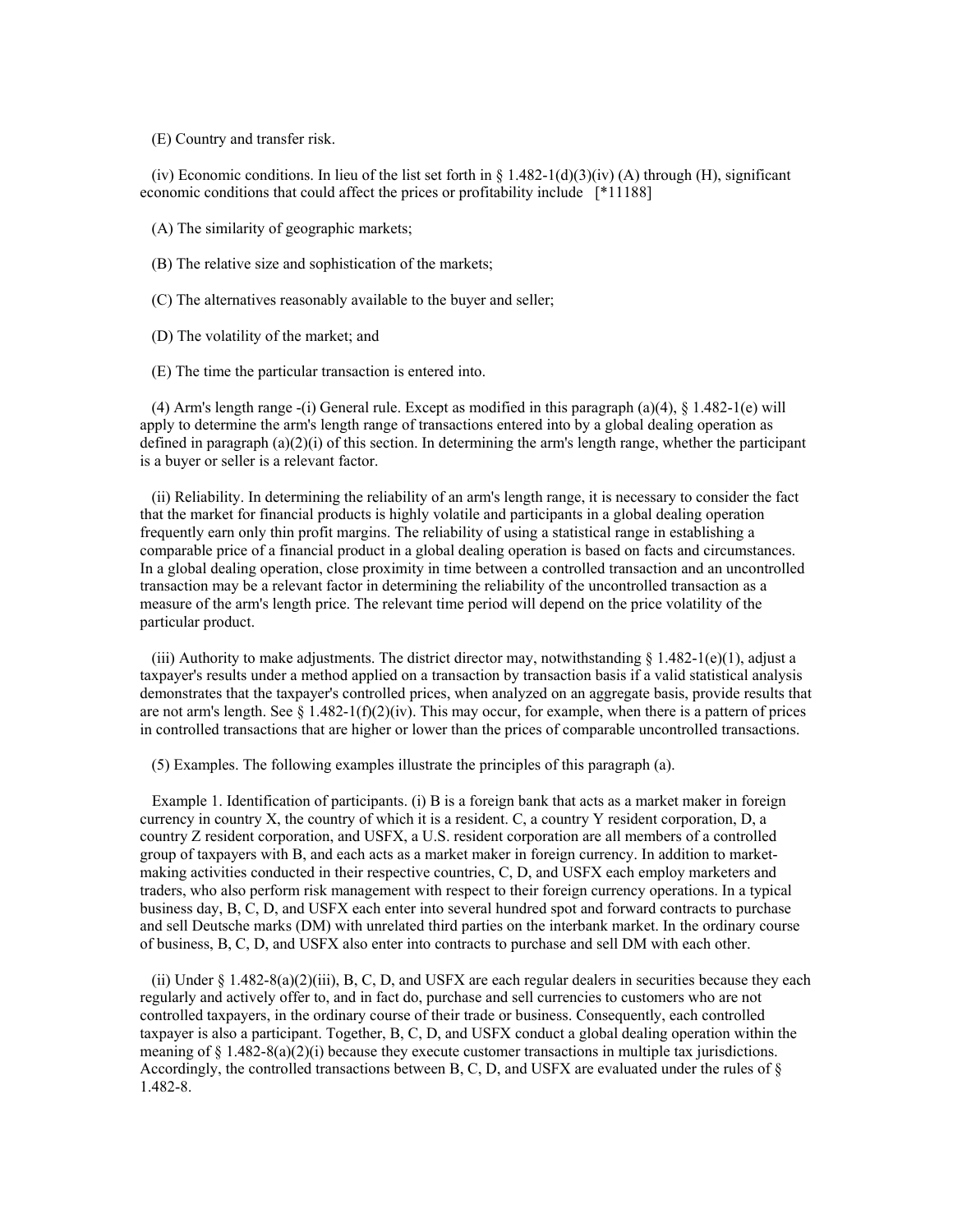Example 2. Identification of participants. (i) The facts are the same as in Example 1, except that USFX is the only member of the group of controlled taxpayers that buys from and sells foreign currency to customers. C performs marketing and pricing activities with respect to the controlled group's foreign currency operation. D performs accounting and back office services for B, C, and USFX, but does not perform any marketing, sales, pricing, risk management or brokering activities with respect to the controlled group's foreign currency operation. B provides guarantees for all transactions entered into by USFX.

 (ii) Under § 1.482-8(a)(2)(iii), USFX is a regular dealer in securities and therefore is a participant. C also is a participant because it performs activities related to USFX's foreign currency dealing activities. USFX's and C's controlled transactions relating to their DM activities are evaluated under  $\S 1.482-8$ . D is not a participant in a global dealing operation because its accounting and back office services are not related activities within the meaning of § 1.482-8(a)(2)(ii)(B). B also is not a participant in a global dealing operation because its guarantee function is not a related activity within the meaning of  $\S$  1.482- $8(a)(2)(ii)(B)$ . Accordingly, the determination of whether transactions between B and D and other members of the controlled group are at arm's length is not determined under § 1.482-8.

 Example 3. Scope of a global dealing operation. (i) C, a U.S. resident commercial bank, conducts a banking business in the United States and in countries X and Y through foreign branches. C regularly and actively offers to, and in fact does, purchase from and sell foreign currency to customers who are not controlled taxpayers in the ordinary course of its trade or business in the United States and countries X and Y. In all the same jurisdictions, C also regularly and actively offers to, and in fact does, enter into, assume, offset, assign, or otherwise terminate positions in interest rate and cross-currency swaps with customers who are not controlled taxpayers. In addition, C regularly makes loans to customers through its U.S. and foreign branches. C regularly sells these loans to a financial institution that repackages the loans into securities.

(ii) C is a regular dealer in securities within the meaning of  $\S 1.482-8(a)(2)(ii)$  because it purchases and sells foreign currency and enters into interest rate and cross-currency swaps with customers. Because C conducts these activities through U.S. and foreign branches, these activities constitute a global dealing operation within the meaning of  $\S 1.482-8(a)(2)(i)$ . The income, expense, gain or loss from C's global dealing operation is sourced under §§ 1.863-3(h) and 1.988-4(h). Under § 1.482-8(a)(2)(i), C's lending activities are not, however, part of a global dealing operation.

 Example 4. Dissimilar products. The facts are the same as in Example 1, but B, C, D, and USFX also act as a market maker in Malaysian ringgit-U.S. dollar cross-currency options in the United States and countries X, Y, and Z. The ringgit is not widely traded throughout the world and is considered a thinly traded currency. The functional analysis required by  $\S$  1.482-8(a)(3)(i) shows that the development, marketing, pricing, and risk management of ringgit-U.S. dollar cross-currency option contracts are different than that of other foreign currency contracts, including option contracts. Moreover, the contractual terms, risks, and economic conditions of ringgit-U.S. dollar cross-currency option contracts differ considerably from that of other foreign currency contracts, including option contracts. See  $\S$  1.482-8(a)(3)(ii) through (iv). Accordingly, the ringgit-U.S. dollar cross-currency option contracts are not comparable to contracts in other foreign currencies.

 Example 5. Relevant time period. (i) USFX is a U.S. resident corporation that is a regular dealer in securities acting as a market maker in foreign currency by buying from and selling currencies to customers. C performs marketing and pricing activities with respect to USFX's foreign currency operation. Trading in Deutsche marks (DM) is conducted between 10:00 a.m. and 10:30 a.m. and between 10:45 a.m. and 11:00 a.m. under the following circumstances.

 $\mathcal{L}_\text{max}$ 

10:00 a.m. 1.827DM: \$ 1 Uncontrolled Transaction.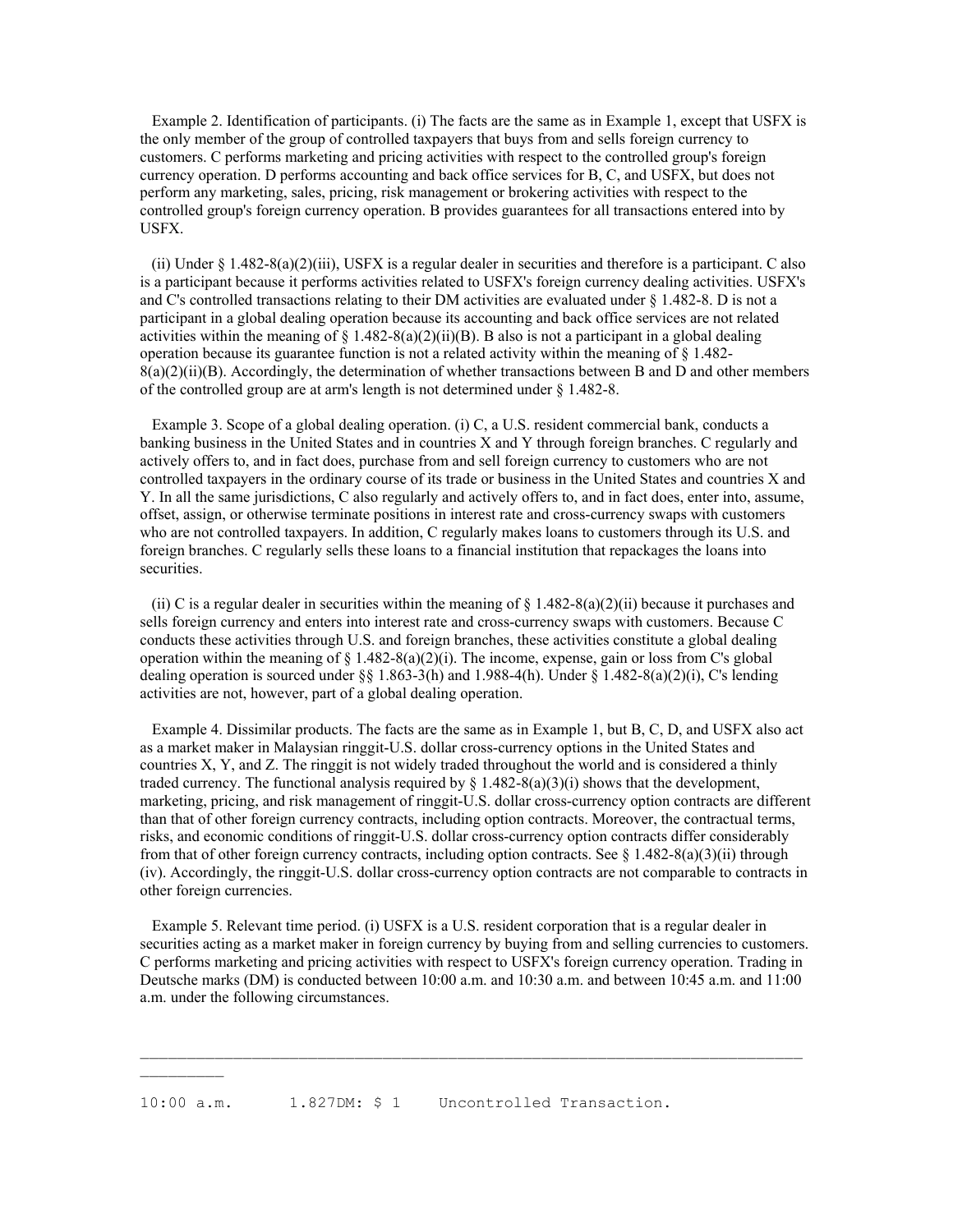| $10:04$ a.m. | 1.827DM: \$1  |  | Controlled Transaction.   |
|--------------|---------------|--|---------------------------|
| $10:06$ a.m. | 1.826DM: \$ 1 |  | Uncontrolled Transaction. |
| $10:08$ a.m. | 1.825DM: \$ 1 |  | Uncontrolled Transaction. |
| $10:10$ a.m. | 1.827DM: \$ 1 |  | Controlled Transaction.   |
| $10:12$ a.m. | 1.824DM: \$ 1 |  | Uncontrolled Transaction. |
| $10:15$ a.m. | 1.825DM: \$ 1 |  | Uncontrolled Transaction. |
| $10:18$ a.m. | 1.826DM: \$ 1 |  | Controlled Transaction.   |
| $10:20$ a.m. | 1.824DM: \$ 1 |  | Uncontrolled Transaction. |
| $10:23$ a.m. | 1.825DM: \$ 1 |  | Uncontrolled Transaction. |
| $10:25$ a.m. | 1.825DM: \$1  |  | Uncontrolled Transaction. |
| $10:27$ a.m. | 1.827DM: \$ 1 |  | Controlled Transaction.   |
| $10:30$ a.m. | 1.824DM: \$ 1 |  | Uncontrolled Transaction. |
| $10:45$ a.m. | 1.822DM: \$ 1 |  | Uncontrolled Transaction. |
| $10:50$ a.m. | 1.821DM: \$ 1 |  | Uncontrolled Transaction. |
| $10:55$ a.m. | 1.822DM: \$ 1 |  | Uncontrolled Transaction. |
| $11:00$ a.m. | 1.819DM: \$ 1 |  | Uncontrolled Transaction. |
|              |               |  |                           |

(ii) USFX and C are participants in a global dealing operation under  $\S$  1.482-8(a)(2)(i). Therefore, USFX determines its arm's length price for its controlled DM contracts under  $\S$  1.482-8(a)(4). Under  $\S$  1.482-8(a)(4), the relevant arm's length range for setting the prices of USFX's controlled DM transactions occurs between 10:00 a.m. and 10:30 a.m. Because USFX has no controlled transactions between 10:45 a.m. and 11:00 a.m., and the price movement during this later time period continued to decrease, the 10:45 a.m. to 11:00 a.m. time period is not part of the relevant arm's length range for pricing USFX's controlled transactions.

(b) Comparable uncontrolled financial transaction method -

 $\frac{1}{2}$  ,  $\frac{1}{2}$  ,  $\frac{1}{2}$  ,  $\frac{1}{2}$  ,  $\frac{1}{2}$  ,  $\frac{1}{2}$ 

 (1) General rule. The comparable uncontrolled financial transaction (CUFT) method evaluates whether the amount charged in a controlled financial transaction is arm's length by reference to the amount charged in a comparable uncontrolled financial transaction.

(2) Comparability and reliability -(i) In general. The provisions of  $\S$  1.482-1(d), as modified by paragraph (a)(3) of this section, apply in determining whether a controlled financial transaction is comparable to a particular uncontrolled financial transaction. All of the relevant factors in paragraph (a)(3) of this section must be considered in determining the comparability of the two financial transactions. Comparability under this method depends on close similarity with respect to these factors, or adjustments to account for any differences. Accordingly, unless the controlled taxpayer can demonstrate that the relevant aspects of the controlled and uncontrolled financial transactions are comparable, the reliability of the results as a measure of an arm's length price is substantially reduced.

 (ii) Adjustments for differences between controlled and uncontrolled transactions. If there are differences between controlled and uncontrolled transactions that would affect price, adjustments should be made to the price of the uncontrolled transaction according to the comparability provisions of  $\S 1.482-1(d)(2)$  and paragraph (a)(3) of this section.

 (iii) Data and assumptions. The reliability of the results derived from the CUFT method is affected by the completeness and accuracy of the data used and the reliability of the assumptions made to apply the method. See § 1.482-1(c)(2)(ii). In the case of a global dealing operation in which the CUFT is set through the use of indirect evidence, participants generally must establish data from a public exchange or quotation media contemporaneously to the time of the transaction, retain records of such data, and upon request furnish to the district director any pricing model used to establish indirect evidence of a CUFT, in order for this method to be a reliable means of evaluating the arm's length nature of the controlled transactions.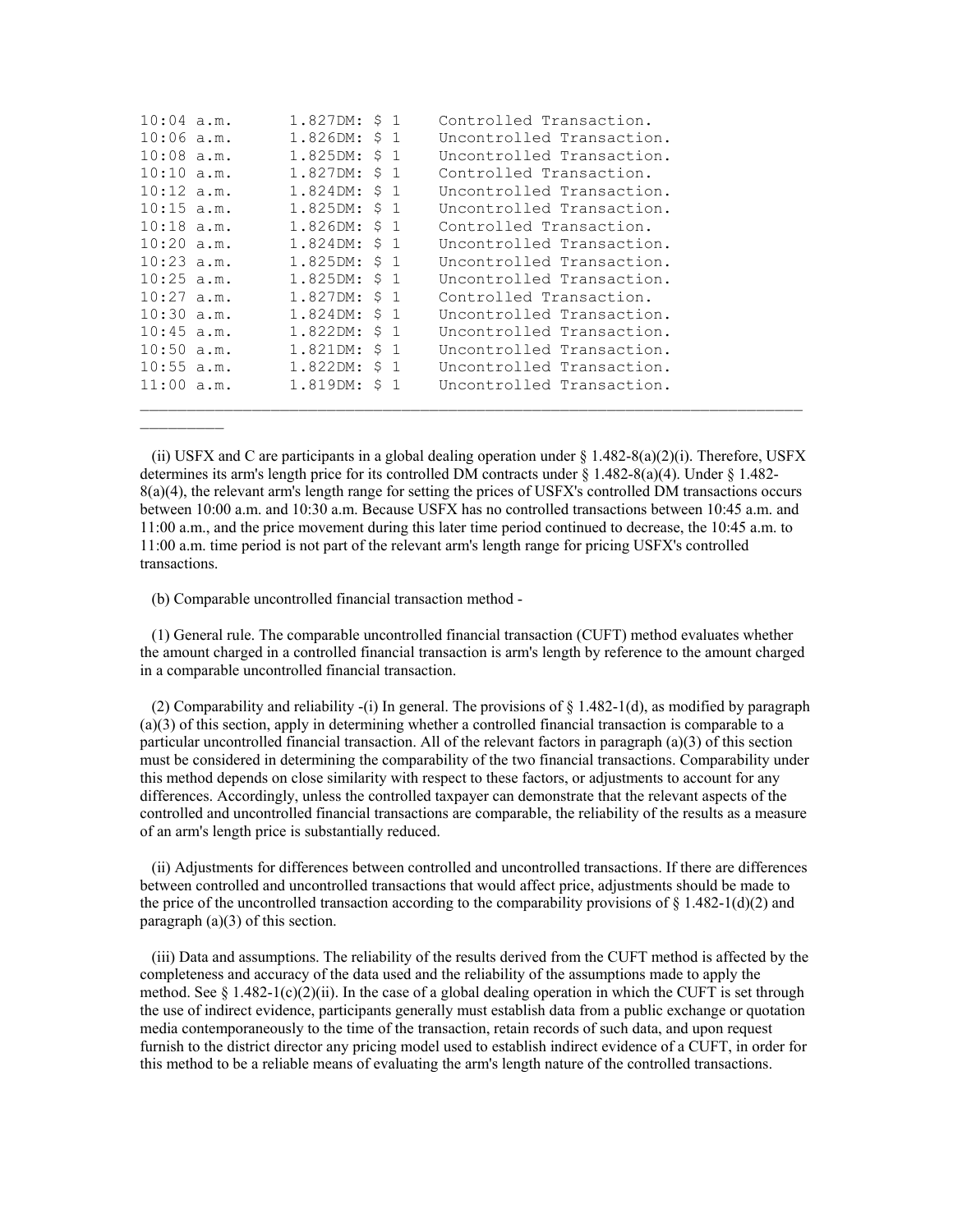(3) Indirect evidence of the price of a comparable uncontrolled financial transaction -(i) In general. The price of a CUFT may be derived from data from public exchanges or quotation media if the following requirements are met-

 (A) The data is widely and routinely used in the ordinary course of business in the industry to negotiate prices for uncontrolled sales;

 (B) The data derived from public exchanges or quotation media is used to set prices in the controlled transaction in the same way it is used for uncontrolled transactions of the taxpayer, or the same way it is used by uncontrolled taxpayers; and

 (C) The amount charged in the controlled transaction is adjusted to reflect differences in quantity, contractual terms, counterparties, and other factors that affect the price to which uncontrolled taxpayers would agree.

(ii) Public exchanges or quotation media. For purposes of paragraph  $(b)(3)(i)$  of this section, an established financial market, as defined in § 1.1092(d)-1(b), qualifies as a public exchange or a quotation media.

 (iii) Limitation on use of data from public exchanges or quotation media. Use of data from public exchanges or quotation media is not appropriate under extraordinary market conditions. For example, under circumstances where the trading or transfer of a particular country's currency has been suspended or blocked by another country, causing significant instability in the prices of foreign currency contracts in the suspended or blocked currency, the prices listed on a quotation medium may not reflect a reliable measure of an arm's length result.

(4) Arm's length range. See  $\S 1.482-1(e)(2)$  and paragraph (a)(4) of this section for the determination of an arm's length range.

(5) Examples. The following examples illustrate the principles of this paragraph (b).

 Example 1. Comparable uncontrolled financial transactions. (i) B is a foreign bank resident in country X that acts as a market maker in foreign currency in country X. C, a country Y resident corporation, D, a country Z resident corporation, and USFX, a U.S. resident corporation are all members of a controlled group of taxpayers with B, and each acts as a market maker in foreign currency. In addition to market marking activities conducted in their respective countries, C, D, and USFX each employ marketers and traders, who also perform risk management with respect to their foreign currency operations. In a typical business day, B, C, D, and USFX each enter into several hundred spot and forward contracts to purchase and sell Deutsche marks (DM) with unrelated third parties on the interbank market. In the ordinary course of business, B, C, D, and USFX also each enter into contracts to purchase and sell DM with each other. On a typical day, no more than 10% of USFX's DM trades are with controlled taxpayers. USFX's DMdenominated spot and forward contracts do not vary in their terms, except as to the volume of DM purchased or sold. The differences in volume of DM purchased and sold by USFX do not affect the pricing of the DM. USFX maintains contemporaneous records of its trades, accounted for by type of trade and counterparty. The daily volume of USFX's DM-denominated spot and forward contracts consistently provides USFX with third party transactions that are contemporaneous with the transactions between controlled taxpayers.

(ii) Under  $\S$  1.482-8(a)(2)(iii), B, C, D, and USFX each are regular dealers in securities because they each regularly and actively offer to, and in fact do, purchase and sell currencies to customers who are not controlled taxpayers, in the ordinary course of their trade or business. Consequently, each controlled taxpayer is also a participant. Together, B, C, D, and USFX conduct a global dealing operation within the meaning of § 1.482-8(a)(2)(i) because they execute [\*11190] customer transactions in multiple tax jurisdictions. To determine the comparability of USFX's controlled and uncontrolled DM-denominated spot and forward transactions, the factors in  $\S$  1.482-8(a)(3) must be considered. USFX performs the same functions with respect to controlled and uncontrolled DM-denominated spot and forward transactions. See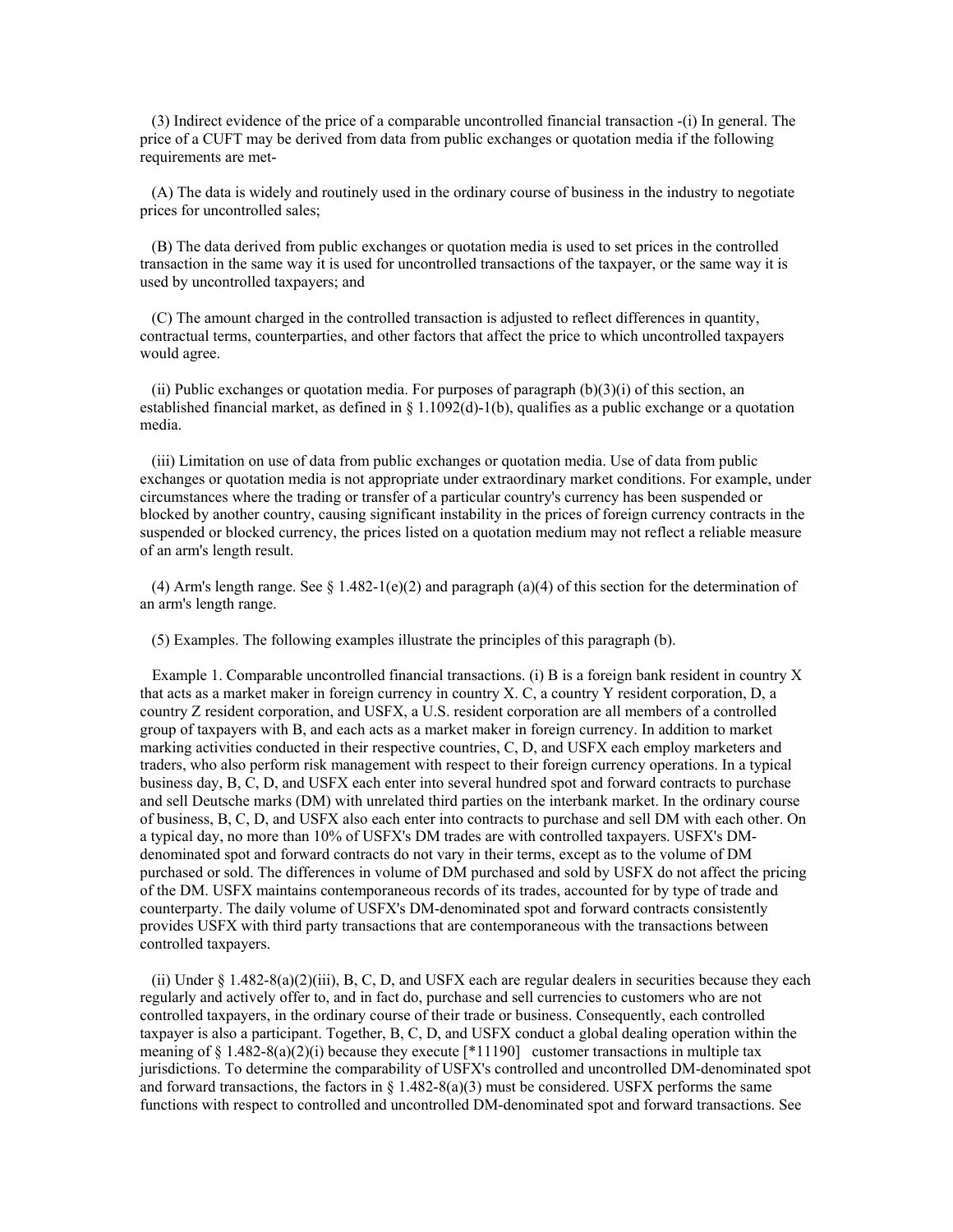§ 1.482-8(a)(3)(i). In evaluating the contractual terms under § 1.482-8(a)(3)(ii), it is determined that the volume of DM transactions varies, but these variances do not affect the pricing of USFX's uncontrolled DM transactions. Taking into account the risk factors of  $\S 1.482-8(a)(3)(iii)$ , USFX's risk associated with both the controlled and uncontrolled DM transactions does not vary in any material respect. In applying the significant factors for evaluating the economic conditions under  $\S 1.482-8(a)(3)(iv)$ , USFX has sufficient third party DM transactions to establish comparable economic conditions for evaluating an arm's length price. Accordingly, USFX's uncontrolled transactions are comparable to its controlled transactions in DM spot and forward contracts.

 Example 2. Lack of comparable uncontrolled financial transactions. The facts are the same as in Example 1, except that USFX trades Italian lira (lira) instead of DM. USFX enters into few uncontrolled and controlled lira-denominated forward contracts each day. The daily volume of USFX's lira forward purchases and sales does not provide USFX with sufficient third party transactions to establish that uncontrolled transactions are sufficiently contemporaneous with controlled transactions to be comparable within the meaning of § 1.482-8(a)(3). In applying the comparability factors of § 1.482-8(a)(3), and of paragraph (a)(3)(iv) of this section in particular, USFX's controlled and uncontrolled lira forward purchases and sales are not entered into under comparable economic conditions. Accordingly, USFX's uncontrolled transactions in lira forward contracts are not comparable to its controlled lira forward transactions.

 Example 3. Indirect evidence of the price of a comparable uncontrolled financial transaction. (i) The facts are the same as in Example 2, except that USFX uses a computer quotation system (CQS) that is an interdealer market, as described in §  $1.1092(d)-1(b)(2)$ , to set its price on lira forward contracts with controlled and uncontrolled taxpayers. Other financial institutions also use CQS to set their prices on lira forward contracts. CQS is an established financial market within the meaning of  $\S 1.1092(d) - 1(b)$ .

 (ii) Because CQS is an established financial market, it is a public exchange or quotation media within the meaning of  $\S$  1.482-8(b)(3)(i). Because other financial institutions use prices from CQS in the same manner as USFX, prices derived from CQS are deemed to be widely and routinely used in the ordinary course of business in the industry to negotiate prices for uncontrolled sales. See  $\S 1.482-8(b)(3)(i)(A)$  and (B). If USFX adjusts the price quoted by CQS under the criteria specified in  $\S$  1.482-8(b)(2)(ii)(A)(3), the controlled price derived by USFX from CQS qualifies as indirect evidence of the price of a comparable uncontrolled financial transaction.

 Example 4. Indirect evidence of the price of a comparable uncontrolled financial transaction-internal pricing models. (i) T is a U.S. resident corporation that acts as a market maker in U.S. dollar-denominated notional principal contracts. T's marketers and traders work together to sell notional principal contracts (NPCs), primarily to T's North and South American customers. T typically earns 4 basis points at the inception of each standard 3 year U.S. dollar-denominated interest rate swap that is entered into with an unrelated, financially sophisticated, creditworthy counterparty. TS, T's wholly owned U.K. subsidiary, also acts as a market maker in U.S. dollar-denominated NPCs, employing several traders and marketers who initiate contracts primarily with European customers. On occasion, for various business reasons, TS enters into a U.S. dollar-denominated NPC with T. The U.S. dollar-denominated NPCs that T enters into with unrelated parties are comparable in all material respects to the transactions that T enters into with TS. TS prices all transactions with T using the same pricing models that TS uses to price transactions with third parties. The pricing models analyze relevant data, such as interest rates and volatilities, derived from public exchanges. TS records the data that were used to determine the price of each transaction at the time the transaction was entered into. Because the price produced by the pricing models is a mid-market price, TS adjusts the price so that it receives the same 4 basis point spread on its transaction with T that it would earn on comparable transactions with comparable counterparties during the same relevant time period.

 (ii) Under § 1.482-8(a)(2), T and TS are participants in a global dealing operation that deals in U.S. dollar-denominated NPCs. Because the prices produced by TS's pricing model are derived from information on public exchanges and TS uses the same pricing model to set prices for controlled and uncontrolled transactions, the requirements of  $\S$  1.482-8(b)(3)(i)(A) and (B) are met. Because the U.S. dollar-denominated NPCs that T enters into with customers (uncontrolled transactions) are comparable to the transactions between T and TS within the meaning of  $\S$  1.482-8(a)(3) and TS earns 4 basis points at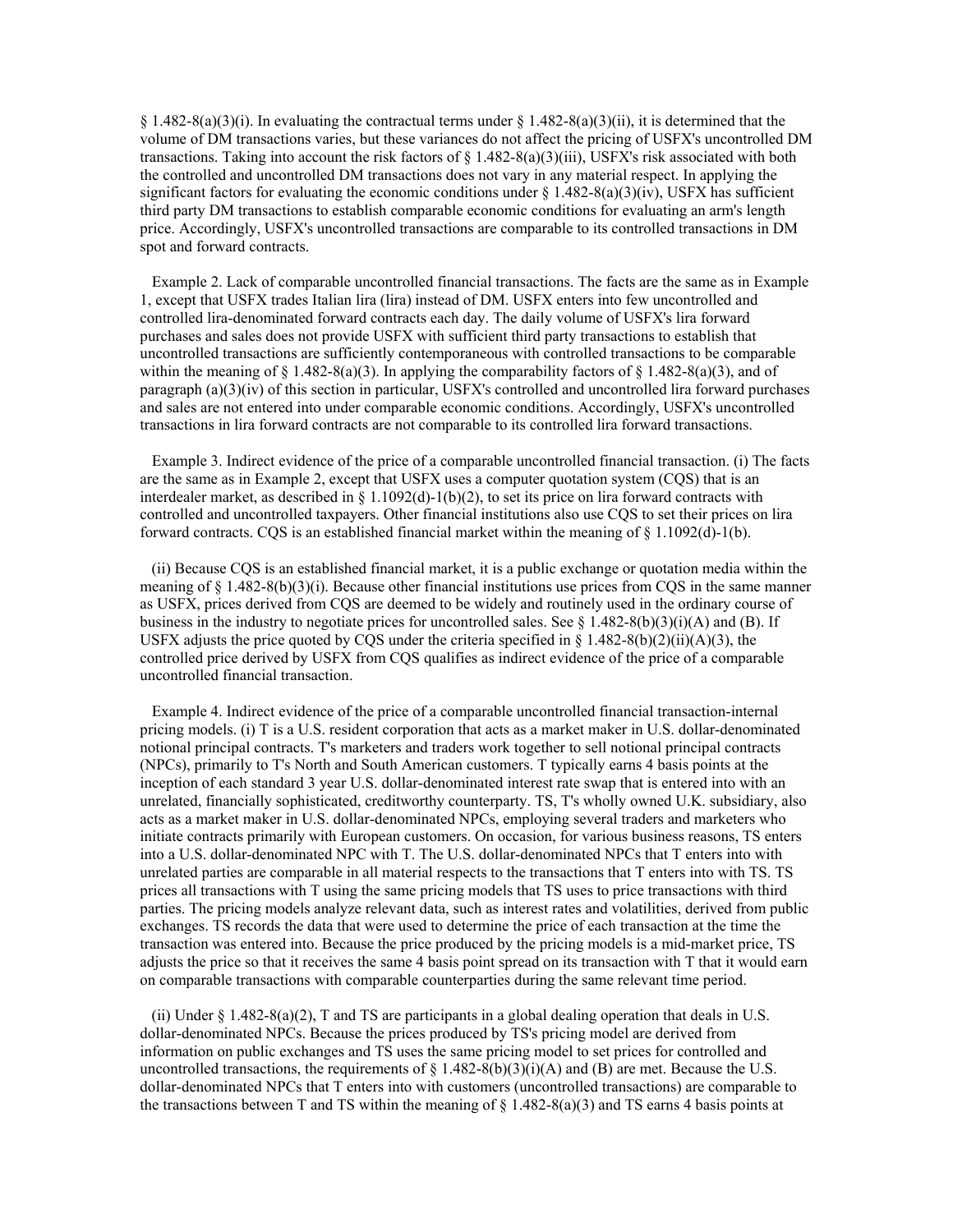inception of its uncontrolled transactions that are comparable to its controlled transactions, TS has also satisfied the requirements of  $\S$  1.482-8(b)(3)(i)(C). Accordingly, the price produced by TS's pricing model constitutes indirect evidence of the price of a comparable uncontrolled financial transaction.

 (c) Gross margin method -(1) General rule. The gross margin method evaluates whether the amount allocated to a participant in a global dealing operation is arm's length by reference to the gross profit margin realized on the sale of financial products in comparable uncontrolled transactions. The gross margin method may be used to establish an arm's length price for a transaction where a participant resells a financial product to an unrelated party that the participant purchased from a related party. The gross margin method may apply to transactions involving the purchase and resale of debt and equity instruments. The method may also be used to evaluate whether a participant has received an arm's length commission for its activities in a global dealing operation when the participant has not taken title to a security or has not become a party to a derivative financial product. To meet the arm's length standard, the gross profit margin on controlled transactions should be similar to that of comparable uncontrolled transactions.

 (2) Determination of an arm's length price -(i) In general. The gross margin method measures an arm's length price by subtracting the appropriate gross profit from the applicable resale price for the financial product involved in the controlled transaction under review.

 (ii) Applicable resale price. The applicable resale price is equal to either the price at which the financial product involved is sold in an uncontrolled sale or the price at which contemporaneous resales of the same product are made. If the product purchased in the controlled sale is resold to one or more related parties in a series of controlled sales before being resold in an uncontrolled sale, the applicable resale price is the price at which the product is resold to an uncontrolled party, or the price at which contemporaneous resales of the same product are made. In such case, the determination of the appropriate gross profit will take into account the functions of all members of the controlled group participating in the series of controlled sales and final uncontrolled resales, as well as any other relevant factors described in paragraph (a)(3) of this section.

 (iii) Appropriate gross profit. The appropriate gross profit is computed by multiplying the applicable resale price by the gross profit margin, expressed as a percentage of total revenue derived from sales, earned in comparable uncontrolled transactions.

(3) Comparability and reliability -(i) In general. The provisions of  $\S 1.482-1(d)$ , as modified by paragraph (a)(3) of this section, apply in determining whether a controlled transaction is comparable to a particular uncontrolled transaction. All of the factors described in paragraph (a)(3) of this section must be considered in determining the comparability of two financial products transactions, including the functions performed. The gross margin method considers whether a participant has earned a sufficient gross profit margin [\*11191] on the resale of a financial product (or line of products) given the functions performed by the participant. A reseller's gross profit margin provides compensation for performing resale functions related to the product or products under review, including an operating profit in return for the reseller's investment of capital and the assumption of risks. Accordingly, where a participant does not take title, or does not become a party to a financial product, the reseller's return to capital and assumption of risk are additional factors that must be considered in determining an appropriate gross profit margin. An appropriate gross profit margin primarily should be derived from comparable uncontrolled purchases and resales of the reseller involved in the controlled sale. This is because similar characteristics are more likely to be found among different resales of a financial product or products made by the same reseller than among sales made by other resellers. In the absence of comparable uncontrolled transactions involving the same reseller, an appropriate gross profit margin may be derived from comparable uncontrolled transactions of other resellers.

 (ii) Adjustments for differences between controlled and uncontrolled transactions. If there are material differences between controlled and uncontrolled transactions that would affect the gross profit margin, adjustments should be made to the gross profit margin earned in the uncontrolled transaction according to the comparability provisions of  $\S$  1.482-1(d)(2) and paragraph (a)(3) of this section. For this purpose, consideration of operating expenses associated with functions performed and risks assumed may be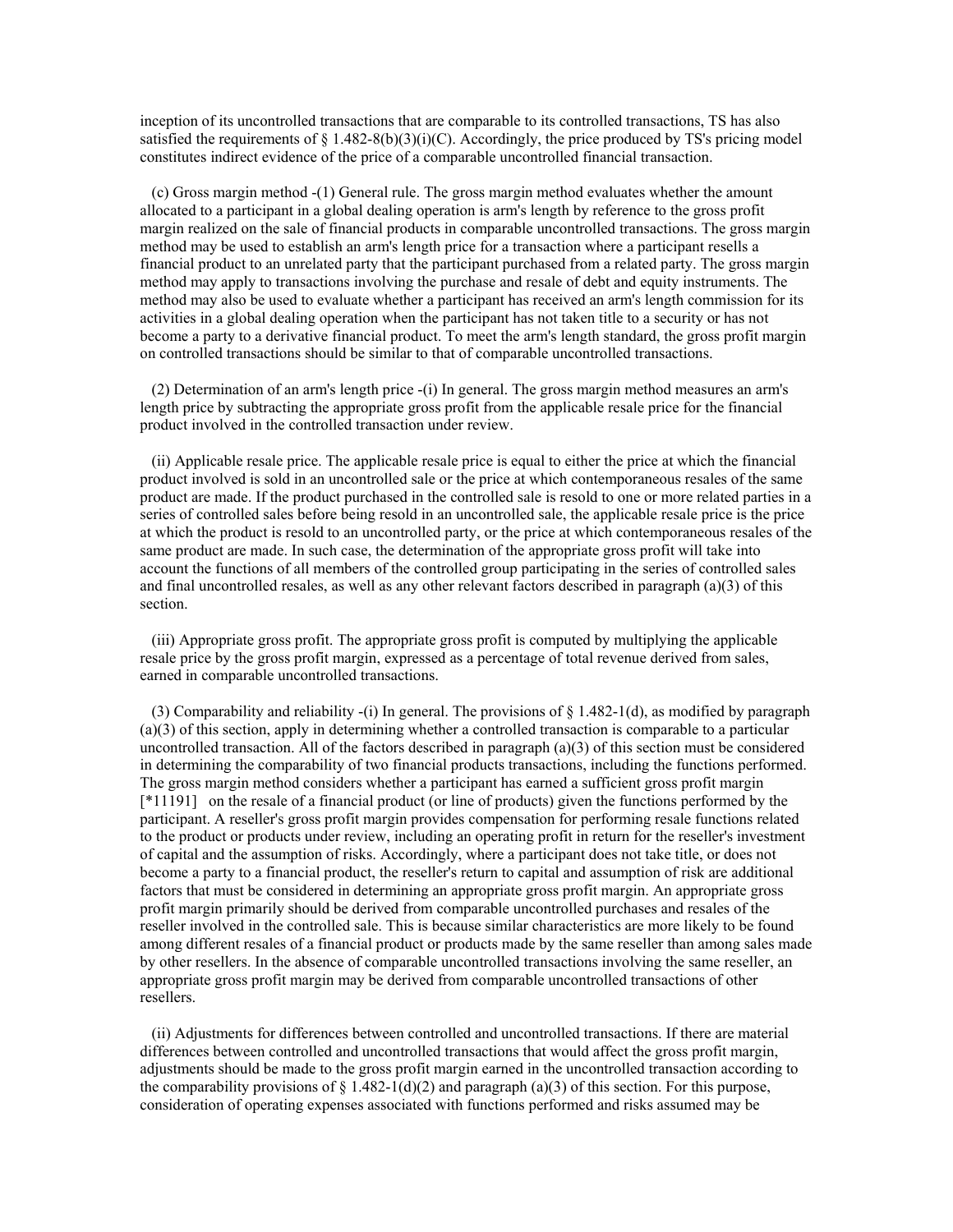necessary because differences in functions performed are often reflected in operating expenses. The effect of a difference in functions performed on gross profit, however, is not necessarily equal to the difference in the amount of related operating expenses.

 (iii) Reliability. In order for the gross margin method to be considered a reliable measure of an arm's length price, the gross profit should ordinarily represent an amount that would allow the participant who resells the product to recover its expenses (whether directly related to selling the product or more generally related to maintaining its operations) and to earn a profit commensurate with the functions it performed. The gross margin method may be a reliable means of establishing an arm's length price where there is a purchase and resale of a financial product and the participant who resells the property does not substantially participate in developing a product or in tailoring the product to the unique requirements of a customer prior to the resale.

 (iv) Data and assumptions -(A) In general. The reliability of the results derived from the gross margin method is affected by the completeness and accuracy of the data used and the reliability of the assumptions made to apply the method. See  $\S$  1.482-1(c)(2)(ii). A participant may establish the gross margin by comparing the bid and offer prices on a public exchange or quotation media. In such case, the prices must be contemporaneous to the controlled transaction, and the participant must retain records of such data.

 (B) Consistency in accounting. The degree of consistency in accounting practices between the controlled transaction and the uncontrolled transactions may affect the reliability of the gross margin method. For example, differences as between controlled and uncontrolled transactions in the method used to value similar financial products (including methods of accounting, methods of estimation, and the timing for changes of such methods) could affect the gross profit. The ability to make reliable adjustments for such differences could affect the reliability of the results.

(4) Arm's length range. See  $\S 1.482-1(e)(2)$  and paragraph (a)(4) of this section for the determination of an arm's length range.

(5) Example. The following example illustrates the principles of this paragraph (c).

 Example 1. Gross margin method. (i) T is a U.S. resident financial institution that acts as a market maker in debt and equity instruments issued by U.S. corporations. Most of T's sales are to U.S.-based customers. TS, T's U.K. subsidiary, acts as a market maker in debt and equity instruments issued by European corporations and conducts most of its business with European-based customers. On occasion, however, a customer of TS wishes to purchase a security that is either held by or more readily accessible to T. To facilitate this transaction, T sells the security it owns or acquires to TS, who then promptly sells it to the customer. T and TS generally derive the majority of their profit on the difference between the price at which they purchase and the price at which they sell securities (the bid/offer spread). On average, TS's gross profit margin on its purchases and sales of securities from unrelated persons is 2%. Applying the comparability factors specified in § 1.482-8(a)(3), T's purchases and sales with unrelated persons are comparable to the purchases and sales between T and TS.

 (ii) Under § 1.482-8(a)(2), T and TS are participants in a global dealing operation that deals in debt and equity securities. Since T's related purchases and sales are comparable to its unrelated purchases and sales, if TS's gross profit margin on purchases and sales of comparable securities from unrelated persons is 2%, TS should also typically earn a 2% gross profit on the securities it purchases from T. Thus, when TS resells for \$100 a security that it purchased from T, the arm's length price at which TS would have purchased the security from T would normally be \$98 (\$100 sales price minus (2% gross profit margin x \$100)).

 (d) Gross markup method -(1) General rule. The gross markup method evaluates whether the amount allocated to a participant in a global dealing operation is arm's length by reference to the gross profit markup realized in comparable uncontrolled transactions. The gross markup method may be used to establish an arm's length price for a transaction where a participant purchases a financial product from an unrelated party that the participant sells to a related party. This method may apply to transactions involving the purchase and resale of debt and equity instruments. The method may also be used to evaluate whether a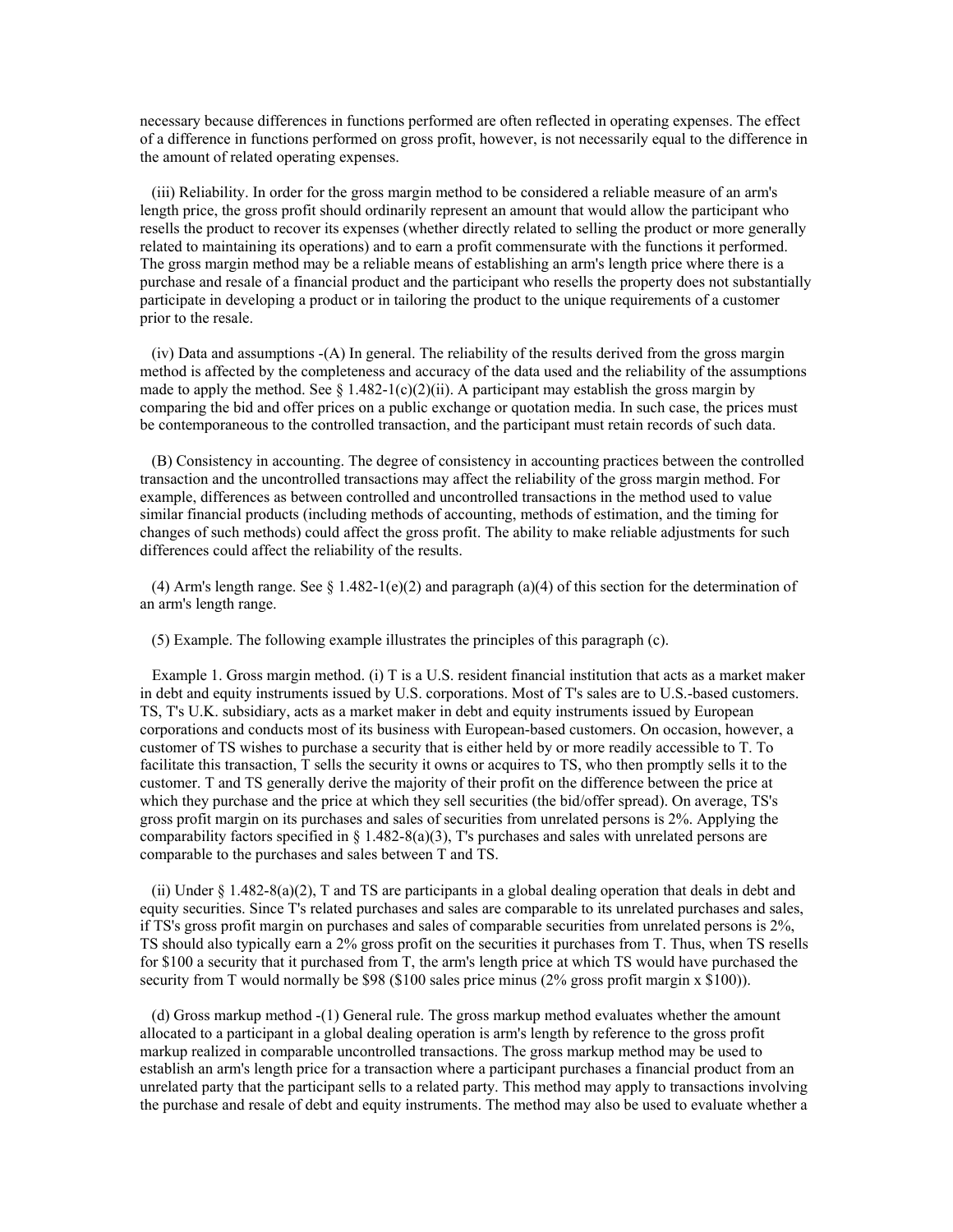participant has received an arm's length commission for its role in a global dealing operation when the participant has not taken title to a security or has not become a party to a derivative financial product. To meet the arm's length standard, the gross profit markup on controlled transactions should be similar to that of comparable uncontrolled transactions.

 (2) Determination of an arm's length price -(i) In general. The gross markup method measures an arm's length price by adding the appropriate gross profit to the participant's cost or anticipated cost, of purchasing, holding, or structuring the financial product involved in the controlled transaction under review (or in the case of a derivative financial product, the initial net present value, measured by the anticipated cost of purchasing, holding, or structuring the product).

 (ii) Appropriate gross profit. The appropriate gross profit is computed by multiplying the participant's cost or anticipated cost of purchasing, holding, or structuring a transaction by the gross profit markup, expressed as a percentage of cost, earned in comparable uncontrolled transactions.

(3) Comparability and reliability -(i) In general. The provisions of  $\S$  1.482-1(d), as modified by paragraph (a)(3) of this section, apply in determining whether a controlled transaction is comparable to a particular uncontrolled transaction. All of the factors described in paragraph  $(a)(3)$  of this section must be considered in determining the [\*11192] comparability of two financial products transactions, including the functions performed. The gross markup method considers whether a participant has earned a sufficient gross markup on the sale of a financial product, or line of products, given the functions it has performed. A participant's gross profit markup provides compensation for purchasing, hedging, and transactional structuring functions related to the transaction under review, including an operating profit in return for the investment of capital and the assumption of risks. Accordingly, where a participant does not take title, or does not become a party to a financial product, the reseller's return to capital and assumption of risk are additional factors that must be considered in determining the gross profit markup. An appropriate gross profit markup primarily should be derived from comparable uncontrolled purchases and sales of the participant involved in the controlled sale. This is because similar characteristics are more likely to be found among different sales of property made by the same participant than among sales made by other resellers. In the absence of comparable uncontrolled transactions involving the same participant, an appropriate gross profit markup may be derived from comparable uncontrolled transactions of other parties whether or not such parties are members of the same controlled group.

 (ii) Adjustments for differences between controlled and uncontrolled transactions. If there are material differences between controlled and uncontrolled transactions that would affect the gross profit markup, adjustments should be made to the gross profit markup earned in the uncontrolled transaction according to the comparability provisions of  $\S 1.482-1(d)(2)$  and paragraph (a)(3) of this section. For this purpose, consideration of operating expenses associated with the functions performed and risks assumed may be necessary, because differences in functions performed are often reflected in operating expenses. The effect of a difference in functions on gross profit, however, is not necessarily equal to the difference in the amount of related operating expenses.

 (iii) Reliability. In order for the gross markup method to be considered a reliable measure of an arm's length price, the gross profit should ordinarily represent an amount that would allow the participant who purchases the product to recover its expenses (whether directly related to selling the product or more generally related to maintaining its operations) and to earn a profit commensurate with the functions it performed. As with the gross margin method, the gross markup method may be a reliable means of establishing an arm's length price where there is a purchase and resale of a financial product and the participant who resells the property does not substantially participate in developing a product or in tailoring the product to the unique requirements of a customer prior to the resale.

 (iv) Data and assumptions -(A) In general. The reliability of the results derived from the gross markup method is affected by the completeness and accuracy of the data used and the reliability of the assumptions made to apply the method. See  $\S$  1.482-1(c)(2)(ii). A participant may establish the gross markup by comparing the bid and offer prices on a public exchange or quotation media. In such case, the prices must be contemporaneous with the controlled transaction, and the participant must retain records of such data.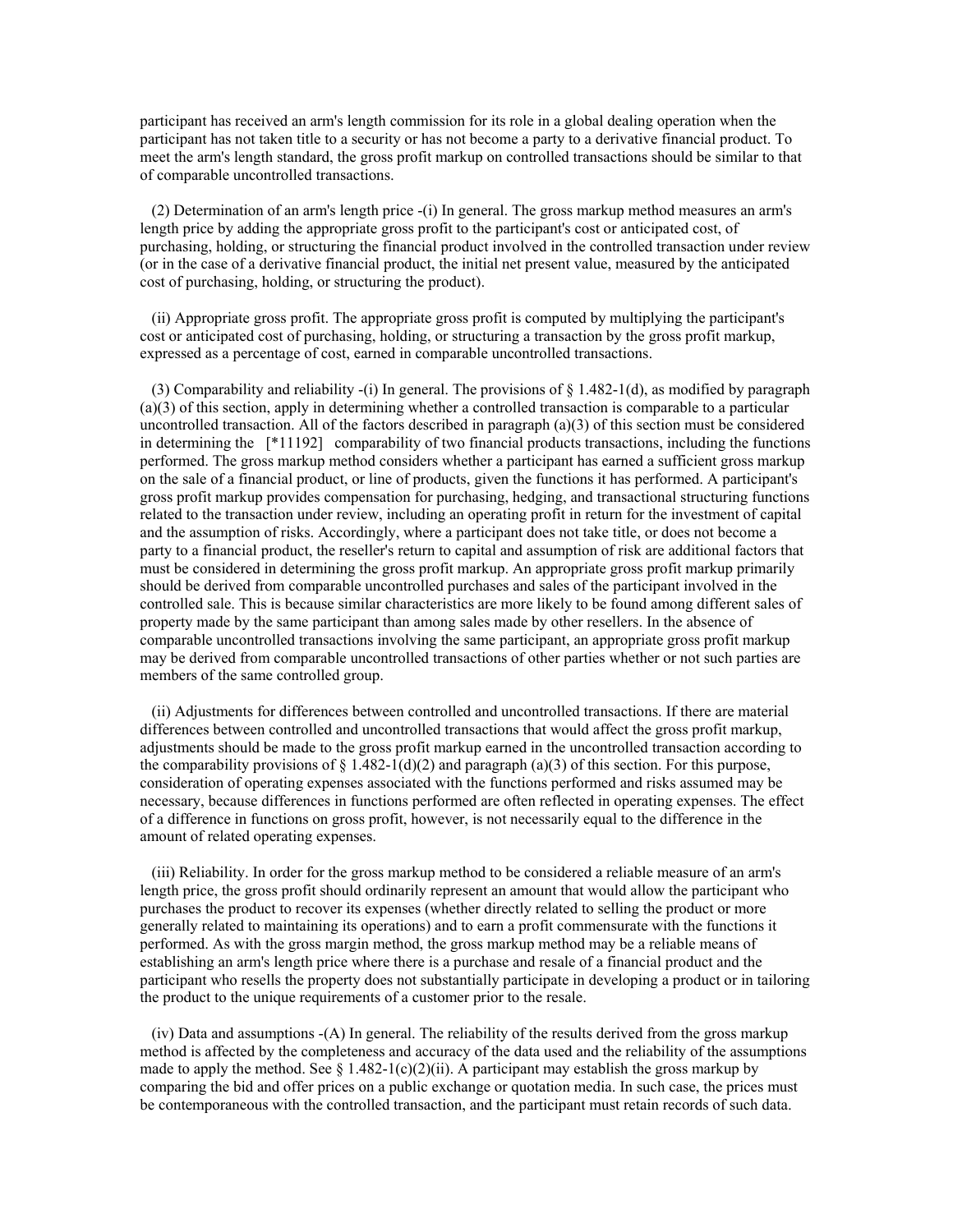(B) Consistency in accounting. The degree of consistency in accounting practices between the controlled transaction and the uncontrolled transactions may affect the reliability of the gross markup method. For example, differences as between controlled and uncontrolled transactions in the method used to value similar financial products (including methods in accounting, methods of estimation, and the timing for changes of such methods) could affect the gross profit. The ability to make reliable adjustments for such differences could affect the reliability of the results.

(4) Arm's length range. See § 1.482-1(e)(2) and paragraph (a)(4) of this section for the determination of an arm's length range.

 (e) Profit split method -(1) General rule. The profit split method evaluates whether the allocation of the combined operating profit or loss of a global dealing operation to one or more participants is at arm's length by reference to the relative value of each participant's contribution to that combined operating profit or loss. The combined operating profit or loss must be derived from the most narrowly identifiable business activity of the participants for which data is available that includes the controlled transactions (relevant business activity).

 (2) Appropriate share of profit and loss -(i) In general. The relative value of each participant's contribution to the global dealing activity must be determined in a manner that reflects the functions performed, risks assumed, and resources employed by each participant in the activity, consistent with the comparability provisions of  $\S 1.482-1(d)$ , as modified by paragraph (a)(3) of this section. Such an allocation is intended to correspond to the division of profit or loss that would result from an arrangement between uncontrolled taxpayers, each performing functions similar to those of the various controlled taxpayers engaged in the relevant business activity. The relative value of the contributions of each participant in the global dealing operation should be measured in a manner that most reliably reflects each contribution made to the global dealing operation and each participant' s role in that contribution. In appropriate cases, the participants may find that a multi-factor formula most reliably measures the relative value of the contributions to the profitability of the global dealing operation. The profit allocated to any particular participant using a profit split method is not necessarily limited to the total operating profit from the global dealing operation. For example, in a given year, one participant may earn a profit while another participant incurs a loss, so long as the arrangement is comparable to an arrangement to which two uncontrolled parties would agree. In addition, it may not be assumed that the combined operating profit or loss from the relevant business activity should be shared equally or in any other arbitrary proportion. The specific method must be determined under paragraph (e)(4) of this section.

 (ii) Adjustment of factors to measure contribution clearly. In order to reliably measure the value of a participant's contribution, the factors, for example, those used in a multi-factor formula, must be expressed in units of measure that reliably quantify the relative contribution of the participant. If the data or information is influenced by factors other than the value of the contribution, adjustments must be made for such differences so that the factors used in the formula only measure the relative value of each participant's contribution. For example, if trader compensation is used as a factor to measure the value added by the participant's trading expertise, adjustments must be made for variances in compensation paid to traders due solely to differences in the cost of living.

 (3) Definitions. The definitions in this paragraph (e)(3) apply for purposes of applying the profit split methods in this paragraph (e).

Gross profit is gross income earned by the global dealing operation.

 Operating expenses includes all expenses not included in the computation of gross profit, except for [\*11193] interest, foreign income taxes as defined in § 1.901-2(a), domestic income taxes, and any expenses not related to the global dealing activity that is evaluated under the profit split method. With respect to interest expense, see section 864(e) and the regulations thereunder and § 1.882-5.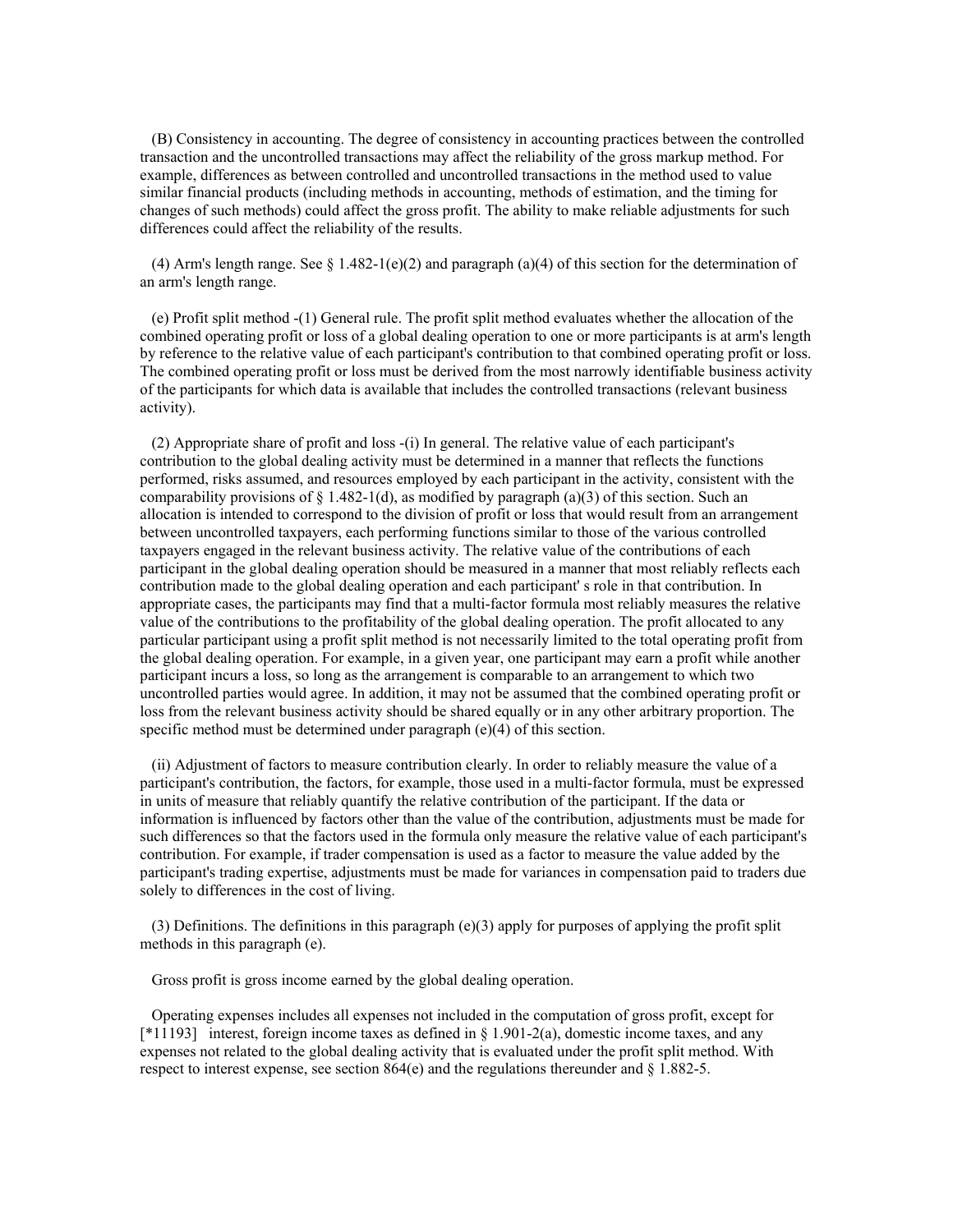Operating profit or loss is gross profit less operating expenses, and includes all income, expense, gain, loss, credits or allowances attributable to each global dealing activity that is evaluated under the profit split method. It does not include income, expense, gain, loss, credits or allowances from activities that are not evaluated under the profit split method, nor does it include extraordinary gains or losses that do not relate to the continuing global dealing activities of the participant.

 (4) Application. Profit or loss shall be allocated under the profit split method using either the total profit split, described in paragraph (e)(5) of this section, or the residual profit split, described in paragraph (e)(6) of this section.

 (5) Total profit split -(i) In general. The total profit split derives the percentage of the combined operating profit of the participants in a global dealing operation allocable to a participant in the global dealing operation by evaluating whether uncontrolled taxpayers who perform similar functions, assume similar risks, and employ similar resources would allocate their combined operating profits in the same manner.

 (ii) Comparability. The total profit split evaluates the manner by which comparable uncontrolled taxpayers divide the combined operating profit of a particular global dealing activity. The degree of comparability between the controlled and uncontrolled taxpayers is determined by applying the comparability standards of  $\S 1.482-1(d)$ , as modified by paragraph (a)(3) of this section. In particular, the functional analysis required by § 1.482-1(d)(3)(i) and paragraph (a)(3)(i) of this section is essential to determine whether two situations are comparable. Nevertheless, in certain cases, no comparable ventures between uncontrolled taxpayers may exist. In this situation, it is necessary to analyze the remaining factors set forth in paragraph  $(a)(3)$  of this section that could affect the division of operating profits between parties. If there are differences between the controlled and uncontrolled taxpayers that would materially affect the division of operating profit, adjustments must be made according to the provisions of  $\S$  1.482- $1(d)(2)$  and paragraph  $(a)(3)$  of this section.

(iii) Reliability. As indicated in  $\S 1.482-1(c)(2)(i)$ , as the degree of comparability between the controlled and uncontrolled transactions increases, the reliability of a total profit split also increases. In a global dealing operation, however, the absence of external market benchmarks (for example, joint ventures between uncontrolled taxpayers) on which to base the allocation of operating profits does not preclude use of this method if the allocation of the operating profit takes into account the relative contribution of each participant. The reliability of this method is increased to the extent that the allocation has economic significance for purposes other than tax (for example, satisfying regulatory standards and reporting, or determining bonuses paid to management or traders). The reliability of the analysis under this method may also be enhanced by the fact that all parties to the controlled transaction are evaluated under this method. The reliability of the results, however, of an analysis based on information from all parties to a transaction is affected by the reliability of the data and assumptions pertaining to each party to the controlled transaction. Thus, if the data and assumptions are significantly more reliable with respect to one of the parties than with respect to the others, a different method, focusing solely on the results of that party, may yield more reliable results.

 (iv) Data and assumptions -(A) In general. The reliability of the results derived from the total profit split method is affected by the quality of the data used and the assumptions used to apply the method. See  $\S$  $1.482-1(c)(2)$ (ii). The reliability of the allocation of income, expense, or other attributes between the participants' relevant business activities and the participants' other activities will affect the reliability of the determination of the combined operating profit and its allocation among the participants. If it is not possible to allocate income, expense, or other attributes directly based on factual relationships, a reasonable allocation formula may be used. To the extent direct allocations are not made, the reliability of the results derived from application of this method is reduced relative to the results of a method that requires fewer allocations of income, expense, and other attributes. Similarly, the reliability of the results derived from application of this method is affected by the extent to which it is possible to apply the method to the participants' financial data that is related solely to the controlled transactions. For example, if the relevant business activity is entering into interest rate swaps with both controlled and uncontrolled taxpayers, it may not be possible to apply the method solely to financial data related to the controlled transactions. In such case, the reliability of the results derived from application of this method will be reduced.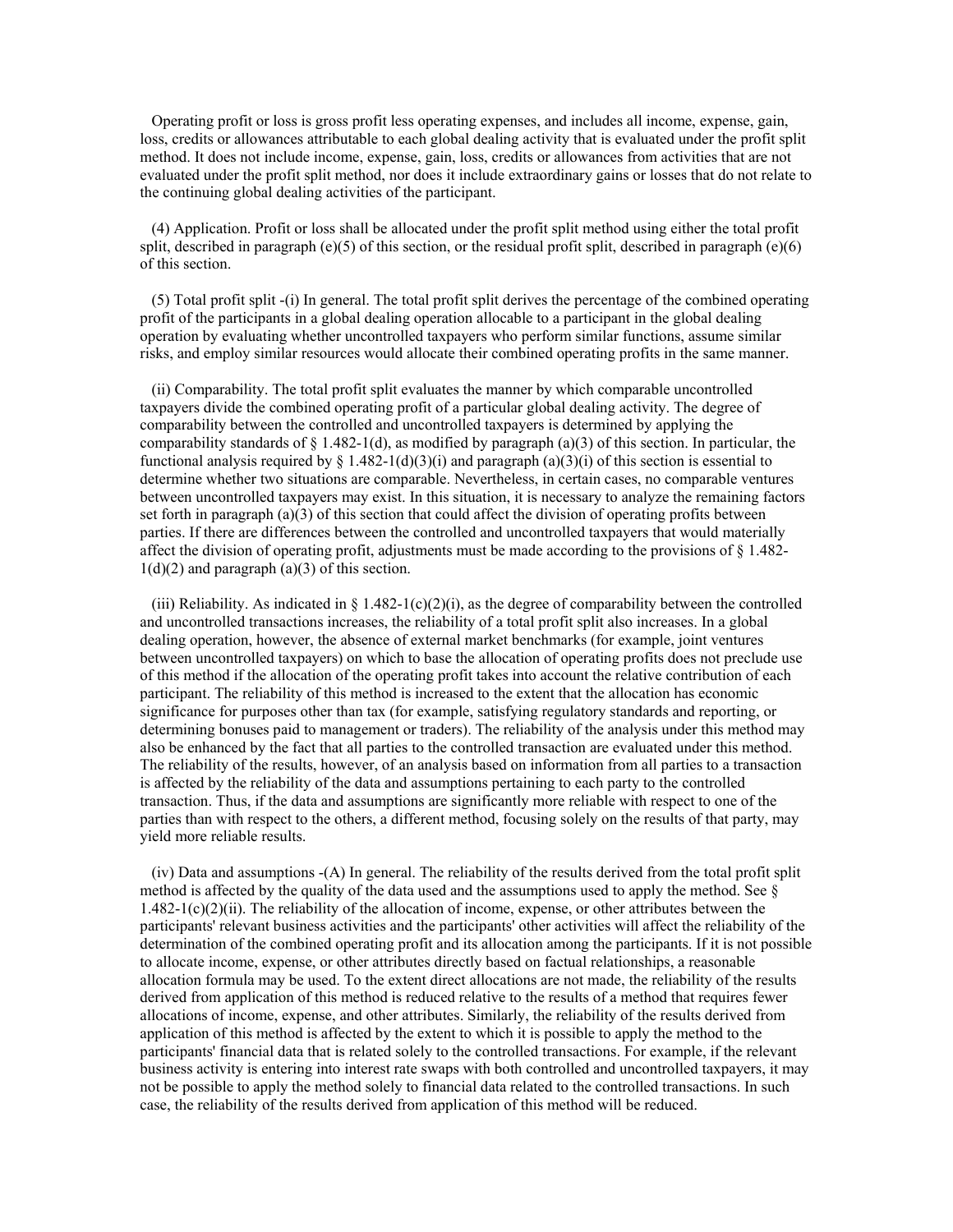(B) Consistency in accounting. The degree of consistency between the controlled and uncontrolled taxpayers in accounting practices that materially affect the items that determine the amount and allocation of operating profit affects the reliability of the result. Thus, for example, if differences in financial product valuation or in cost allocation practices would materially affect operating profit, the ability to make reliable adjustments for such differences would affect the reliability of the results.

 (6) Residual profit split- (i) In general. The residual profit split allocates the combined operating profit or loss between participants following the two-step process set forth in paragraphs (e)(6)(ii) and (iii) of this section.

 (ii) Allocate income to routine contributions. The first step allocates operating income to each participant to provide an arm's length return for its routine contributions to the global dealing operation. Routine contributions are contributions of the same or similar kind as those made by uncontrolled taxpayers involved in similar business activities for which it is possible to identify market returns. Routine contributions ordinarily include contributions of tangible property, services, and intangibles that are generally owned or performed by uncontrolled taxpayers engaged in similar activities. For example, transactions processing and credit analysis are typically routine contributions. In addition, a participant that guarantees obligations of or otherwise provides credit support to another controlled taxpayer in a global dealing operation is regarded as making a routine contribution. A functional analysis is required to identify the routine contributions according to the functions performed, risks assumed, and resources employed by each of the participants. Market returns for the routine contributions should be determined by reference to the returns achieved by uncontrolled taxpayers engaged in similar activities, consistent with the methods described in §§ 1.482-2 through 1.482-4 and this § 1.482-8.

 (iii) Allocate residual profit. The allocation of income to the participant's routine contributions will not reflect [\*11194] profits attributable to each participant's valuable nonroutine contributions to the global dealing operation. Thus, in cases where valuable nonroutine contributions are present, there normally will be an unallocated residual profit after the allocation of income described in paragraph  $(e)(6)(ii)$  of this section. Under this second step, the residual profit generally should be divided among the participants based upon the relative value of each of their nonroutine contributions. Nonroutine contributions are contributions so integral to the global dealing operation that it is impossible to segregate them from the operation and find a separate market return for the contribution. Pricing and risk managing financial products almost invariably involve nonroutine contributions. Similarly, product development and information technology are generally nonroutine contributions. Marketing may be a nonroutine contribution if the marketer substantially participates in developing a product or in tailoring the product to the unique requirements of a customer. The relative value of the nonroutine contributions of each participant in the global dealing operation should be measured in a manner that most reliably reflects each nonroutine contribution made to the global dealing operation and each participant's role in the nonroutine contributions.

 (iv) Comparability. The first step of the residual profit split relies on external market benchmarks of profitability. Thus, the comparability considerations that are relevant for the first step of the residual profit split are those that are relevant for the methods that are used to determine market returns for routine contributions. In the second step of the residual profit split, however, it may not be possible to rely as heavily on external market benchmarks. Nevertheless, in order to divide the residual profits of a global dealing operation in accordance with each participant's nonroutine contributions, it is necessary to apply the comparability standards of  $\S 1.482-1(d)$ , as modified by paragraph (a)(3) of this section. In particular, the functional analysis required by § 1.482-1(d)(3)(i) and paragraph (a)(3)(i) of this section is essential to determine whether two situations are comparable. Nevertheless, in certain cases, no comparable ventures between uncontrolled taxpayers may exist. In this situation, it is necessary to analyze the remaining factors set forth in paragraph  $(a)(3)$  of this section that could affect the division of operating profits between parties. If there are differences between the controlled and uncontrolled taxpayers that would materially affect the division of operating profit, adjustments must be made according to the provisions of § 1.482-  $1(d)(2)$  and paragraph  $(a)(3)$  of this section.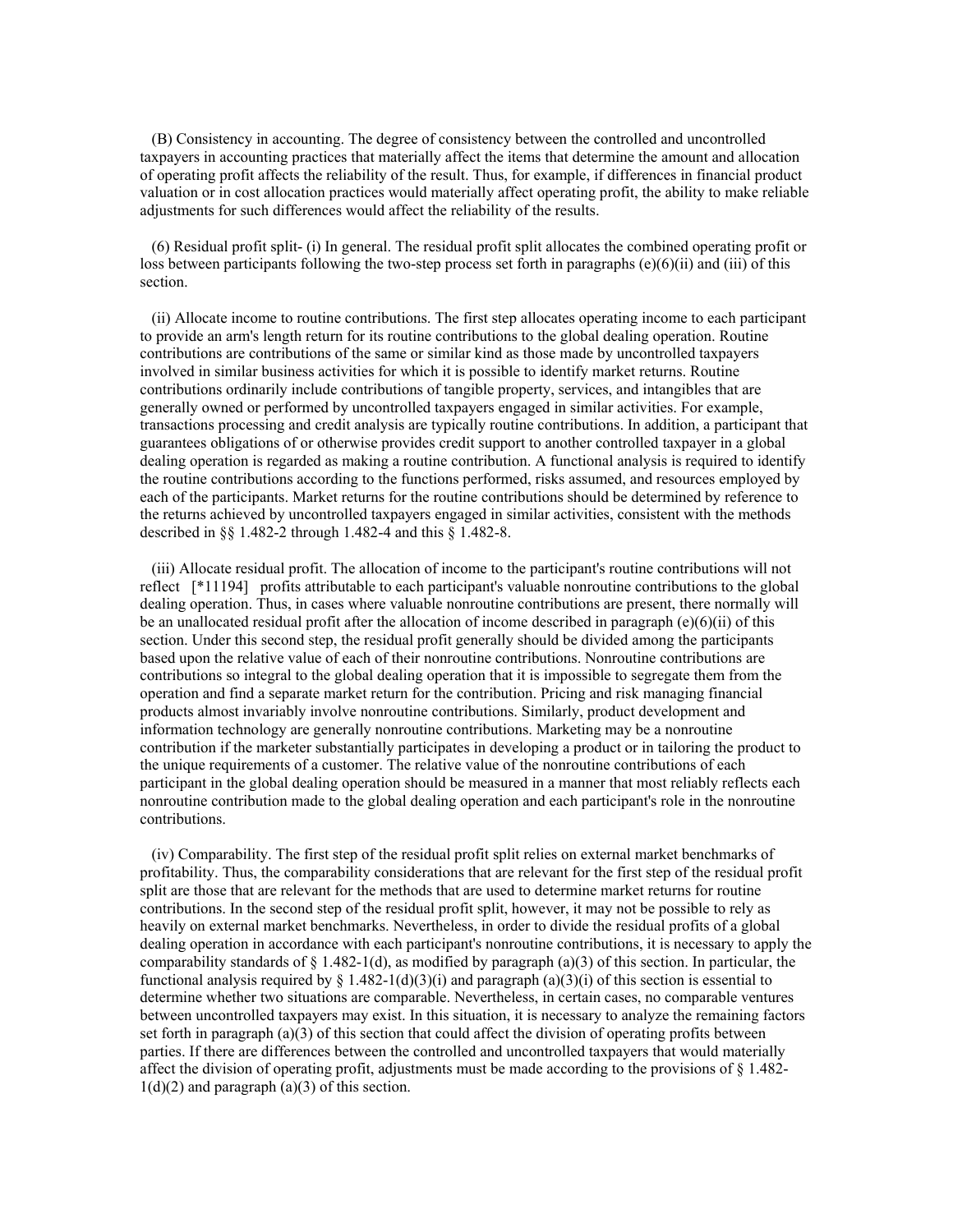(v) Reliability. As indicated in § 1.482-1(c)(2)(i), as the degree of comparability between the controlled and uncontrolled transactions increases, the reliability of a residual profit split also increases. In a global dealing operation, however, the absence of external market benchmarks (for example, joint ventures between uncontrolled taxpayers) on which to base the allocation of operating profits does not preclude use of this method if the allocation of the residual profit takes into account the relative contribution of each participant. The reliability of this method is increased to the extent that the allocation has economic significance for purposes other than tax (for example, satisfying regulatory standards and reporting, or determining bonuses paid to management or traders). The reliability of the analysis under this method may also be enhanced by the fact that all parties to the controlled transaction are evaluated under this method. The reliability of the results, however, of an analysis based on information from all parties to a transaction is affected by the reliability of the data and assumptions pertaining to each party to the controlled transaction. Thus, if the data and assumptions are significantly more reliable with respect to one of the parties than with respect to the others, a different method, focusing solely on the results of that party, may yield more reliable results.

 (vi) Data and assumptions- (A) General rule. The reliability of the results derived from the residual profit split is measured under the standards set forth in paragraph  $(e)(5)(iv)(A)$  of this section.

 (B) Consistency in accounting. The degree of accounting consistency between controlled and uncontrolled taxpayers is measured under the standards set forth in paragraph (e)(5)(iv)(B) of this section.

(7) Arm's length range. See § 1.482-1(e)(2) and paragraph (a)(4) of this section for the determination of an arm's length range.

(8) Examples. The following examples illustrate the principles of this paragraph (e).

 Example 1. Total profit split. (i) P, a U.S. corporation, establishes a separate U.S. subsidiary (USsub) to conduct a global dealing operation in over-the-counter derivatives. USsub in turn establishes subsidiaries incorporated and doing business in the U.K. (UKsub) and Japan (Jsub). Ussub, Uksub, and Jsub each employ marketers and traders who work closely together to design and sell derivative products to meet the particular needs of customers. Each also employs personnel who process and confirm trades, reconcile trade tickets and provide ongoing administrative support (back office services) for the global dealing operation. The global dealing operation maintains a single common book for each type of risk, and the book is maintained where the head trader for that type of risk is located. Thus, notional principal contracts denominated in North and South American currencies are booked in USsub, notional principal contracts denominated in European currencies are booked in UKsub, and notional principal contracts denominated in Japanese yen are booked in Jsub. However, each of the affiliates has authorized a trader located in each of the other affiliates to risk manage its books during periods when the booking location is closed. This grant of authority is necessary because marketers, regardless of their location, are expected to sell all of the group's products, and need to receive pricing information with respect to products during their clients business hours, even if the booking location is closed. Moreover, P is known for making a substantial amount of its profits from trading activities, and frequently does not hedge the positions arising from its customer transactions in an attempt to profit from market changes. As a result, the traders in "off-hours" locations must have a substantial amount of trading authority in order to react to market changes.

 (ii) Under § 1.482-8(a)(2), USsub, UKsub and Jsub are participants in a global dealing operation in overthe-counter derivatives. P determines that the total profit split method is the best method to allocate an arm's length amount of income to each participant. P allocates the operating profit from the global dealing operation between USsub, UKsub and Jsub on the basis of the relative compensation paid to marketers and traders in each location. In making the allocation, P adjusts the compensation amounts to account for factors unrelated to job performance, such as the higher cost of living in certain jurisdictions. Because the traders receive significantly greater compensation than marketers in order to account for their greater contribution to the profits of the global dealing operation, P need not make additional adjustments or weight the compensation of the traders more heavily in allocating the operating profit between the affiliates. For rules concerning the source of income allocated to Ussub, Uksub and Jsub (and any U.S. trade or business of the participants), see  $\S$  1.863-3(h).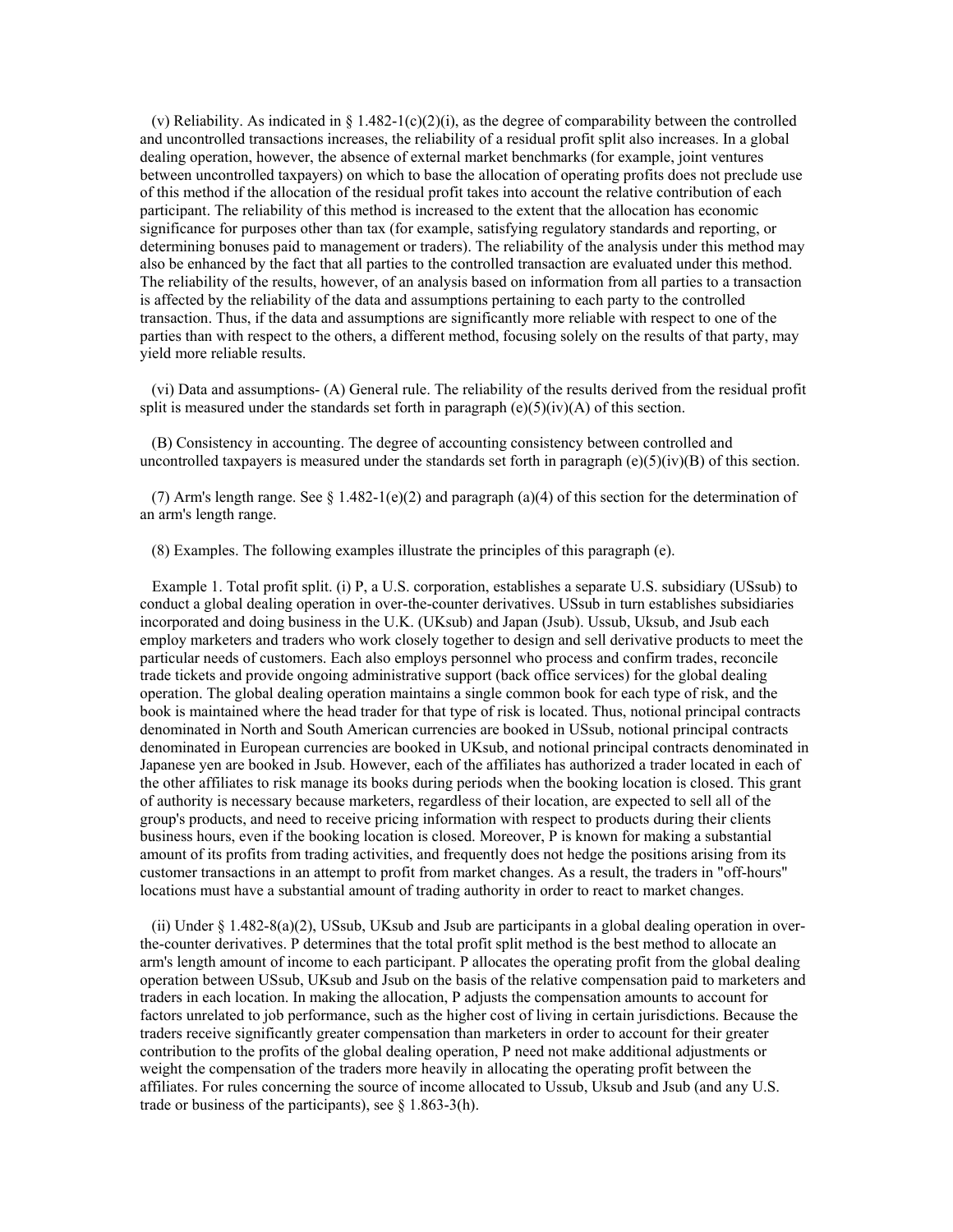Example 2. Total profit split. The facts are the same as in Example 1, except that the labor market in Japan is such that traders paid by Jsub are paid the same as marketers paid by Jsub at the same seniority level, even though the traders contribute substantially more to the profitability of the global dealing operation. As a result, the allocation method used by P is unlikely to compensate the functions provided by each affiliate so as to be a reliable measure of an arm's length result under  $\S$ § 1.482-8(e)(2) and 1.482-[\*11195] 1(c)(1), unless P weights the compensation of traders more heavily than the compensation of marketers or develops another method of measuring the contribution of traders to the profitability of the global dealing operation.

 Example 3. Total profit split. The facts are the same as in Example 2, except that, in P's annual report to shareholders, P divides its operating profit from customer business into "dealing profit" and "trading profit." Because both marketers and traders are involved in the dealing function, P divides the "dealing profit" between the affiliates on the basis of the relative compensation of marketers and traders. However, because only the traders contribute to the trading profit, P divides the trading profit between the affiliates on the basis of the relative compensation only of the traders. In making that allocation, P must adjust the compensation of traders in Jsub in order to account for factors not related to job performance.

 Example 4. Total profit split. The facts are the same as in Example 1, except that P is required by its regulators to hedge its customer positions as much as possible and therefore does not earn any "trading profit." As a result, the marketing intangibles, such as customer relationships, are relatively more important than the intangibles used by traders. Accordingly, P must weight the compensation of marketers more heavily than the compensation of traders in order to take into account accurately the contribution each function makes to the profitability of the business.

 Example 5. Residual profit split. (i) P is a U.S. corporation that engages in a global dealing operation in foreign currency options directly and through controlled taxpayers that are incorporated and operate in the United Kingdom (UKsub) and Japan (Jsub). Each controlled taxpayer is a participant in a global dealing operation. Each participant employs marketers and traders who work closely together to design and sell foreign currency options that meet the particular needs of customers. Each participant also employs salespeople who sell foreign currency options with standardized terms and conditions, as well as other financial products offered by the controlled group. The traders in each location risk manage a common book of transactions during the relevant business hours of each location. P has a AAA credit rating and is the legal counterparty to all third party transactions. The traders in each location have discretion to execute contracts in the name of P. UKsub employs personnel who process and confirm trades, reconcile trade tickets, and provide ongoing administrative support (back office services) for all the participants in the global dealing operation. The global dealing operation has generated \$192 of operating profit for the period.

 (ii) After analyzing the foreign currency options business, has determined that the residual profit split method is the best method to allocate the operating profit of the global dealing operation and to determine an arm's length amount of compensation allocable to each participant in the global dealing operation.

(iii) The first step of the residual profit split method  $(\S 1.482-8(e)(6)(ii))$  requires P to identify the routine contributions performed by each participant. P determines that the functions performed by the salespeople are routine. P determines that the arm's length compensation for salespeople is \$3, \$4, and \$5 in the United States, the United Kingdom, and Japan, respectively. Thus, P allocates \$3, \$4, and \$5 to P, UKsub, and Jsub, respectively.

 (iv) Although the back office function would not give rise to participant status, in the context of a residual profit split allocation, the back office function is relevant for purposes of receiving remuneration for routine contributions to a global dealing operation. P determines that an arm's length compensation for the back office is \$20. Since the back office services constitute routine contributions, \$20 of income is allocated to UKsub under step 1 of the residual profit split method. In addition, P determines that the comparable arm's length compensation for the risk to which  $\overline{P}$  is subject as counterparty is \$40. Accordingly, \$40 is allocated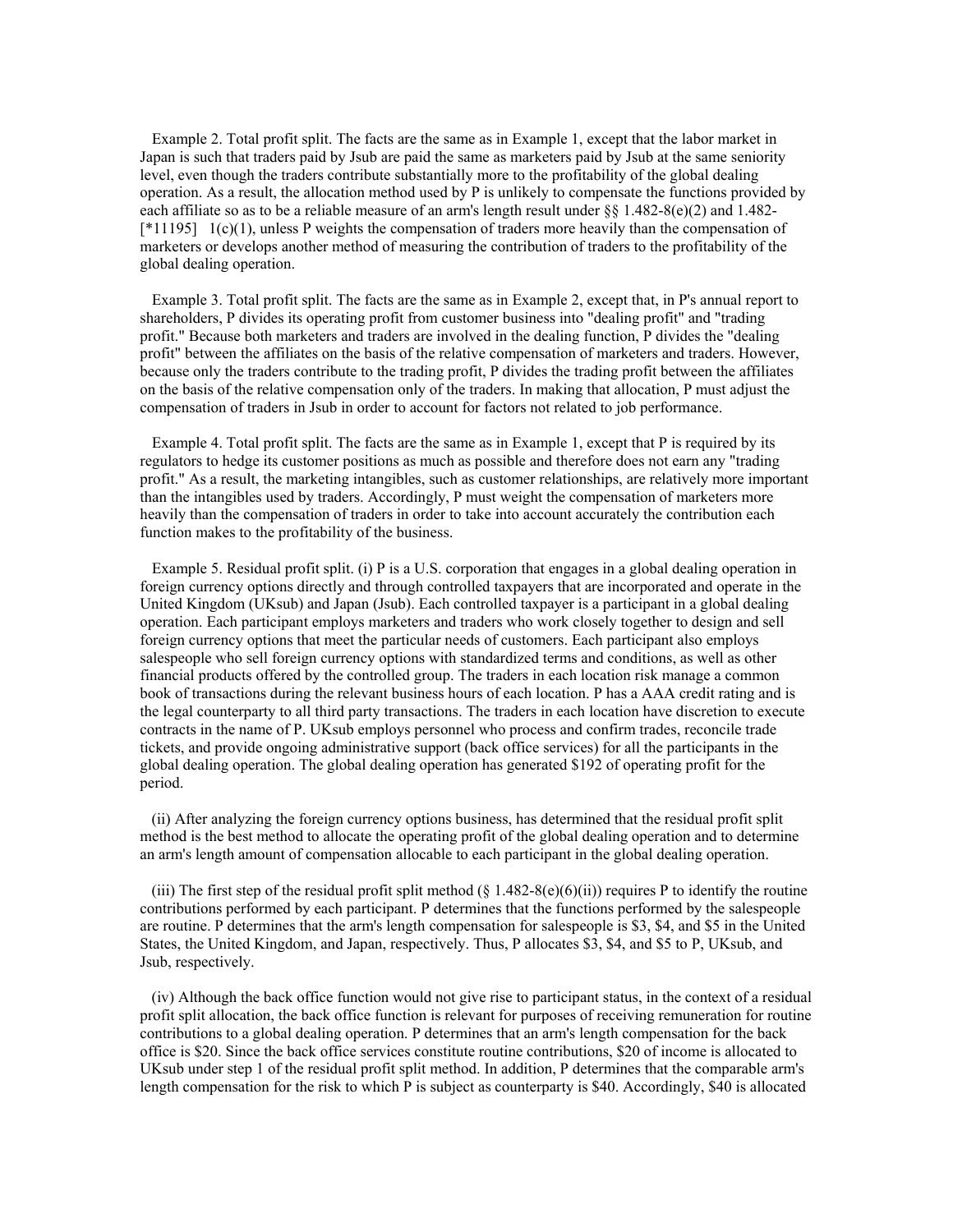to P as compensation for acting as counterparty to the transactions entered into in P's name by Jsub and UKsub.

(v) The second step of the residual profit split method  $(\xi \frac{1.482-8(e)(6)(iii)}{2}$  requires that the residual profit be allocated to participants according to the relative value of their nonroutine contributions. Under P's transfer pricing method, P allocates the residual profit of \$120 (\$192 gross income minus \$12 salesperson commissions minus \$20 payment for back office services minus \$40 compensation for the routine contribution of acting as counterparty) using a multi-factor formula that reflects the relative value of the nonroutine contributions. Applying the comparability factors set out in § 1.482-8(a)(3), P allocates 40% of the residual profit to UKsub, 35% of the residual profit to P, and the remaining 25% of residual profit to Jsub. Accordingly, under step 2, \$48 is allocated to UKsub, \$42 is allocated to P, and \$30 is allocated to Jsub. See § 1.863-3(h) for the source of income allocated to P with respect to its counterparty function.

(f) Unspecified methods. Methods not specified in paragraphs  $(b),(c),(d)$ , or (e) of this section may be used to evaluate whether the amount charged in a controlled transaction is at arm's length. Any method used under this paragraph (f) must be applied in accordance with the provisions of  $\S 1.482$ -1 as modified by paragraph (a)(3) of this section.

(g) Source rule for qualified business units. See  $\S$  1.863-3(h) for application of the rules of this section for purposes of determining the source of income, gain or loss from a global dealing operation among qualified business units (as defined in section 989(c) and  $\S$  1.863-3(h)(3)(iv) and 1.989(a)-1).

Par. 7. Section 1.863-3 is amended as follows:

1. Paragraph (h) is redesignated as paragraph (i).

2. A new paragraph (h) is added.

The addition reads as follows:

§ 1.863-3 -- Allocation and apportionment of income from certain sales of inventory.

\* \* \* \* \*

 (h) Income from a global dealing operation -(1) Purpose and scope. This paragraph (h) provides rules for sourcing income, gain and loss from a global dealing operation that, under the rules of § 1.482-8, is earned by or allocated to a controlled taxpayer qualifying as a participant in a global dealing operation under § 1.482-8(a)(2)(ii). This paragraph (h) does not apply to income earned by or allocated to a controlled taxpayer qualifying as a participant in a global dealing operation that is specifically sourced under sections 861, 862 or 865, or to substitute payments earned by a participant in a global dealing operation that are sourced under § 1.861-2(a)(7) or § 1.861-3(a)(6).

 (2) In general. The source of any income, gain or loss to which this section applies shall be determined by reference to the residence of the participant. For purposes of this paragraph (h), the residence of a participant shall be determined under section 988(a)(3)(B).

 (3) Qualified business units as participants in global dealing operations -(i) In general. Except as otherwise provided in this paragraph (h), where a single controlled taxpayer conducts a global dealing operation through one or more qualified business units (QBUs), as defined in section 989(a) and  $\S$ 1.989(a)-1, the source of income, gain or loss generated by the global dealing operation and earned by or allocated to the controlled taxpayer shall be determined by applying the rules of § 1.482-8 as if each QBU that performs activities of a regular dealer in securities as defined in § 1.482-8(a)(2)(ii)(A) or the related activities described in § 1.482-8(a)(2)(ii)(B) were a separate controlled taxpayer qualifying as a participant in the global dealing operation within the meaning of  $\S$  1.482-8(a)(2)(ii). Accordingly, the amount of income sourced in the United States and outside of the United States shall be determined by treating the QBU as a participant in the global dealing operation, allocating income to each participant under § 1.482-8,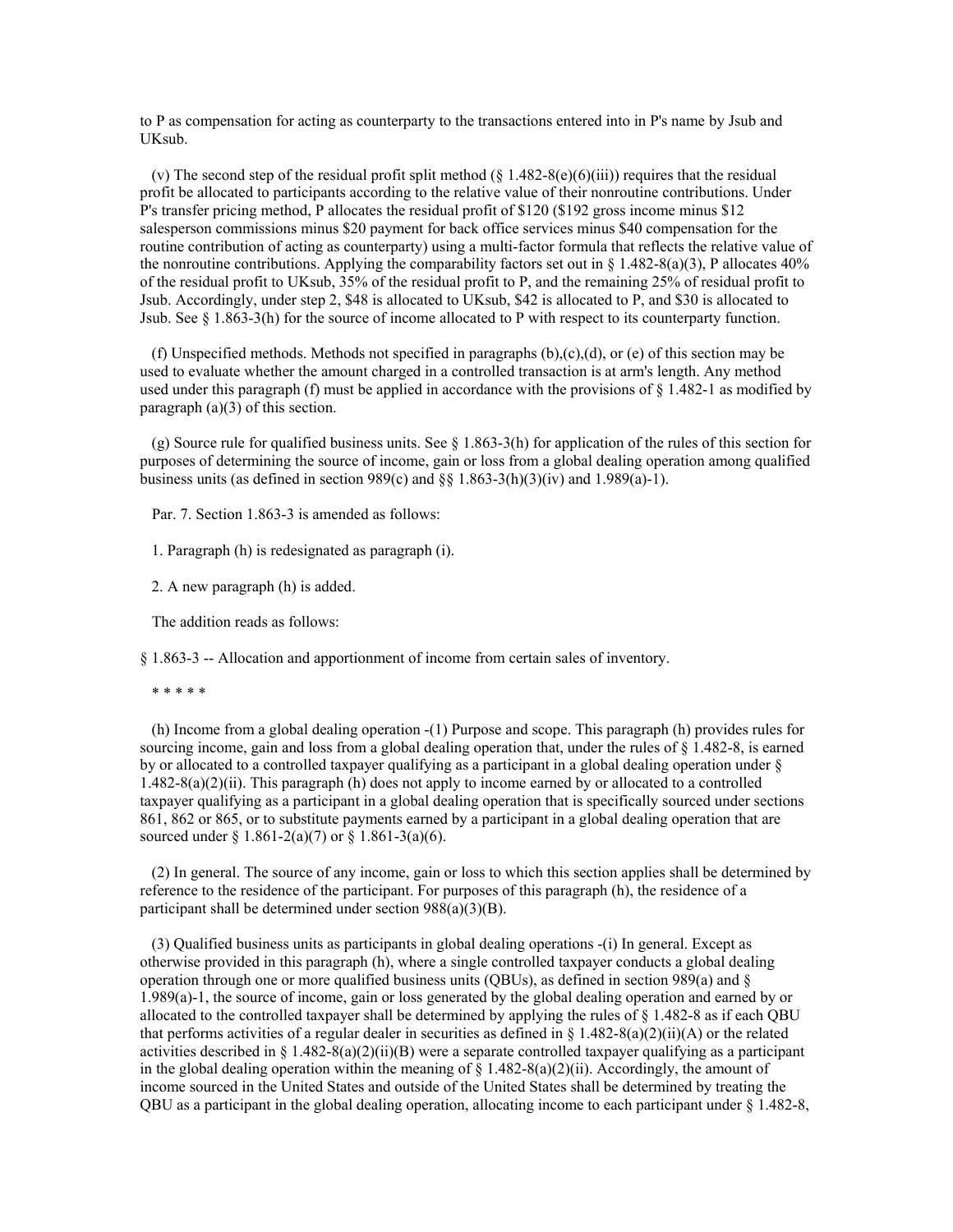as modified by paragraph (h)(3)(ii) of this section, and sourcing the income to the United States or outside of the United States under § 1.863-3(h)(2).

(ii) Economic effects of a single legal entity. In applying the principles of  $\S$  1.482-8, the taxpayer shall take into account the economic effects of conducting a global dealing operation through a single entity instead of multiple legal entities. For example, [\*11196] since the entire capital of a corporation supports all of the entity's transactions, regardless of where those transactions may be booked, the payment of a guarantee fee within the entity is inappropriate and will be disregarded.

 (iii) Treatment of interbranch and interdesk amounts. An agreement among QBUs of the same taxpayer to allocate income, gain or loss from transactions with third parties is not a transaction because a taxpayer cannot enter into a contract with itself. For purposes of this paragraph (h)(3), however, such an agreement, including a risk transfer agreement (as defined in  $\S 1.475(g)$ -2(b)) may be used to determine the source of global dealing income from transactions with third parties in the same manner and to the same extent that transactions between controlled taxpayers in a global dealing operation may be used to allocate income, gain or loss from the global dealing operation under the rules of § 1.482-8.

 (iv) Deemed QBU. For purposes of this paragraph (h)(3), a QBU shall include a U.S. trade or business that is deemed to exist because of the activities of a dependent agent in the United States, without regard to the books and records requirement of  $\S$  1.989(a)-1(b).

(v) Examples. The following examples illustrate this paragraph (h)(3).

 Example 1. Use of comparable uncontrolled financial transactions method to source global dealing income between branches. (i) F is a foreign bank that acts as a market maker in foreign currency through branch offices in London, New York, and Tokyo. In a typical business day, the foreign exchange desk in F's U.S. branch (USFX) enters into several hundred spot and forward contracts on the interbank market to purchase and sell Deutsche marks (DM) with unrelated third parties. Each of F's branches, including USFX, employs both marketers and traders for their foreign currency dealing. In addition, USFX occasionally transfers risk with respect to its third party DM contracts to F's London and Tokyo branches.

 These interbranch transfers are entered into in the same manner as trades with unrelated third parties. On a typical day, risk management responsibility for no more than 10% of USFX's DM trades are transferred interbranch. F records these transfers by making notations on the books of each branch that is a party to the transfers. The accounting procedures are nearly identical to those followed when a branch enters into an offsetting hedge with a third party. USFX maintains contemporaneous records of its interbranch transfers and third party transactions, separated according to type of trade and counterparty. Moreover, the volume of USFX's DM spot purchases and sales each day consistently provides USFX with third party transactions that are contemporaneous with the transfers between the branches.

(ii) As provided in paragraph  $(h)(3)(i)$  of this section, USFX and F's other branches that trade DM are participants in a global dealing operation. Accordingly, the principles of § 1.482-8 apply in determining the source of income earned by F's qualified business units that are participants in a global dealing operation. Applying the comparability factors in  $\S 1.482-8(a)(3)$  shows that USFX's interbranch transfers and uncontrolled DM-denominated spot and forward contracts have no material differences. Because USFX sells DM in uncontrolled transactions and transfers risk management responsibility for DM-denominated contracts, and the uncontrolled transactions and interbranch transfers are consistently entered into contemporaneously, the interbranch transfers provide a reliable measure of an arm's length allocation of third party income from F's global dealing operation in DM-denominated contracts. This allocation of third party income is treated as U.S. source in accordance with §§ 1.863-3(h) and 1.988-4(h) and accordingly will be treated as income effectively connected with F's U.S. trade or business under § 1.864-4.

 Example 2. Residual profit split between branches. (i) F is a bank organized in country X that has a AAA credit rating and engages in a global dealing operation in foreign currency options through branch offices in London, New York, and Tokyo. F has dedicated marketers and traders in each branch who work closely together to design and sell foreign currency options that meet the particular needs of customers. Each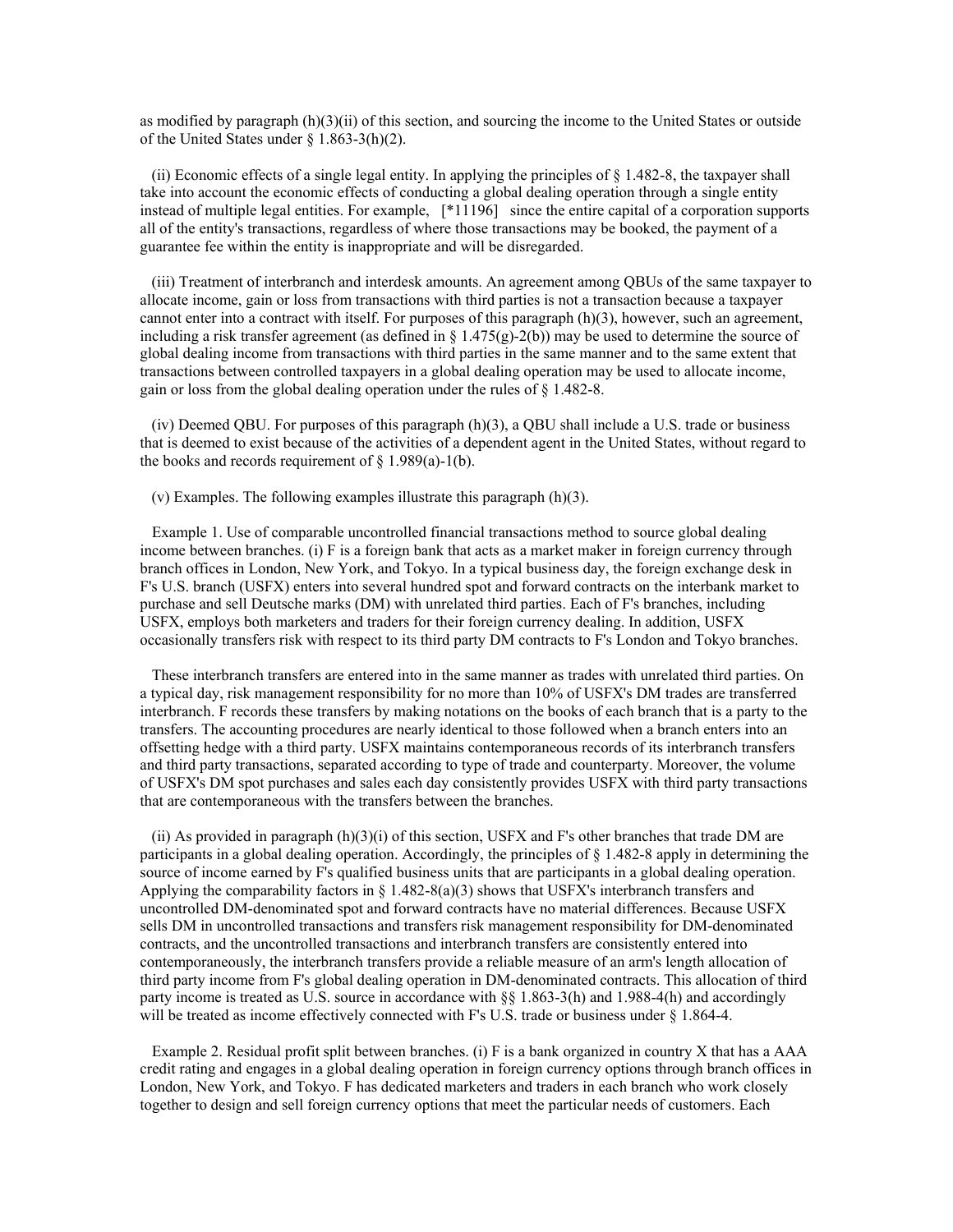branch also employs general salespeople who sell standardized foreign currency options, as well as other financial products and foreign currency offered by F. F's traders work from a common book of transactions that is risk managed at each branch during local business hours. Accordingly, all three branches share the responsibility for risk managing the book of products. Personnel in the home office of F process and confirm trades, reconcile trade tickets, and provide ongoing administrative support (back office services) for the other branches. The global dealing operation has generated \$223 of operating profit for the period.

 (ii) Under § 1.863-3(h), F applies § 1.482-8 to allocate global dealing income among its branches, because F's London, New York, and Tokyo branches are treated as participants in a global dealing operation that deals in foreign currency options under  $\S 1.482-8(a)(2)$ . After analyzing the foreign currency options business, F has determined that the residual profit split method is the best method to determine an arm's length amount of compensation allocable to each participant in the global dealing operation.

(iii) Under the first step of the residual profit split method  $(\S 1.482-8(e)(6)(ii))$ , F identifies and compensates the routine contributions performed by each participant. F determines that an arm's length compensation for general salespeople is \$3, \$4, and \$5 in New York, London, and Tokyo, respectively, and that the home office incurred \$11 of expenses in providing the back office services. Since F's capital legally supports all of the obligations of the branches, no amount is allocated to the home office of F for the provision of capital.

(iv) The second step of the residual profit split method  $(\S 1.482-8(e)(6)(iii))$  requires that the residual profit be allocated to participants according to their nonroutine contributions. F determines that a multifactor formula best reflects these contributions. After a detailed functional analysis, and applying the comparability factors in § 1.482-8(a)(3), 40% of the residual profit is allocated to the London branch, 35% to the New York branch, and the remaining 25% to the Tokyo branch. Thus, the residual profit of \$200 (\$223 operating profit minus \$12 general salesperson commissions minus \$11 back office allocation) is allocated \$80 to London (40% allocationx\$200), \$70 to New York (35%x\$200) and \$50 to Tokyo  $(25\% \times $200)$ .

 Example 3. Residual profit split-deemed branches. (i) P, a U.K. corporation, conducts a global dealing operation in notional principal contracts, directly and through a U.S. subsidiary (USsub) and a Japanese subsidiary (Jsub). P is the counterparty to all transactions entered into with third parties. P, USsub, and Jsub each employ marketers and traders who work closely together to design and sell derivative products to meet the particular needs of customers. USsub also employs personnel who process and confirm trades, reconcile trade tickets and provide ongoing administrative support (back office services) for the global dealing operation. The global dealing operation maintains a single common book for each type of risk, and the book is maintained where the head trader for that type of risk is located. However, P, Ussub, and Jsub have authorized a trader located in each of the other affiliates to risk manage its books during periods when the primary trading location is closed. This grant of authority is necessary because marketers, regardless of their location, are expected to sell all of the group's products, and need to receive pricing information with respect to products during their clients business hours, even if the booking location is closed. The global dealing operation has generated \$180 of operating profit for the period.

 (ii) Because employees of USsub have authority to enter into contracts in the name of P, P is treated as being engaged in a trade or business in the United States through a deemed QBU. § 1.863-3(h)(3)(iv). Similarly, under U.S. principles, P would be treated as being engaged in business in Japan through a QBU. Under  $\S 1.482-8(a)(2)$ , P, USsub, and Jsub are participants in the global dealing operation relating to notional principal contracts. Additionally, under § 1.863-3(h)(3), the U.S. and Japanese QBUs are treated as participants in a global dealing operation for purposes of sourcing the income from that operation. Under § 1.863-3(h), P applies the methods in § 1.482-8 to determine the source of income allocated to the U.S. and non-U.S. QBUs of P.

 (iii) After analyzing the notional principal contract business, P has concluded that the residual profit split method is the best method to allocate income under § 1.482-8 and to source income under § 1.863-3(h).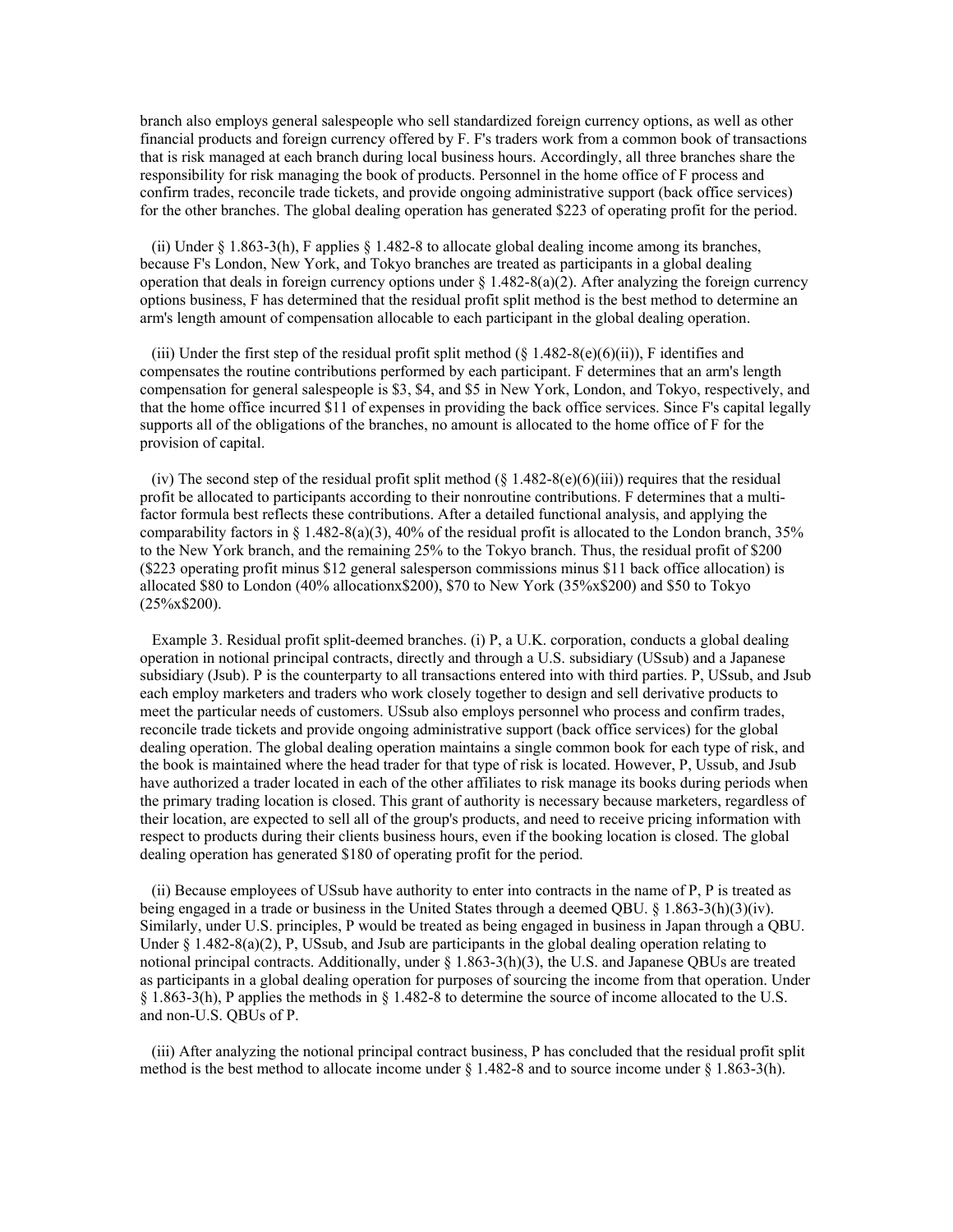(iv) Under the first step of the residual profit split method  $(\S 1.482-8(e)(6)(ii))$ , P identifies and compensates the routine contributions performed by each participant. [\*11197] Although the back office function does not give rise to participant status, in the context of a residual profit split allocation, the back office function is relevant for purposes of receiving remuneration for a routine contribution to a global dealing operation. P determines that an arm's length compensation for the back office is \$20. Since the back office services constitute a routine contribution, \$20 of income is allocated to USsub under step 1 of the residual profit split method. Similarly, as the arm's length compensation for the risk to which P is subject as counterparty is \$40, \$40 is allocated to P as compensation for acting as counterparty.

(v) The second step of the residual profit split method  $(\S 1.482-8(e)(6(iii))$  requires that the residual profit be allocated to participants according to the relative value of their nonroutine contributions. Under P's transfer pricing method, P allocates the residual profit of \$120 (\$180 gross income minus \$20 for back office services minus \$40 compensation for the routine contribution of acting as counterparty) using a multi-factor formula that reflects the relative value of the nonroutine contributions. Applying the comparability factors set out in § 1.482-8(a)(3), P allocates 40% of the residual profit to P, 35% of the residual profit to USsub, and the remaining 25% of residual profit to Jsub. Accordingly, under step 2, \$48 is allocated to P, \$42 is allocated to USsub, and \$30 is allocated to Jsub. Under  $\S$  1.863-3(h), the amounts allocated under the residual profit split is sourced according to the residence of each participant to which it is allocated.

 (vi) Because the \$40 allocated to P consists of compensation for the use of capital, the allocation is sourced according to where the capital is employed. Accordingly, the \$40 is sourced 35% to P's deemed QBU in the United States under  $\S$  1.863-3(h)(3)(iv) and 65% to non-U.S. sources.

\* \* \* \* \*

Par. 8. Section  $1.863-7(a)(1)$  is amended by revising the second sentence to read as follows:

§ 1.863-7 -- Allocation of income attributable to certain notional principal contracts under section 863(a).

 (a) Scope -(1) Introduction. \* \* \* This section does not apply to income from a section 988 transaction (as defined in section 988(c) and § 1.988-1(a)), or to income from a global dealing operation (as defined in § 1.482-8(a)(2)(i)) that is sourced under the rules of § 1.863-3(h).  $***$ 

\* \* \* \* \*

Par. 9. Section 1.864-4 is amended as follows:

1. Paragraphs (c)(2)(iv), (c)(2)(v), (c)(3)(ii), and (c)(5)(vi)(a) and (b) are redesignated as (c)(2)(v),  $(c)(2)(vi)$ ,  $(c)(3)(iii)$ , and  $(c)(5)(vi)$  (b) and (c), respectively.

2. New paragraphs  $(c)(2)(iv)$ ,  $(c)(3)(ii)$ , and  $(c)(5)(vi)(a)$  are added.

The additions read as follows:

§ 1.864-4 -- U.S. source income effectively connected with U.S. business.

\* \* \* \* \*

 $(c) * * *$ 

 $(2)$  \* \* \*

 (iv) Special rule relating to a global dealing operation. An asset used in a global dealing operation, as defined in §  $1.482-8(a)(2)(i)$ , will be treated as an asset used in a U.S. trade or business only if and to the extent that the U.S. trade or business is a participant in the global dealing operation under  $\S$  1.863-3(h)(3),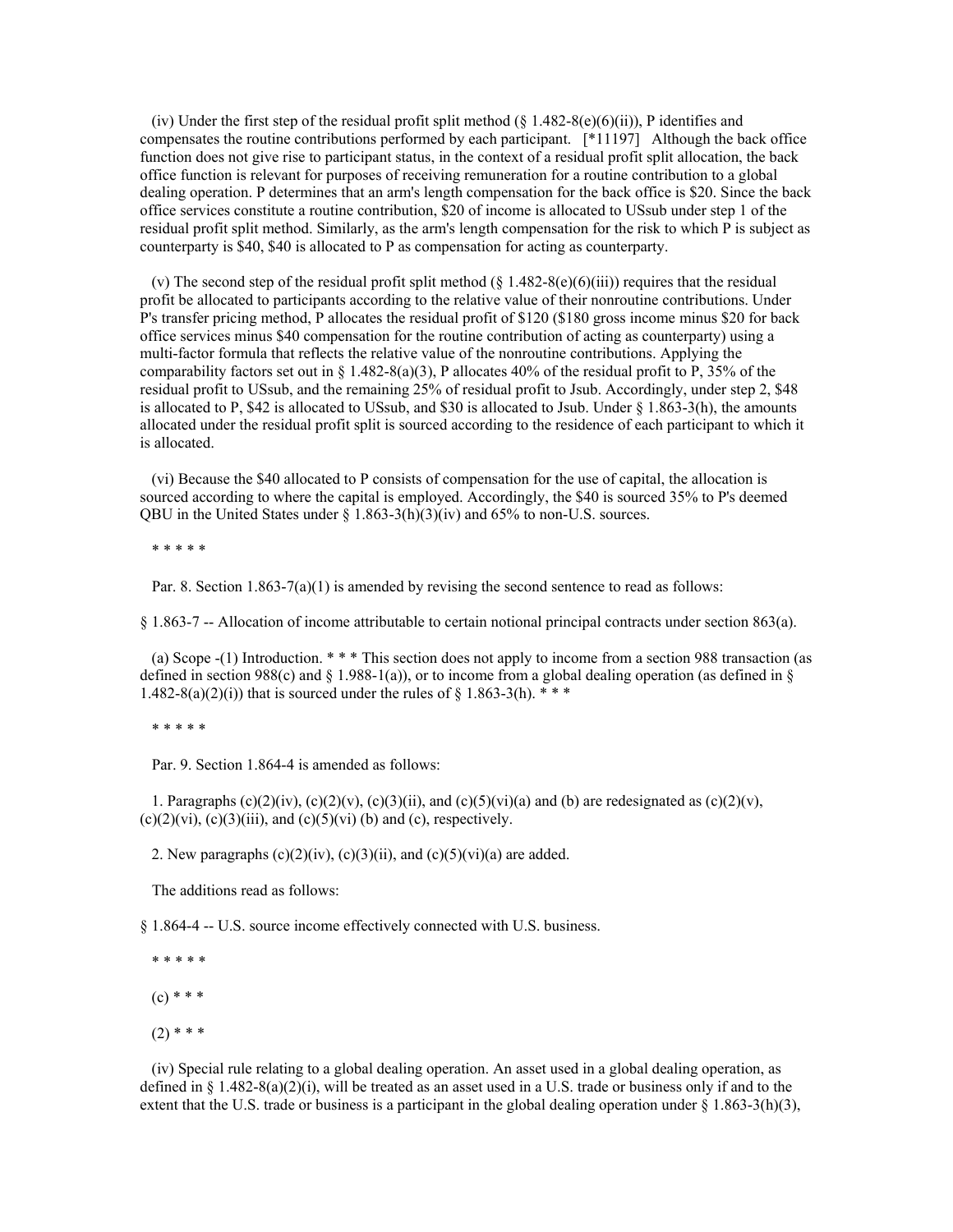and income, gain or loss produced by the asset is U.S. source under  $\S$  1.863-3(h) or would be treated as U.S. source if  $\S$  1.863-3(h) were to apply to such amounts.

\* \* \* \* \*

 $(3)$  \* \* \*

 (ii) Special rule relating to a global dealing operation. A U.S. trade or business shall be treated as a material factor in the realization of income, gain or loss derived in a global dealing operation, as defined in § 1.482-8(a)(2)(i), only if and to the extent that the U.S. trade or business is a participant in the global dealing operation under  $\S 1.863-3(h)(3)$ , and income, gain or loss realized by the U.S. trade or business is U.S. source under  $\S 1.863-3(h)$  or would be treated as U.S. source if  $\S 1.863-3(h)$  were to apply to such amounts.

 \* \* \* \* \*  $(5)$  \* \* \*  $(vi)$  \* \* \*

 (a) Certain income earned by a global dealing operation. Notwithstanding paragraph (c)(5)(ii) of this section, U.S. source interest, including substitute interest as defined in  $\S 1.861-2(a)(7)$ , and dividend income, including substitute dividends as defined in  $\S$  1.861-3(a)(6), derived by a participant in a global dealing operation, as defined in  $\S 1.482-8(a)(2)(i)$ , shall be treated as attributable to the foreign corporation's U.S. trade or business, only if and to the extent that the income would be treated as U.S. source if § 1.863-3(h) were to apply to such amounts.

Par. 10. Section 1.864-6 is amended as follows:

1. Paragraph  $(b)(2)(ii)(d)(3)$  and  $(b)(3)(ii)(c)$  are added.

2. Paragraph (b)(3)(i) is revised by adding a new sentence after the last sentence.

The additions and revision read as follows:

§ 1.864-6 -- Income, gain or loss attributable to an office or other fixed place of business in the United States.

 \* \* \* \* \*  $(b)$  \* \* \*  $(2)$  \* \* \*  $(ii)$  \* \* \*  $(d) * * *$ 

 (3) Certain income earned by a global dealing operation. Notwithstanding paragraphs (b)(2)(ii) (a) or (b) of this section, foreign source interest, including substitute interest as defined in  $\S$  1.861-2(a)(7), or dividend income, including substitute dividends as defined in  $\S 1.861-3(a)(6)$ , derived by a participant in a global dealing operation, as defined in  $\S 1.482-8(a)(2)(i)$  shall be treated as attributable to the foreign corporation's U.S. trade or business only if and to the extent that the income would be treated as U.S. source if  $\S$  1.863-3(h) were to apply to such amounts. \*\*\*

 $(3)$  \* \* \*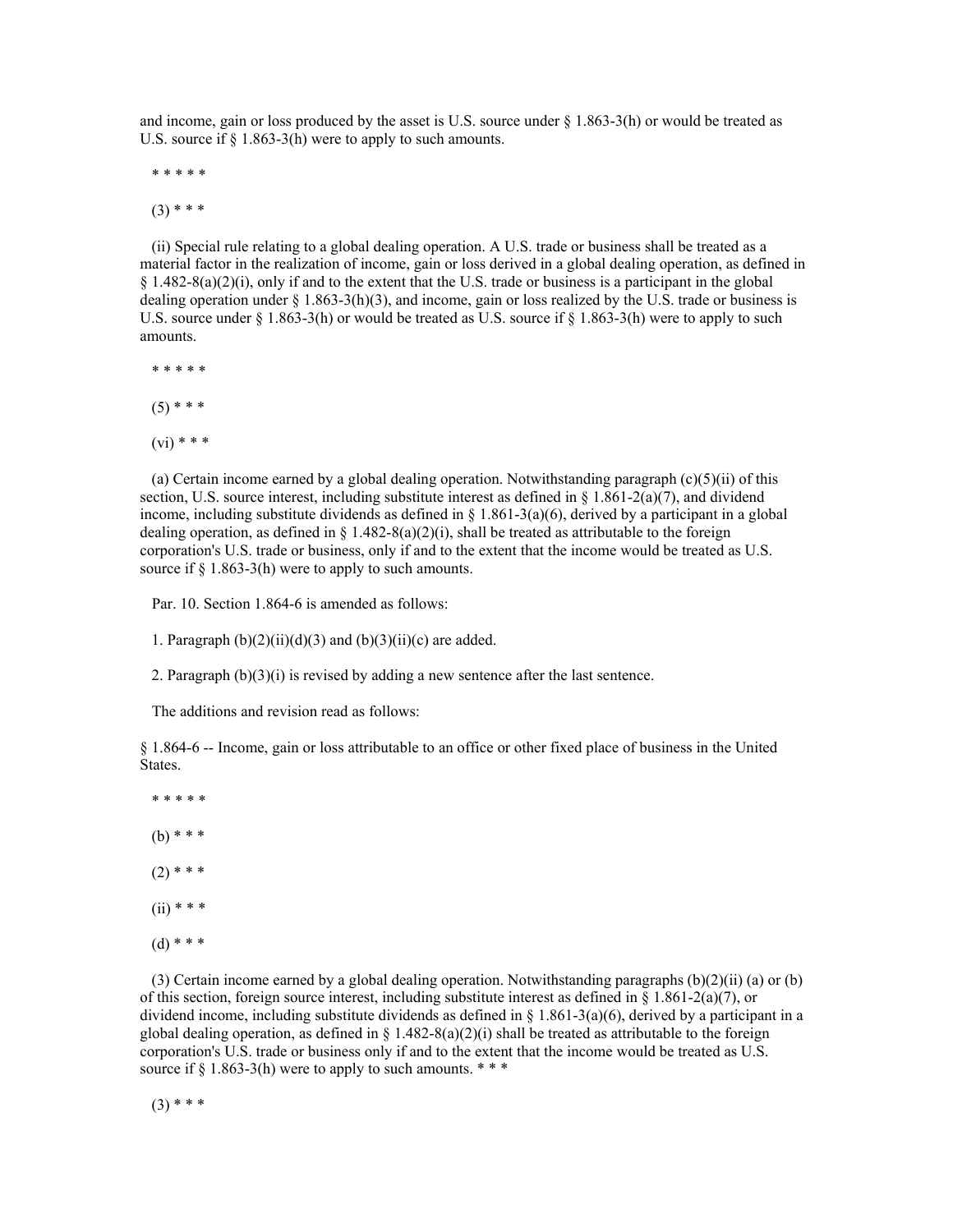$(i)$  \* \* \* Notwithstanding paragraphs  $(b)(3)(i)$  (1) and (2) of this section, an office or other fixed place of business of a nonresident alien individual or a foreign corporation which is located in the United States and which is a participant in a global dealing operation, as defined in  $\S 1.482-8(a)(2)(i)$ , shall be considered to be a material factor in the realization of foreign source income, gain or loss, only if and to the extent that such income, gain or loss would be treated as U.S. source if  $\S$  1.863-3(h) were to apply to such amounts.

 $(ii)$  \* \* \*

(c) Property sales in a global dealing operation. Notwithstanding paragraphs  $(b)(3)(ii)(a)$  or (b) of this section, personal property described in section 1221(1) and sold in the active conduct of a taxpayer's global dealing operation, as defined in  $\S 1.482 - 8(a)(2)(i)$ , shall be presumed to have been sold for use, consumption, or disposition outside of the United States only if and to the extent that the income, gain or loss to which the sale gives rise would be sourced outside of the United States if § 1.863-3(h) were to apply to such amounts.

Par. 11. Section 1.894-1 is amended as follows:

1. Paragraph (d) is redesignated as paragraph (e).

2. New paragraph (d) is added.

The addition reads as follows:

§ 1.894-1 -- Income affected by treaty.

\* \* \* \* \*

 (d) Income from a global dealing operation. If a taxpayer that is engaged in a global dealing operation, as defined in  $\S 1.482-8(a)(2)(i)$ , has a permanent establishment in the United States under the principles of an applicable U.S. income tax treaty, the principles of  $\S 1.863-3(h)$ ,  $\S 1.864-4(c)(2)(iv)$ ,  $\S 1.864-4(c)(3)(ii)$ ,  $\S 1.864-4(c)(3)(iii)$ 1.864-4(c)(5)(vi)(a) or § 1.864-6(b)(2)(ii)(d)(3) shall apply  $[*11198]$  for purposes of determining the income attributable to that U.S. permanent establishment.

\* \* \* \* \*

Par. 12. Section 1.988-4 is amended as follows:

1. Paragraph (h) is redesignated as paragraph (i).

2. A new paragraph (h) is added.

The addition and revision read as follows:

§ 1.988-4 -- Source of gain or loss realized on a section 988 transfer.

\* \* \* \* \*

 (h) Exchange gain or loss from a global dealing operation. Notwithstanding the provisions of this section, exchange gain or loss derived by a participant in a global dealing operation, as defined in § 1.482-  $8(a)(2)(i)$ , shall be sourced under the rules set forth in § 1.863-3(h).

\* \* \* \* \*

Michael P. Dolan,